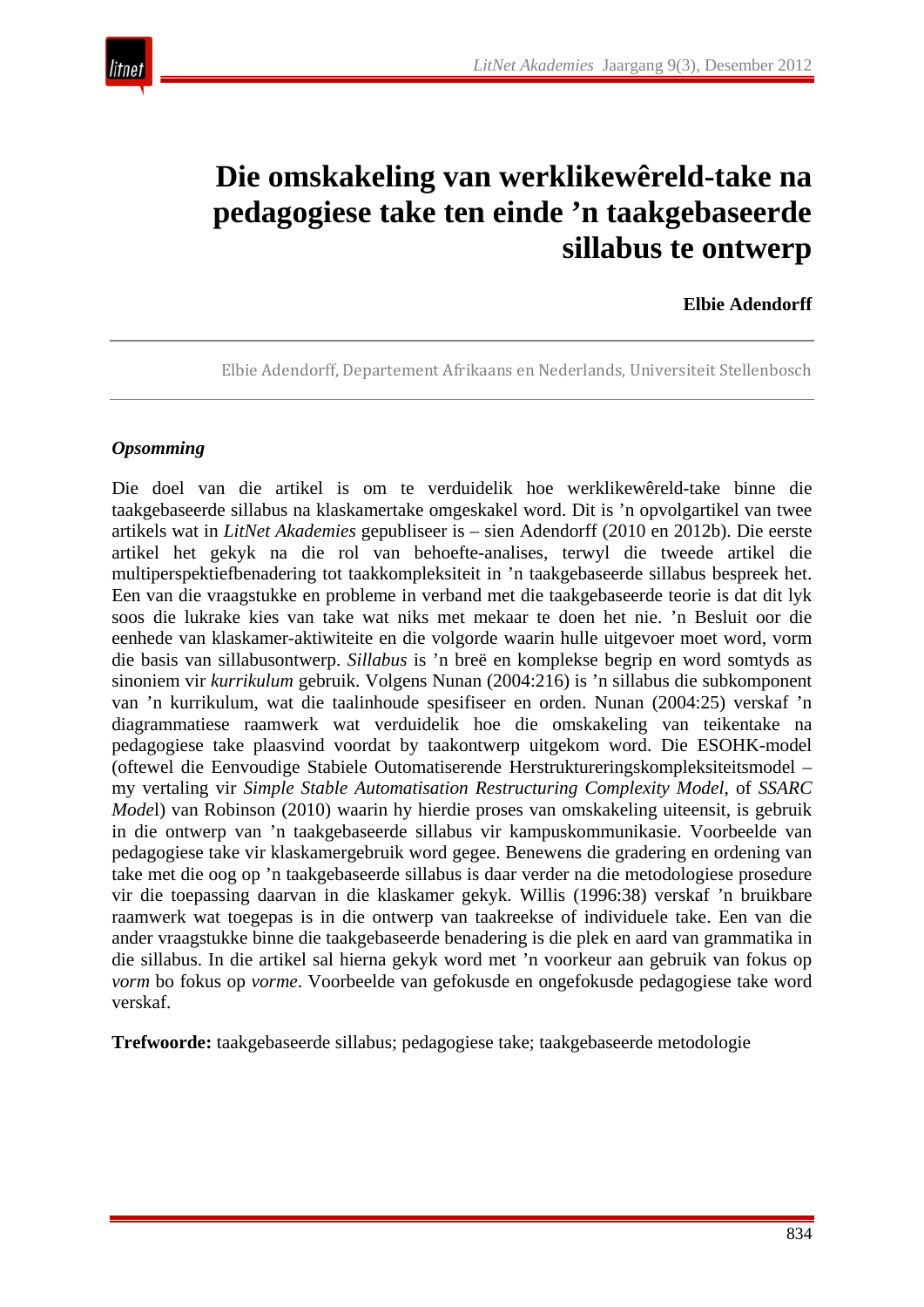

## *Abstract*

#### **The conversion of real-world tasks to pedagogic tasks to design a task-based syllabus**

Task-based language teaching is an approach to language teaching which is organised around tasks and not language structures. To design a task-based syllabus certain design procedures are preferred by course and syllabus designers. The starting point is an assessment of learners' needs and a selection of appropriate topics, as well as what the learners want to do with the language. Secondly, the target tasks must be specified by finding or creating relevant texts to help build up the task sequences. When this has been achieved it must be organised into a syllabus by assessing the levels of difficulty of the texts. Teaching materials must be refined to further determine the task sequencing of the syllabus. Finally, language activities for focus on form must be designed.

The aim of this article is to explain how real-world tasks can be converted into pedagogic tasks in a task-based syllabus. It is a follow-up article to two articles published in *LitNet Akademies* – see Adendorff (2010 and 2012b). The first article focused on the role of needs analysis, while the second article discussed a multi-perspective approach to task complexity in a task-based syllabus.

One of the questions and potential problems within the task-based theory is that it appears as if tasks are randomly selected for a syllabus with no ties to connect them. A decision on the units for classroom activity and the sequence in which they must be performed forms the basis for syllabus design. Nunan (2004:25) links his task units through the principle of task chaining. On the broader syllabus level he combines his tasks by theme/topic or content by looking at the macro-functions, micro-functions and grammatical elements of each theme or topic. To choose thematic content Ellis (2003:218) emphasises that the purposes of communication are important and makes use of a theme generator which is organised in terms of thematic areas that are close to the language learner for use in general language courses.

*Syllabus* is a broad and complex concept and is often used as a synonym for *curriculum*. According to Nunan (2004:216) a syllabus is the subcomponent of a curriculum which specifies and sequences language content, while Robinson (2010:244) explains that a syllabus serve "the external purposes of coordinating practical decisions" in and across classrooms, institutions, local and national sectors and agencies, countries and cultures. Nunan (2004:25) provides a framework to explain how to convert real-world tasks into pedagogic tasks before task design. The starting point is real-world tasks which need to be changed into pedagogic tasks. These pedagogic tasks must then be used as either repetition or activation tasks. In the language exercises the focus is placed on lexical, phonological and grammatical exercises and the communication activities are the middle road between pedagogic tasks and language exercises.

The fundamental pedagogic claim of the Cognition Hypothesis of Peter Robinson is that pedagogic tasks should be sequenced only by increasing the cognitive complexity of tasks. This is done by scaling down the complexity of real-world performative environments into simple, manageable pedagogic tasks and then increasing the pedagogic tasks. Robinson (2010:246) uses the term *phase-space* to represent all the different pedagogic tasks in a task sequence. The pedagogic task design is the result of mapping the coordinates of specific realworld tasks to all parameters of tasks which are available for systematic manipulation. According to Robinson (2010:246) each pedagogic task has its own "parameter-space" which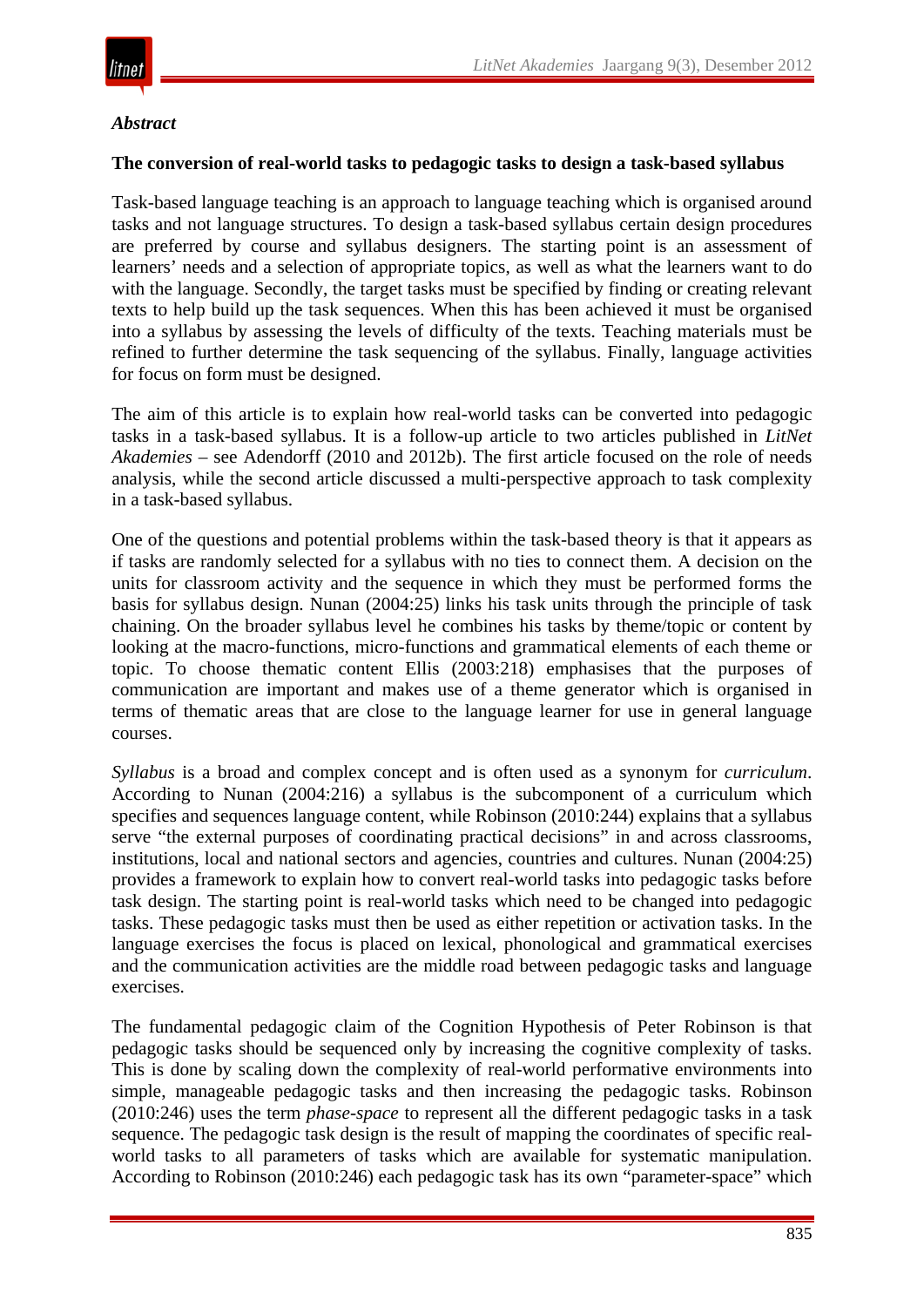is adjusted and gradually increased. The Simple Stable Automatisation Restructuring Complexity (SSARC) Model of Robinson (2010), used for pedagogic task sequencing, was utilised in the design of a task-based syllabus for campus communication. This article illustrate how it was used in that study. Examples of pedagogic tasks to be used in a classroom are provided.

In addition to the grading and sequencing of tasks with the aim of designing a task-based syllabus, this article also discusses the methodological procedures for the implementation of tasks in the classroom. Willis (1996:38) provides a usable framework which can be implemented in the design of individual tasks or a series of tasks. The framework consist of three steps: the pre-task, the task itself and the language focus. In the pre-task the teacher introduces the topic of the task by researching it with the learners and emphasises certain usable words and phrases. The teacher uses activities to activate the learners' existing vocabulary and to introduce new vocabulary. He/she helps the learners to understand the task instructions and gives examples of task performance. Learners may listen to a recording of other learners who are doing the same type of task. The task phases consists of three phases: the task, the planning and feedback. The learners perform the task in groups while the teacher monitors from a distance. The learners prepare to give oral or written feedback on how they performed the task and what they learned or decided. Some of the groups present their reports orally or swap their written reports and compare them. They must use the grammar structure learned. In the final phase, which is the language focus, the learners analyse and discuss specific features of the text or transcriptions of the recording. This means that they should move from a focus on meaning to a focus on form. Finally, the teacher does a new exercise with the newly learned words, patterns and phrases. Examples of this methodology used in pedagogic tasks are provided in the article.

One of the major discussion points in task-based language and teaching is the place and type of grammar in the syllabus. Language teaching focuses on three main questions: When should certain aspects of grammar be taught  $-$  i.e. when is the best time to teach grammar? What should be taught – i.e. what is the content? How should it be taught – i.e. by what methodology? In this article language teaching is discussed in terms of explicit and implicit language teaching with a preference for focus on *form* and not focus on *forms*. Focus on form is the teaching of formal grammatical elements of the language while the learners are busy understanding the content. They pay attention to the grammatical form of the word while their primary focus is on the content of the task. Focus on forms focuses on only the form and not on meaning. It preselects a certain linguistic element which is taught by the Present-Practise-Produce (PPP)-method.

According to Ellis (2003:230) focus on form can be implemented in two principal ways in a task-based syllabus, namely focused and unfocused tasks. A focused task is "[a]n activity that has all the qualities of a task but has been designed to induce learners' incidental attention to some specific linguistic form when processing either input or output" (Ellis 2003:342), while an unfocused task is defined by Ellis (2003:352) as "[a] task that is designed to encourage the comprehension and production of language for purposes of communication, i.e. it is not designed to elicit attention to any specific linguistic features". Examples of focused and unfocused pedagogic tasks as used in a task-based syllabus for campus communication are provided.

The article concludes with a summary and the author gives a brief account of her experience of using the task-based approach.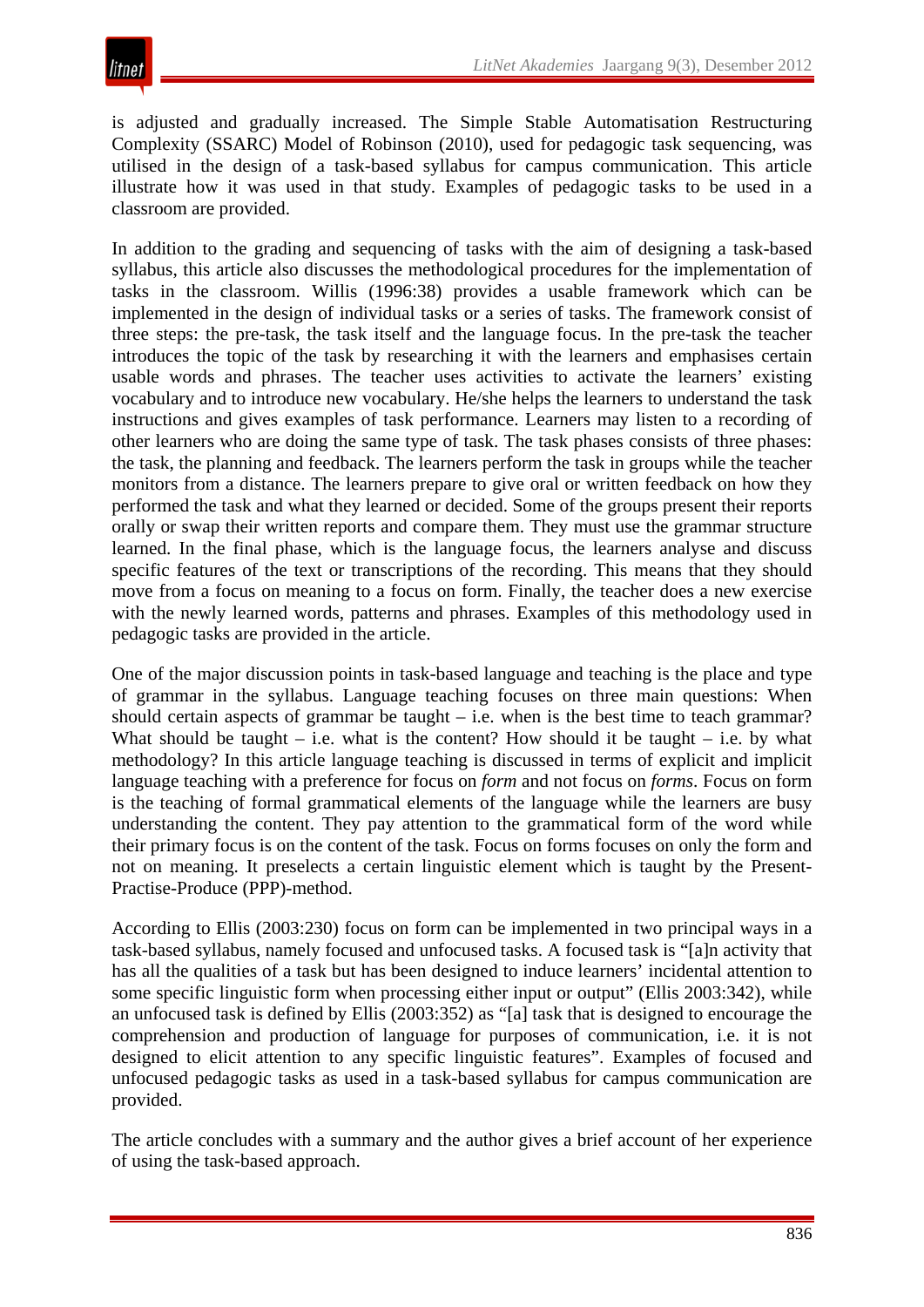

**Keywords**: task-based syllabus; pedagogical tasks; task-based methodology

# **1. Inleiding**

Die situasie ten opsigte van taalaanleer in Suid-Afrika (spesifiek die aanleer van Afrikaans), saam met die eise vir beroepsgerigte taalonderrigprogramme, veroorsaak dat daar nuut gekyk moet word na die onderrig van Afrikaans op universiteitsvlak. Die navorsing wat veral deur Peter Robinson en ander navorsers binne taakgebaseerde sillabusontwerp onderneem is, dien as motivering vir die vernuwende kyk na die huidige onderrigprogramme vir die aanleer van Afrikaans op universiteit.

Die voordele van die taakgebaseerde teorie vir die aanleer van 'n nuwe taal is al deur etlike internasionale en nasionale navorsers aangevoer. Hier kan verwys word na die ondersoeke deur Dave en Jane Willis (2007), Rod Ellis (2003) en Kris van den Branden (2007, 2009), asook die plaaslike studies wat al etlike jare in die Departement Afrikatale en meer onlangs in die Departement Afrikaans en Nederlands aan die Universiteit Stellenbosch onderneem is.

Die vraag is hoe die insigte wat spruit uit internasionale navorsing, ingespan kan word in taak- en sillabusontwerp vir die aanleer van Afrikaans aan 'n universiteit. Ellis (2003) en Nunan (2004) se onderskeid tussen doel- en onderrigtake (teikentake of werklikewêreld-take en klaskamertake of pedagogiese take) bied 'n oplossing aan vir 'n vernuwende blik op tweedetaalonderrig. Onderrigtake sluit 'n werksplan in oor wat in die klaskamer geprosesseer moet word. Dit verskaf verder linguistiese hulpmiddels om die prosesseringseise, wat die taak vereis, te kan uitvoer. Onderrigtake sluit ook taakkomponente, soos doelwitte, taaktipes en prosesse, in.

Nunan (2004:1) argumenteer dat take belangrike elemente in sillabusontwerp, klaskameronderrig en leerassessering geword het, aangesien dit deur belangrike navorsingsagendas ondersteun en deur opvoedkundige beleidsprosesse in tweedetaalonderrig beïnvloed word. Pedagogiese taakgebaseerde taalonderrig het volgens Nunan (2004:1) tot die versterking van sekere pedagogiese beginsels gelei, waaronder die gebruik van behoefteanalises om inhoude vir sillabusse te bepaal, die gebruik van outentieke tekste in die leeronderrigsituasie, en die verskaffing van geleenthede vir leerders om nie net op grammatika te fokus nie, maar ook op die leerproses.

Die beginpunt by taakgebaseerde sillabusontwerp en die plek van taakkompleksiteit daarin omsluit twee vrae: Watter rol moet die take in die sillabus inneem? Hoe kan hierdie take georden word ten einde die kompleksiteitsvlak daarvan te verander om optimale leer van die tweede taal te verseker?

Die twee vrae is al deels beantwoord in die artikel "'n Multiperspektiefbenadering tot die analise van kompleksiteit by die ontwerp van 'n Afrikaanse taakgebaseerde sillabus op universiteitsvlak" wat in *LitNet Akademies* gepubliseer is (Adendorff 2012b). Hierdie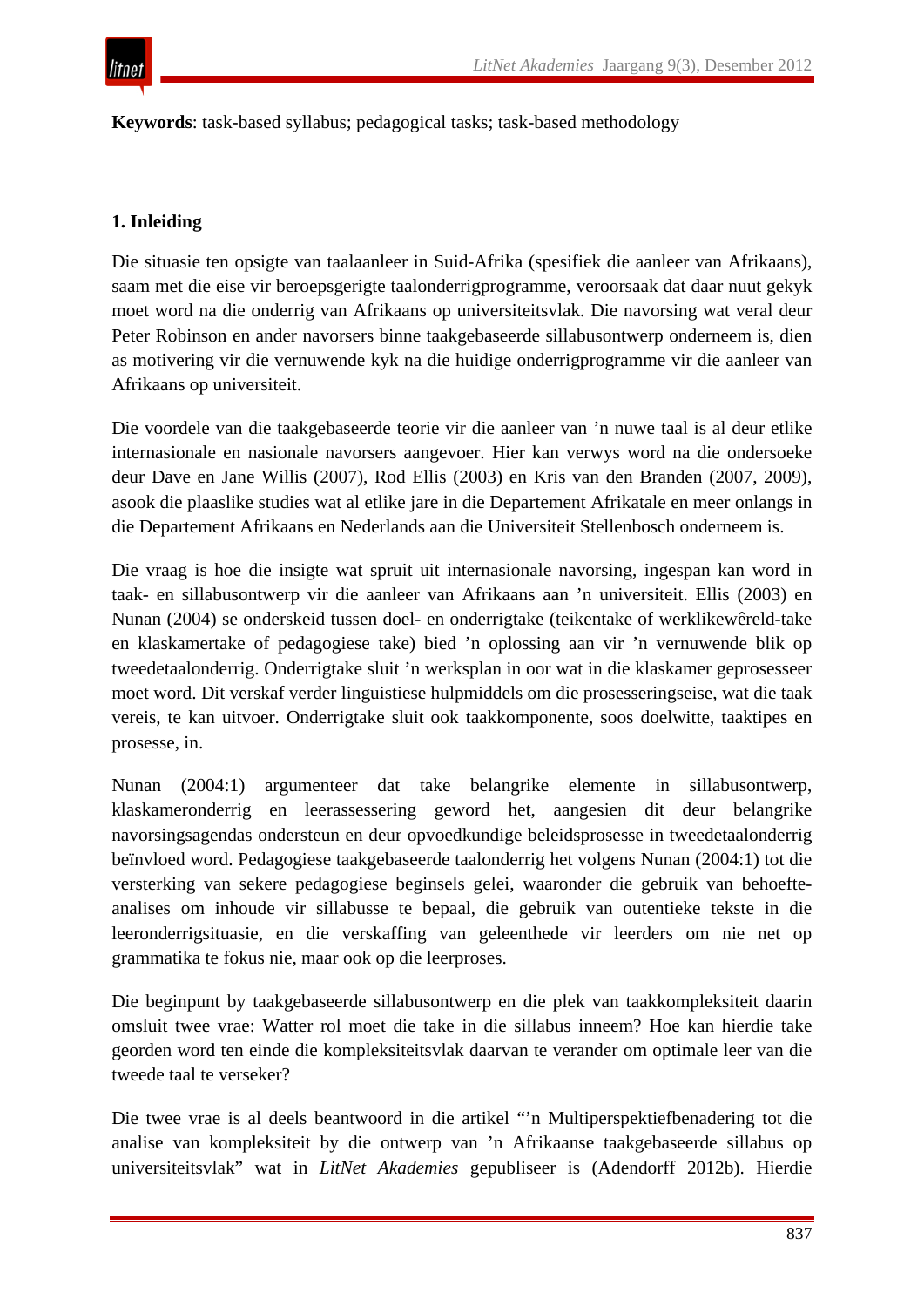opvolgartikel fokus op die proses wat moet plaasvind sodat teikentake (werklikewêreld-take) na klaskamertake (pedagogiese take) in 'n taaksillabus omskep kan word. Die doelwitte van dié artikel sluit onder meer in die daarstel van 'n verantwoordbare model vir taakgebaseerde taalonderrig en die ordening van take in 'n sillabus, wat 'n uiteensetting van die take se vaardighede en inhoud bevat.

In die volgende afdeling van die artikel word sekere aspekte rondom pedagogiese taakordening bespreek, terwyl die gradering van werklikewêreld-take na pedagogiese take aan die hand van die ESOHK-model van Robinson (2010) in afdeling 3 verduidelik word. In afdeling 4 word die ontwerp van pedagogiese take uit teikentake verduidelik en voorts word enkele voorbeelde van pedagogiese take verskaf. In afdeling 5 word die ontwerp van 'n taakgebaseerde sillabus, asook die metodologie van taakgebaseerde instruksie, onder die loep geneem. Die plek van grammatika-onderrig, die sogenaamde fokus-op-vorm-benadering, word in afdeling 5.4 bespreek voordat enkele slotopmerkings oor die taakgebaseerde sillabus gemaak word.

Eerstens word enkele inleidende aspekte rondom pedagogiese taakordening verskaf.

# **2. Pedagogiese taakordening**

Taakgebaseerde sillabusontwerp het as uitgangspunt die werklikewêreld-take wat die taalaanleerders van 'n tweede en/of 'n vreemde taal aan die einde van die instruksionele program moet kan uitvoer. Die vraag oor die rol van pedagogiese take en taakkompleksiteit in 'n taakgebaseerde sillabus kan skematies soos volg voorgestel word:



**Figuur 1. Pedagogiese taakordening**

Die prosedure vir die ontwerp van 'n taaksillabus se beginpunt is 'n aanvanklike spesifikasie en taksonomie van al die taakkenmerke wat beskikbaar is vir die taak- en sillabusontwerper om pedagogiese take te skep. Hierdie spesifikasies kan egter nie slegs uitgebreide eenvoudige beskrywings wees van die maniere waarop pedagogiese take van mekaar verskil nie. In Adendorff (2012a:356) spreek ek die mening uit dat dit sal lei tot oneindige lyste van kenmerke wat geen riglyne aan taak- en sillabusontwerpers gee nie. Die taksonomie moet volgens Robinson (2010:245) eerder selektief wees ten opsigte van die kategorieë en kenmerke wat aan die volgende drie vereistes voldoen: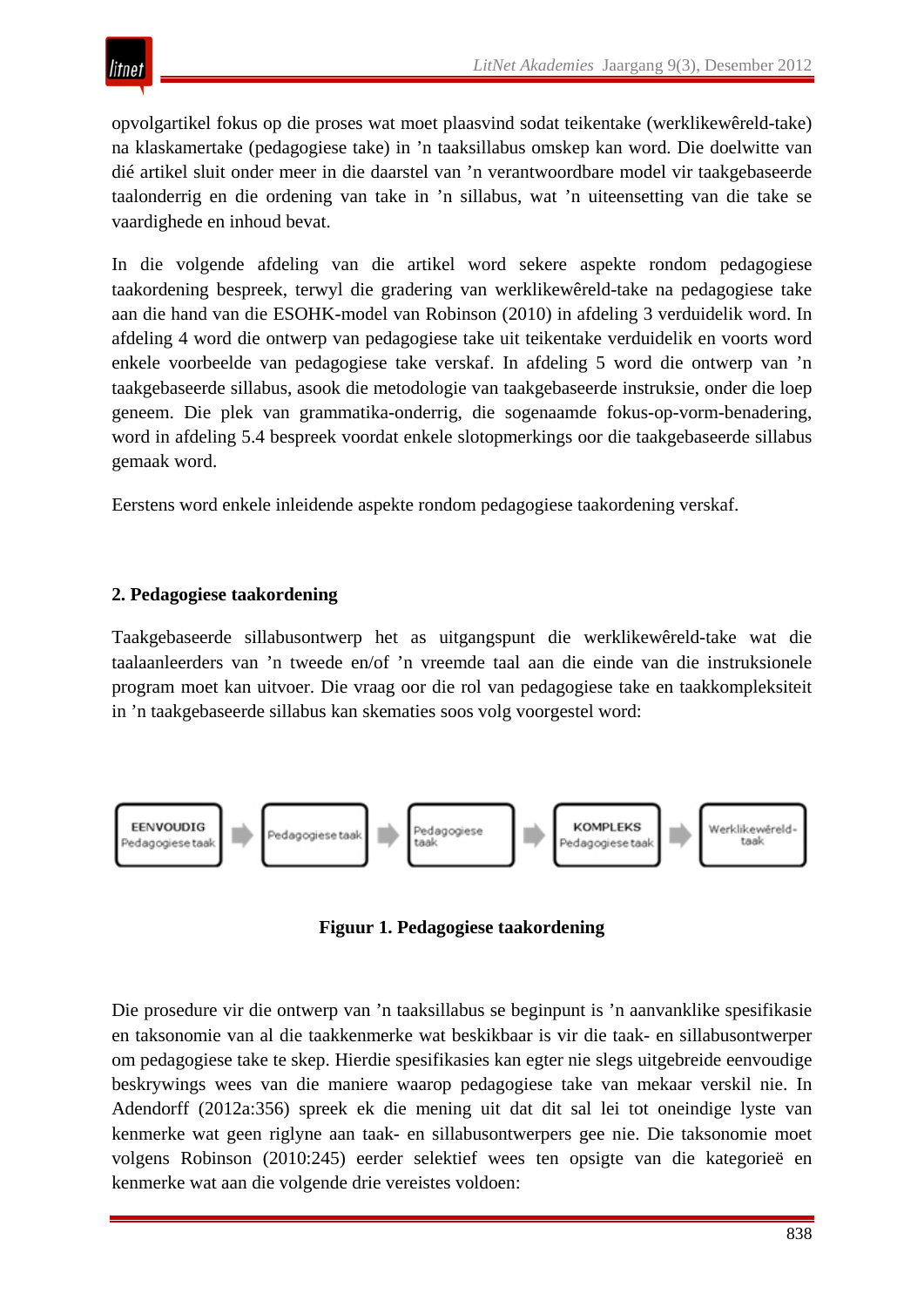

- a. Dit moet die effektiefste vir die bevordering van leer en taakuitvoering wees.
- b. Dit moet die beste gebruikswaarde bied aan taakontwerpers, wat poog om die vaardighede te bereik wat nodig is vir werklikewêreld-taakuitvoering in die klaskamer. Die kategorieë en kenmerke word gekies omdat hulle pedagogiese take die beste op 'n koherente wye met werklikewêreld-taakuitvoering koppel.
- c. Dit moet uitvoerbaar en werkbaar vir taak- en materiaalontwerpers wees.

Bogenoemde drie vereistes kan saamgevat word met die volgende drie terme: die leerproses, teikentaakanalises en operasionele volhoubaarheid. Taakkenmerke moet dus aan dié vereistes voldoen om optimaal gebruik te word in taak- en sillabusontwerp.

Die vraag kan vervolgens geformuleer word hoe om die werklikewêreld-take na pedagogiese take om te skakel.

Robinson (2010:246) omskryf dié proses as een van afskaling en daarna opgradering. Eers word die kompleksiteit van die werklikewêreld-take afgeskaal deur die invoer van eenvoudige, meer hanteerbare weergawes daarvan aan die taalaanleerders. Daarna vind die teenoorgestelde proses plaas, waar die afgradering omgekeer word en 'n opgradering plaasvind deur die werklikewêreld-egtheid van die take in fases en oor tyd te vermeerder. Die proses word *phase-space* genoem (Robinson 2010:246). In hierdie artikel word die term *tydskale* gebruik. Dié proses word in die volgende afdeling bespreek.

#### **3. Gradering van werklikewêreld-take na klaskamertake**

Die fundamentele pedagogiese eis van Robinson (2001; 2001a; 2001b; 2001c; 2003; 2005; 2007a; 2007b, 2009a, 2009b) se kognisiehipotese is dat optimale taakgebaseerde tweedetaaltaalgebruik en -leerdergeleenthede oor tyd moet plaasvind. Dit beteken dat die ontwerp en die uitvoer van take wat eenvoudig op al die parameters van die taakeise is, eerste in taakordening en taakgradering moet plaasvind. Daarna moet hul kognitiewe kompleksiteit geleidelik in opeenvolgende weergawes verhoog word. So 'n ordening laat kumulatiewe leer toe, omdat elke taak slegs in een klein opsig van die vorige een verskil.

Wanneer 'n sillabus ontwerp word, kan die generiese matriks van Robinson (2005:8) gebruik word om die kognitiewe kompleksiteit van taakeienskappe te orden. Indien 'n taak oor min elemente beskik wat geen redenering vereis nie, en dit is geplaas in die hier en nou, dan is die taak eenvoudig. 'n Eenvoudige taak vertoon dus die volgende kenmerke: [+ min elemente], [+ min redenering], [+ hier en nou], [+ beplanningstyd], [+ parate kennis] en [+ enkeltaak]. Die taak het dus net [+]-kenmerke, wat toon dat al die kenmerke in die taak teenwoordig is. Deur die kenmerke een-een of meer as een op 'n keer te verander, kan die kognitiewe kompleksiteit van die taak geleidelik verhoog word. 'n Komplekse taak vertoon dus die volgende kenmerke: [- min elemente], [- min redenering], [- hier en nou], [- beplanningstyd], [- parate kennis] en [- enkeltaak]. Die taak het dus net [-]-kenmerke wat toon dat die kenmerke afwesig is in die taak. Take met [+]-kemerke word eerste uitgevoer en dan in 'n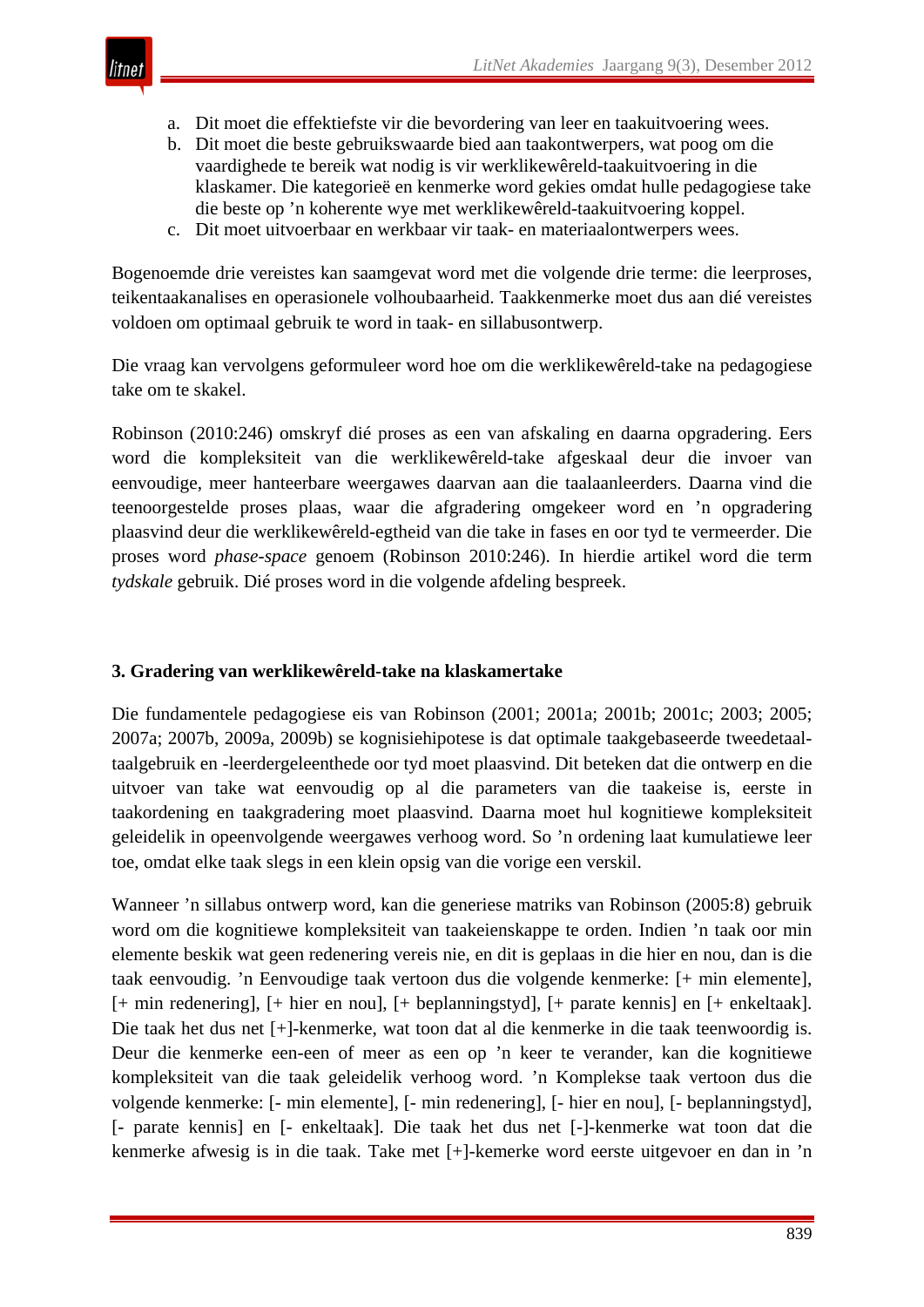

proses en geleidelik word die [-]-elemente ingevoer. Die volgorde van eenvoudig na kompleks lyk so (Gilabert 2008; aangepas en vertaal deur Adendorff 2012a:114):



**Figuur 2. Volgorde van take**

Robinson (2010:246) is van mening dat leergeleenthede binne die taakeise gesitueer en georden moet word, sodat taalaanleerders in die taalaanleerproses kan aanbeweeg en vorder. Hierdie ordeningsproses moet oor verskillende tydskale plaasvind en ook gemeet word deur te kyk na die uitwerking van verhoogde taakkompleksiteit op die kompleksiteit, akkuraatheid en vlotheid (KAV) van die spraak van die taalaanleerder. Instruksionele ontwerpers poog om hierdie prosesleer te fasiliteer deur die afskaling van die komplekse werklikewêreldperformatiewe omstandighede deur eenvoudige, meer hanteerbare weergawes daarvan aan die leerders te bied. Daarna vind die omgekeerde proses plaas deurdat die weergawes opgegradeer word totdat die komplekse pedagogiese taak ooreenstem met die parameters van die werklikewêreld-take wat in die behoefte-analises gespesifiseer is.

Werklike pedagogiese taakontwerp is volgens Robinson (2010:246) "the result of mapping the coordinates on specific real-world tasks identified by a needs analysis to all the parameters of tasks specified by the classification system and taxonomy as available for systematic manipulation". Elke pedagogiese taak het dus sy eie "parameter-ruimte" wat aangepas en toenemend in werklikewêreld-geloofwaardigheid en -kompleksiteit gegradeer word. Dit het tot gevolg dat navorsing in die buiteland binne die taakgebaseerde teorie oor spesifieke taakparameters plaasvind, soos [+/- beplanningstyd], byvoorbeeld deur Ellis (2009) en Skehan (1998) en [+/- intensionele redenering], byvoorbeeld deur Robinson (2007b). Dié tipe navorsing vind nog nie binne Afrikaans-onderrig plaas nie en dit bied dus aan voornemende navorsers ruimte om hierdie aspekte te ondersoek.

Robinson (2010:247) stel twee onderrigontwerpbeginsels vir taakordening voor, wat volgens Adendorff (2012a:358) 'n verfyning van die beginsels is wat hy in sy vroeëre navorsing gestel het.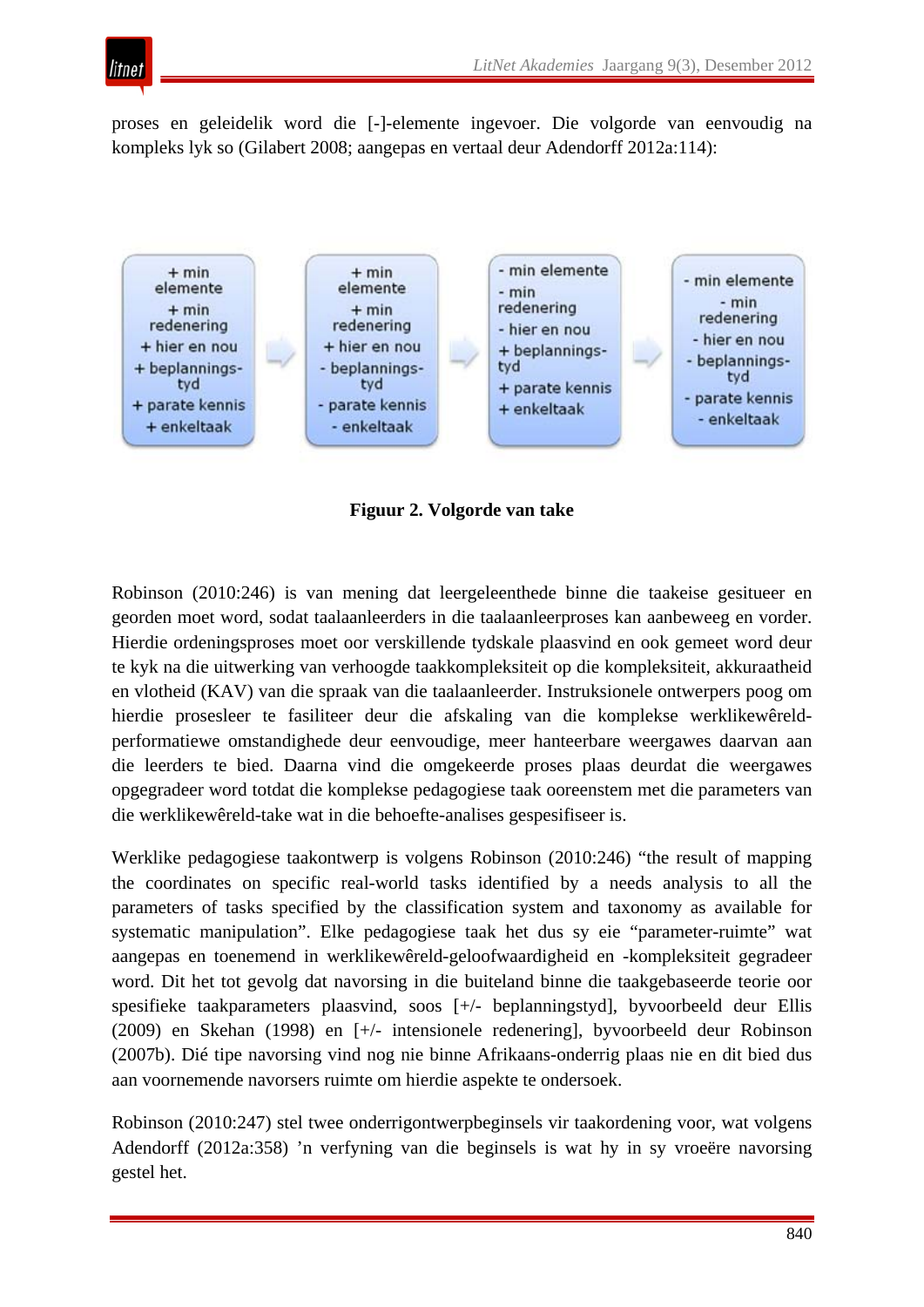Die eerste beginsel is dat slegs die kognitiewe eise van take georden word. Dit beteken dat take wat byvoorbeeld nie intensionele redenering vereis nie, georden word voor dié wat dit wel vereis. Daarteenoor word die interaktiewe eise soos een- of tweerigtingkommunikasie elke keer tydens pedagogiese taakuitvoering voorgestel en geoefen, om te help dat dit oorgedra word wanneer werklikewêreld-take uitgevoer word omdat dit in die geheue ingebed is.

Die tweede beginsel is dat die niedirekte taalgerigte (of bronverspreidende) kenmerke, soos performatiewe, uitvoerende en prosedurele kenmerke, eerste verhoog word voordat die direkte taalgerigte (of brongerigte) kenmerke, soos konseptuele en kognitiewe kenmerke, verhoog word. Die rasionaal hiervoor is om eerstens toegang tot, en konsolidering van, die taalaanleerder se huidige tweedetaal-intertaalsisteem in eenvoudige pedagogiese take te verskaf. Wanneer die verwagte teikenvlakke bereik is, word die kognitiewe eise geleidelik verhoog. Robinson (2007a:23) argumenteer dat die eerste fase die taalaanleerder se aandagsen geheuebronne op die aspekte van die tweedetaalsisteem, wat nodig is om die toenemend komplekse konsepte te kodeer, kan rig. Daardeur word voldoen aan die toenemend komplekse funksionele eise wat nodig is om die taal te gebruik.

Robinson (2010:248) verduidelik dit soos volg: In die eerste plek (stap 1) word take wat eenvoudig ten opsigte van al die kenmerke is, gedoen, byvoorbeeld [+ beplanningstyd], [+ parate kennis], [+ min elemente]. Taakuitvoering steun op die eenvoudige, stabiele (ES) "aantrekkende toestand" ("Simple, Stable (SS) '*attractor state*' of current interlanguage") van die huidige intertaal. Daarna (stap 2) word die kompleksiteit van die performatiewe kenmerke verhoog, byvoorbeeld [- beplanningstyd], [+ parate kennis], [+ min elemente]. Dit bevorder vinniger toegang tot, en sodoende outomatisering (O) van, die huidige intertaal. Laastens (stap 3) word die kompleksiteit van die konseptuele en kognitiewe kenmerke verhoog, byvoorbeeld [- beplanningstyd], [- parate kennis], [- min elemente]. Dit bevorder die herstrukturering (H) van die intertaal en karteer die ontwikkeling van nuwe vormfunksie/konsepte van die brongerigte kenmerke. Dit lei maksimum kompleksiteit (K) in, wat die huidige intertaal destabiliseer.

Hierdie stappe maak volgens Robinson (2010:248) die ESOHK-model vir toenemende tweedetaal pedagogiese taakkompleksiteit uit. Dit word soos volg verduidelik: *i* is die huidige intertaal, *p* die mentale poging, *e* die eenvoudige taakeise, *k* die komplekse taakeise, *bspr* die bronverspreidende taakkenmerke, *brig* die brongerigte taakkenmerke en *ª* die potensiële aantal oefeningsgeleenthede van take, wat *in situ* bepaal word deur die aanbieder/onderwyser wat pedagogiese taakuitvoering dophou.

Die stappe van die ESOHK-model sien soos volg daar uit:

Stap 1:  $ES = i x p (ebspr) + (ebrig)^a$ Stap 2:  $O = i x p (kbspr) + (ebrig)^a$ Stap 3: HK = i x p (kbspr) + (kbrig)<sup>a</sup>.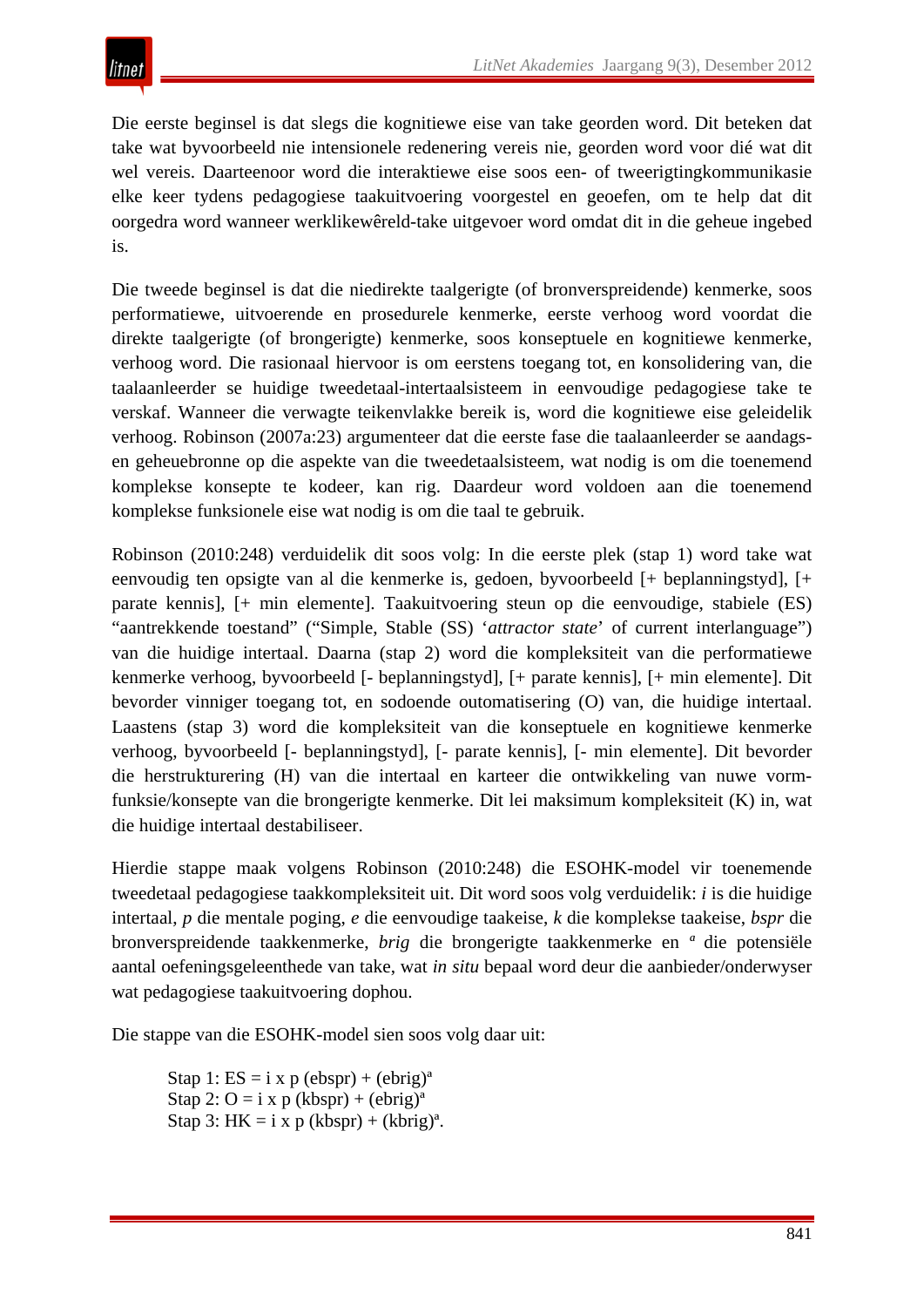Vervolgens word die ESOHK-model op 'n kaarttaak toegepas. Die voorgestelde werklikewêreld-taak is dat 'n universiteitstudent in haar tweede taal aan 'n bestuurder moet verduidelik hoe om 'n plek te vind met die gebruik van 'n kaart terwyl hulle deur 'n onbekende gebied ry.

Die eerste pedagogiese taakweergawe sal ten opsigte van al die relevante taakkompleksiteitskenmerke eenvoudig wees: beplanningstyd word gegee; die roete is gemerk (dus hoef die student die roete net te verduidelik en nie die roete uit te dink én te verduidelik nie); dit is 'n bekende gebied (derhalwe gebruik die student haar voorafkennis van die gebied); en dit is 'n klein area met min paaie, geboue en ander landmerke. Met ander woorde: die pedagogiese weergawe steun in stap 1 op die ES, naamlik [+ beplanningstyd], [+ enkeltaak], [+ parate kennis], [+ min elemente]. In die volgende weergawes word die taak se bronverspreidende kenmerke meer kompleks gemaak deurdat eers die beplanningstyd in daaropvolgende weergawes weggeneem ([- beplanningstyd]) word; daarna is die roete ongemerk op die kaart ([- enkeltaak]) en dan word 'n kaart van 'n onbekende area gebruik ([ parate kennis]). Dus steun hierdie weergawes in stap 2 op O om outomatiese toegang tot die intertaal te bied. In die finale weergawe word die taak ten opsigte van die brongerigte kenmerke kompleks gemaak deur die gebruik van 'n outentieke kaart van 'n onbekende area met baie geboue, paaie en landmerke, dus [- min elemente]. Daar moet tussen komplekse en verskillende elemente onderskei word, wat sal lei tot die gebruik van komplekse nominale uitdrukkings, soos relatiewe frases (byvoorbeeld "Die gebou wat aan die regterkant is" of "Die pad waarin ons links gedraai het") en adjektief-naamwoord-plasingskonstruksies (byvoorbeeld "Die eerste nouerige eenrigtingstraat aan die linkerkant"). Met ander woorde: stap 3 bevorder die herstrukturering en kompleksivering (die HK) van die student se huidige intertaalvlak om aan die toenemende taakeise te kan voldoen.

Om prakties te toon hoe bogenoemde proses plaasvind waarvolgens van werklikewêreld-take na pedagogiese take beweeg is, word een voorbeeld van die omskakeling van 'n teikentaak na 'n pedagogiese taak verskaf. Die voorbeeld hou verband met kampuskommunikasie. Etlike pedagogiese take met die oog op gebruik deur universiteitstudente word daarna verskaf.

# **4. Die ontwerp van pedagogiese take uit teikentake**

#### *4.1 Voorbeeld van 'n kaarttaak*

Studente wat nuut op 'n kampus is, moet dit leer ken, asook die omgewing; daarom sal rigtingaanduidings in die sillabus aangespreek word. Hierdie taaksiklus vind in die eerste semester oor vier weke plaas – een taak per week. Dié kaarttaak kan deur die jaar op verskillende manier, uitgebreid en aangepas, gedoen word. Die kaarttaak word gedoen nadat die woordeskat oor kampusterme en -woorde, soos "koshuis", "biblioteek", "regs en links", aan die studente gegee en ingeskerp is.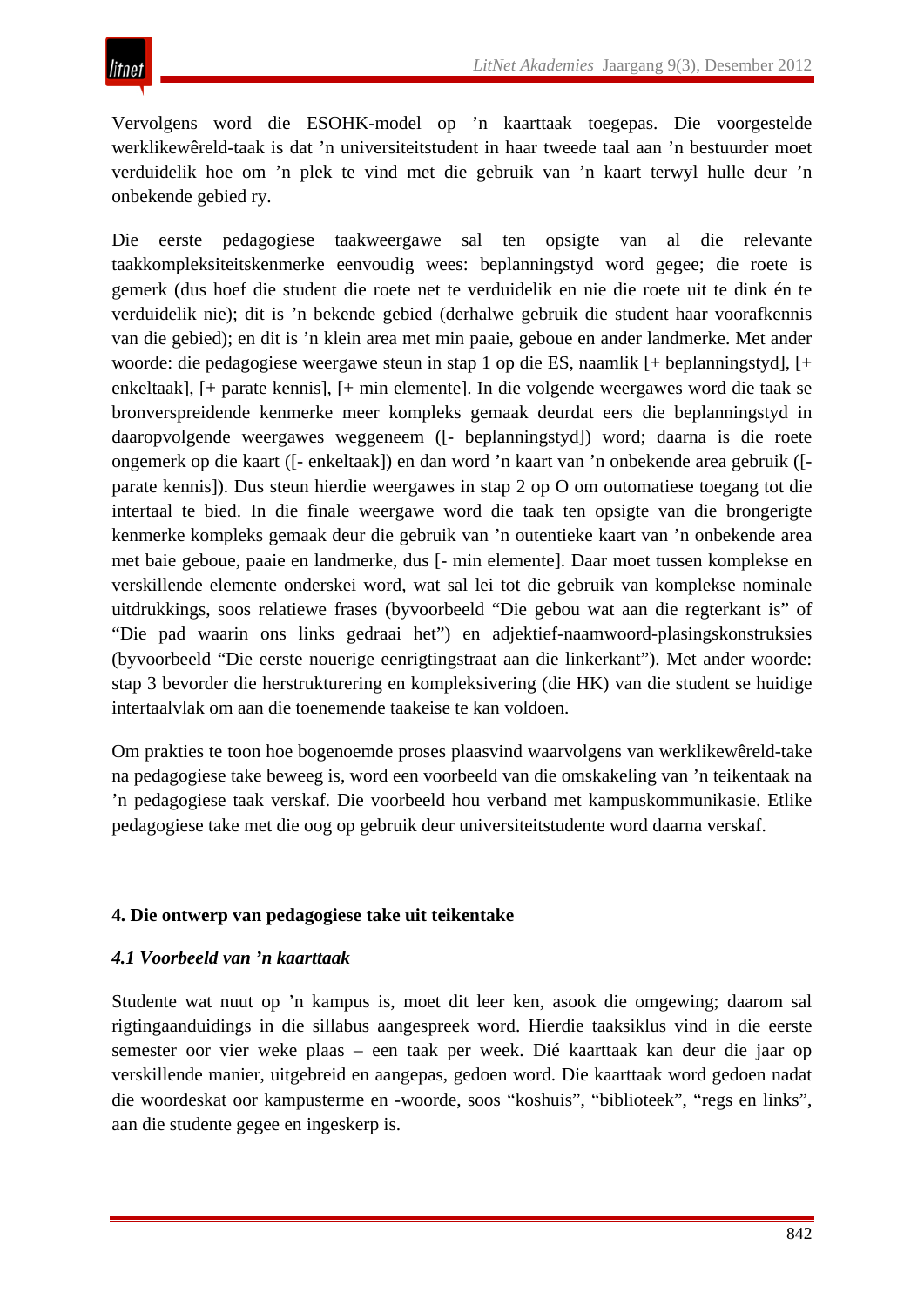

Om die ordening en gradering van dié taak te illustreer, vind die taakordening vir hierdie taak soos volg plaas:

# **Tabel 1. Kaarttaakordening**

| Kompleksiteitskenmerke Eenvoudig 2         |  |  | <b>Kompleks</b> |
|--------------------------------------------|--|--|-----------------|
| beplanningstyd<br>(voor gesprek)           |  |  |                 |
| enkeltaak<br>(roete gemerk)                |  |  |                 |
| parate kennis<br>('n bekende area: kampus) |  |  |                 |
| min elemente<br>('n klein area op kampus)  |  |  |                 |

(vereenvoudigde kampuskaart) (outentieke kampuskaart)

Die student kry 'n vereenvoudigde kaart van die kampus met die roete van die lesinglokaal na die biblioteek daarop aangedui. Hy kry beplanningstyd van 5 minute hoe om die roete aan 'n medestudent te verduidelik. Dit is pedagogiese taak 1. Daarna, in taak 2, word beplanningstyd weggeneem en moet hy sonder beplanning aan 'n medestudent 'n ander gemerkte roete van die biblioteek na een van die koshuise verduidelik. In taak 3 word 'n ander roete nie gemerk op die kaart nie en moet hy dit sonder beplanningstyd verduidelik. In die volgende weergawe (taak 4) bevat die kaart meer minder-bekende of onbekende gebiede van die kampus en moet hy 'n ander ongemerkte roete sonder beplanningstyd aan 'n medestudent verduidelik. Laastens word 'n kaart van die hele kampus en Stellenbosch gegee en moet hy een of meer ongemerkte roetes sonder beplanningstyd verduidelik.

Voortspruitend hieruit word die dorp as bron gebruik en onderstaande kaarttaak word heelwat later in die sillabus gegee:

Bestudeer die kaart van Stellenbosch en voer die volgende instruksies uit:

- a. Dui met 'n swart pen die kruising van Drostdystraat en Kerkstraat aan, met 'n rooi pen die kruising van Adringastraat en Mullerstraat aan, en met 'n bruin pen die hoek van Merrimanlaan en Bosmanstraat aan.
- b. Kleur in soos volg: blou vir water, oranje vir museums, groen vir sportterreine, pienk vir gastehuise en geel vir kerke.
- c. Trek die kortste roete tussen die hospitaal en u koshuis.
- d. Indien u in Dorpstraat stap en dan in Markstraat stap, waar sal u uitkom?
- e. Nadat u bogenoemde proses uitgevoer het, watter gebou sal aan u regterkant wees?
- f. Watter plek is in Heroldstraat?
- g. As u met Adam Tas-weg ry, sal u by Somerset-Wes uitkom?
- h. Ry u met dieselfde pad Kaapstad toe as Paarl toe?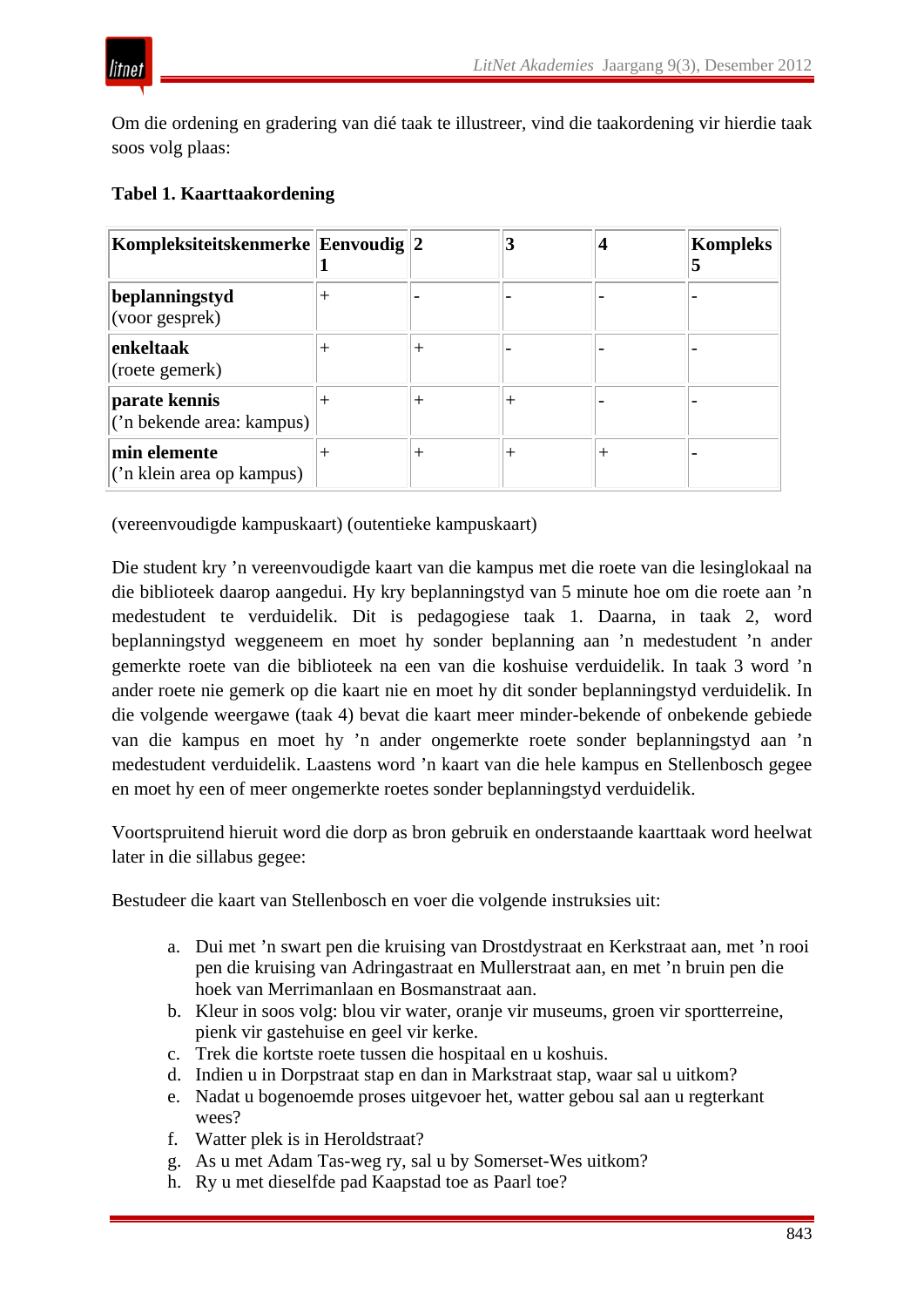

- i. Is daar 'n treinspoor aangedui op die kaart?
- j. Verduidelik vir 'n vreemdeling volgens die kaart hoe om van Noordwal tot in Dennesig te kom.

Vervolgens kan die onderstaande werklikewêreld-take gegee word:

– Student Z bly in die koshuis. Sy moet aan student X verduidelik hoe om by die koshuis uit te kom aangesien hulle saam aan 'n taak gaan werk.

– Student X nooi almal om die naweek by hom te kom braai. Hy bly in Somerset-Wes. Hy verduidelik aan die ander hoe om daar uit te kom.

– Student X, wat in Somerset-Wes woon, het vergeet om die stoof af te skakel en moet nou gaan toets skryf. Hy moet aan student W verduidelik hoe om by sy blyplek by sy ouerhuis uit te kom, in die huis in te kom en die stoof af te skakel. Hierdie taak is ietwat meer kompleks as die voorafgaande take, aangesien die student meer aspekte as net die roete moet verduidelik.

– Student Y studeer maatskaplike werk en doen prakties by 'n ouetehuis in Kayamandi. Sy moet vroeg van die prakties vertrek en na 'n plek in Kaapstad geneem word. Student Z moet haar met haar motor gaan haal en na Kaapstad neem. Student Y verduidelik aan student Z hoe om by die ouetehuis uit te kom en waar die plek in Kaapstad is.

Die volgende inligtingsgapingskaarttaak kan byvoorbeeld later in die sillabus (tweede semester) gedoen word: Die studente word in twee groepe verdeel en werk in pare. Hulle neem twee-twee teenoor mekaar plaas en mag nie mekaar se kaarte sien nie. Die groep 1 studente ontvang 'n kaart van die kampus van die universiteit waarop een of meer roetes wat na verskeie eindbestemmings en geboue lei, gemerk is. Die groep 2-studente ontvang ook dieselfde kaart, maar die roete(s) is nie aangedui nie en daar is nie gebou- of bestemmingsname op nie. Groep 2 se studente kry die opdrag om self dieselfde roete(s) as wat op groep 1 se kaart is, te teken na aanleiding van vrae wat hulle aan groep 1 stel. Studente in groep 1 moet dus die roete(s) wat op hulle kaart is, verbaliseer. Studente in groep 2 moet uitwerk watter vrae hulle aan groep 1 moet stel om die geboue te identifiseer en die roete(s) op hulle kaart te kan teken. Wanneer die kaart voltooi is, word die twee kaarte vergelyk. Die doel van die taak is dat groep 1 se studente die roete(s) korrek moet kan verduidelik – hulle moet dus rigting- en ander roete-aanduiders kan gebruik. Groep 2 se studente moet weer die korrekte vrae stel om die kaart te kan voltooi.

Voorts word enkele voorbeelde van pedagogiese take gegee met inligting oor hoe en waar dit in die sillabus sal inpas.

#### *4.2 Voorbeelde van pedagogiese take*

Dié take is slegs voorbeelde van pedagogiese take wat in 'n taakgebaseerde sillabus op universiteitsvlak gebruik kan word.

#### *Voorbeeld 1: Groet- en aanspreekvorme*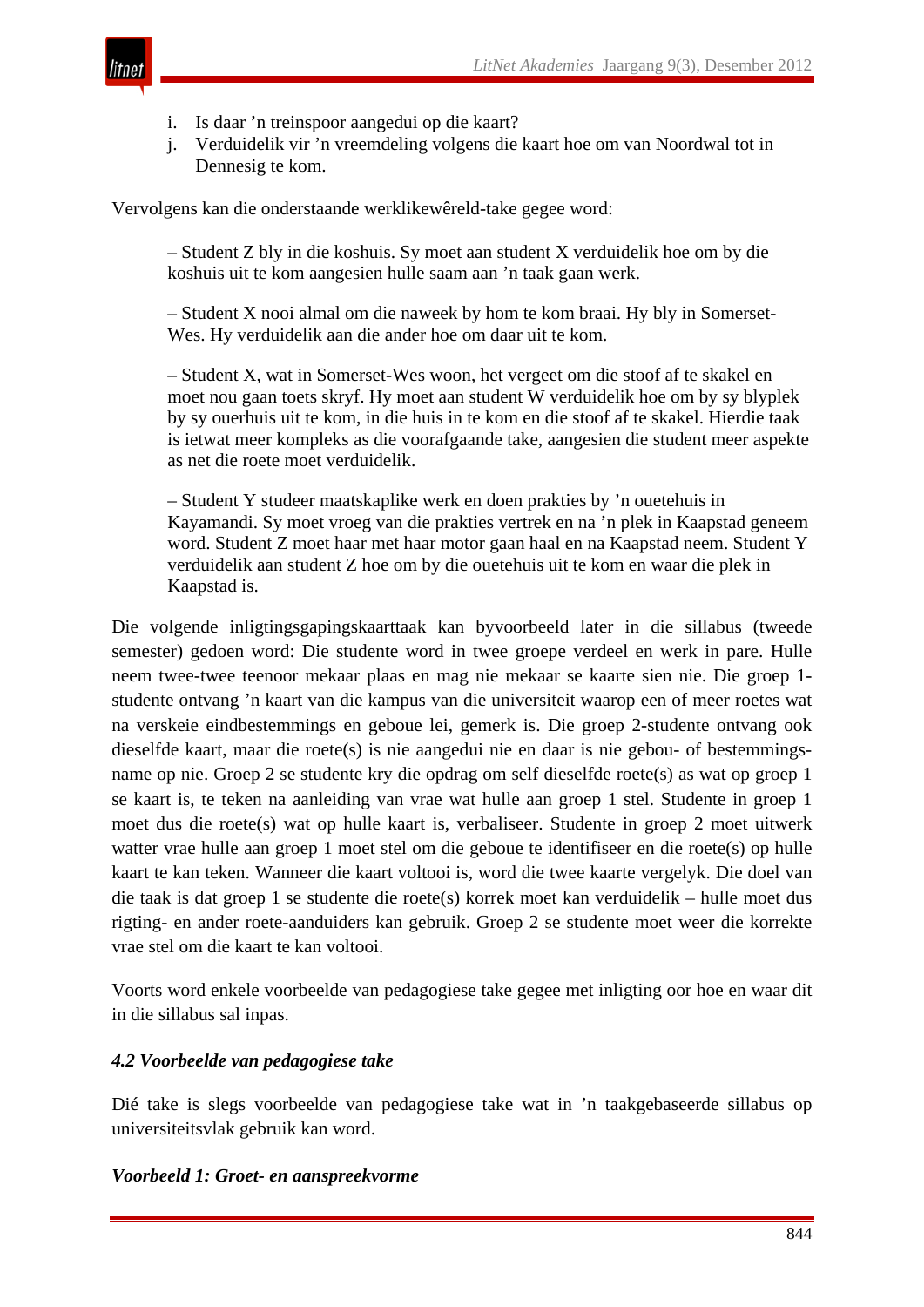Een van die taalgebruiksituasies wat binne kampuskommunikasie vereis word, is hoe om met medestudente te praat of hoe om met dosente te praat – met ander woorde, die gepaste groeten aanspreekvorme wat op universiteit benodig word. Generiese skuifstrukture soos [groet], [vra na welstand] en [antwoord op vraag na welstand] kom hoofsaaklik in die inleidingsfase van gesprekke voor. Dit bestaan gewoonlik uit kort, enkelvoudige sinne wat volgens 'n voorgeskrewe of geformuleerde patroon aangeleer word. Hierdie generiese spraakpatroon is maklik om te verwerf en sal vroeg in die sillabus aangespreek word.

Een van die pedagogiese take wat dus aan die begin van die jaar gedoen sal word, is bekendstellings- en kenmekaar-take. Die doel van hierdie take sal wees om mense te groet en aan ander voor te stel en om persoonlike inligting te vra. Die fokus op vorm (grammatika) sal W-vrae en Ja/Nee-vrae wees.

Die taaksiklus kan soos volg aan die begin van die jaar oor twee weke in die klaskamer gedoen word:

# *Taak 1. Luisteroefening*

Die studente luister na 'n gesprek op CD of kyk na 'n gesprek op DVD.

Die studente luister weer na die gesprek en moet die volgende woorde/woordgroepe oplet:

Hallo, julle. Hoe gaan dit? Goed dankie. Dit gaan goed. Is jy oor jou verkoue? Wat studeer jy? Ek moet nou gaan. Sien julle.

Die studente luister nou weer na die gesprek. Hulle moet die volgende oplet:

Hoeveel mense kan u hoor? Is hulle mans of vrouens? Kan u die volgende agterkom: hulle name, hulle graadkursusse, waar hulle bly, hulle studiegewoontes en -tye?

Nadat hulle bostaande voltooi het, voltooi hulle die volgende oefening:

Is die volgende stellings waar of onwaar?

Johan is moeg, want hy het tot laat gewerk aan sy sielkunde-werkstuk. Sonja moes die Afrikaanse aantekeninge gebring het. Johan studeer BA Geestewetenskappe.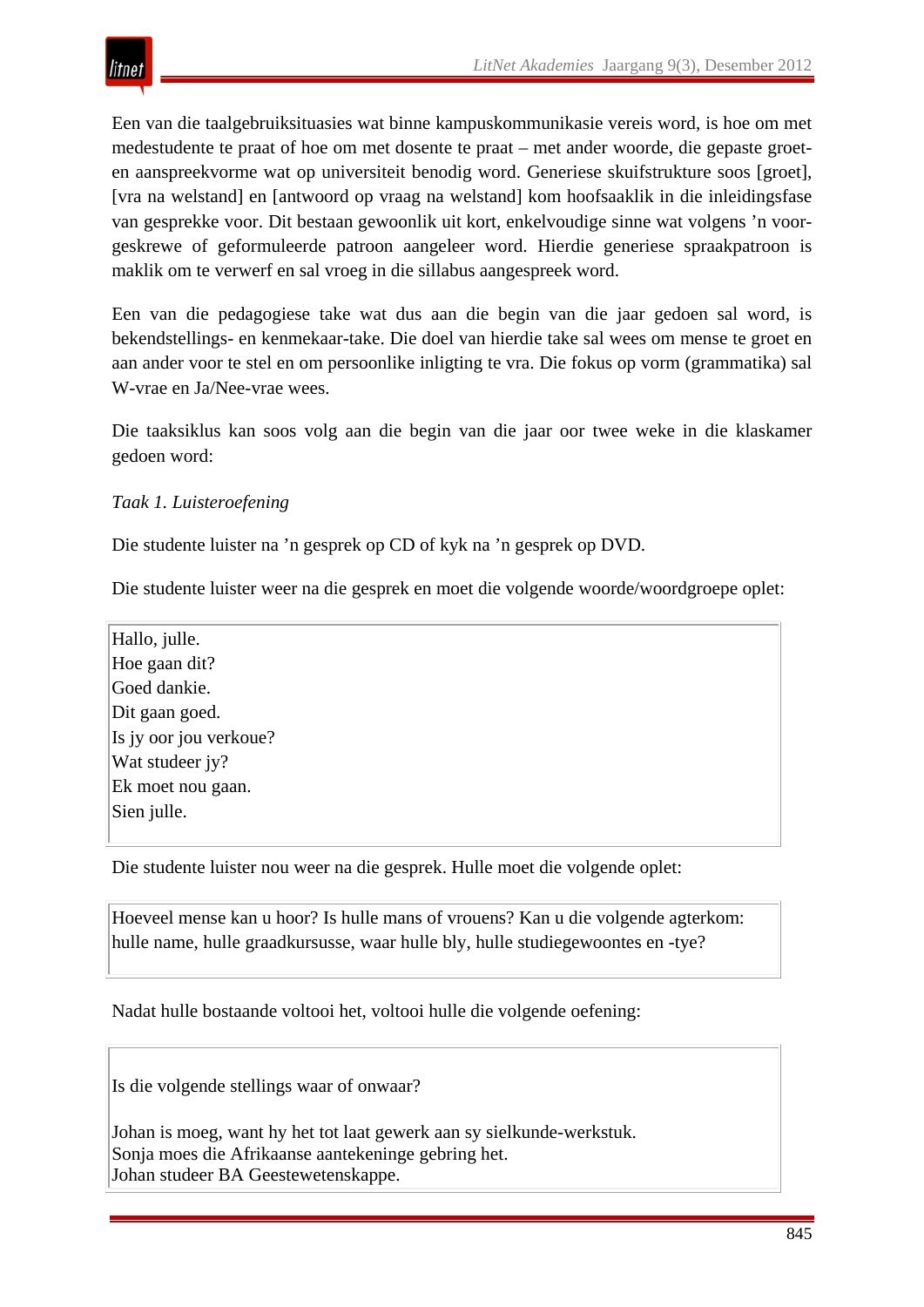Sonja studeer musiek. Student 3, wat maatskaplike werk studeer, het nie prakties nie. Pieter werk baie in die Opvoedkunde-biblioteek. Sonja werk deur die nag aan haar studies. Johan studeer deur puntsgewyse opsommings te maak.

Die doel van hierdie taak is om die studente se luistervaardighede te verskerp en om hulle na persoonlike inligting te kan laat oplet.

#### *Taak 2. Bekendstelling*

tnei

Die studente doen die volgende opdragte:

Ken u al u klasmaats se name? Skryf u naam op 'n vel papier neer en gee dit vir die dosent. Neem nou 'n ander vel papier van die dosent en lees die naam. Stap nou na almal in die klas en vind die persoon deur te vra: "Is jy ...?"

Waar kom almal in u klas vandaan? Skryf die naam van die dorp of stad waarvandaan u kom op 'n vel papier neer en gee dit vir die dosent. Neem 'n ander vel papier van die dosent en lees wat daarop staan. Stap nou na almal in die klas en vind die persoon deur te vra: "Is jy van ...?" of "Kom jy van ...?".

Weet u wat studeer die studente in u klas? Skryf u graadkursus op 'n vel papier neer en gee dit vir die dosent. Neem 'n ander vel papier van die dosent en lees wat daarop staan. Stap nou na almal in die klas en vind die persoon deur te vra: "Studeer jy ...?" Werk in groepe van drie en stel u aan die ander voor. Vra uit oor waar die persone vandaan kom en wat hulle studeer.

Neem u twee gespreksgenote en stel hulle aan 'n ander groep voor. Beweeg aan tot u u twee groepslede aan almal bekend gestel het.

'n Laaste oefening hiervan sal soortgelyk aan 'n "speed-dating"-simulasie wees. Die klas word in groepe verdeel. Groep 1 se studente sal by tafeltjies sit en groep 2 moet op roterende basis in vyfminuut-sessies van een student na die volgende een aanbeweeg. In daardie vyf minute moet hulle persoonlike inligting vra en uitruil.

Die taalfokus sal wees hoe om vrae te stel, en twee "tipes" vrae word gestel sonder dat daar doelbewus 'n taalles gegee word.

| W-vrae               | Ja/Nee-vrae              |
|----------------------|--------------------------|
| Wat is jou naam?     | Is jou naam Pieter?      |
| Wat is haar naam?    | Studeer jy musiek?       |
| Wat studeer jy?      | Kom jy van Somerset-Wes? |
| Waar kom jy vandaan? | Bly jy in die koshuis?   |
| Waar bly jy?         | Ken jy vir Sonja?        |
| Wie is dit daardie?  |                          |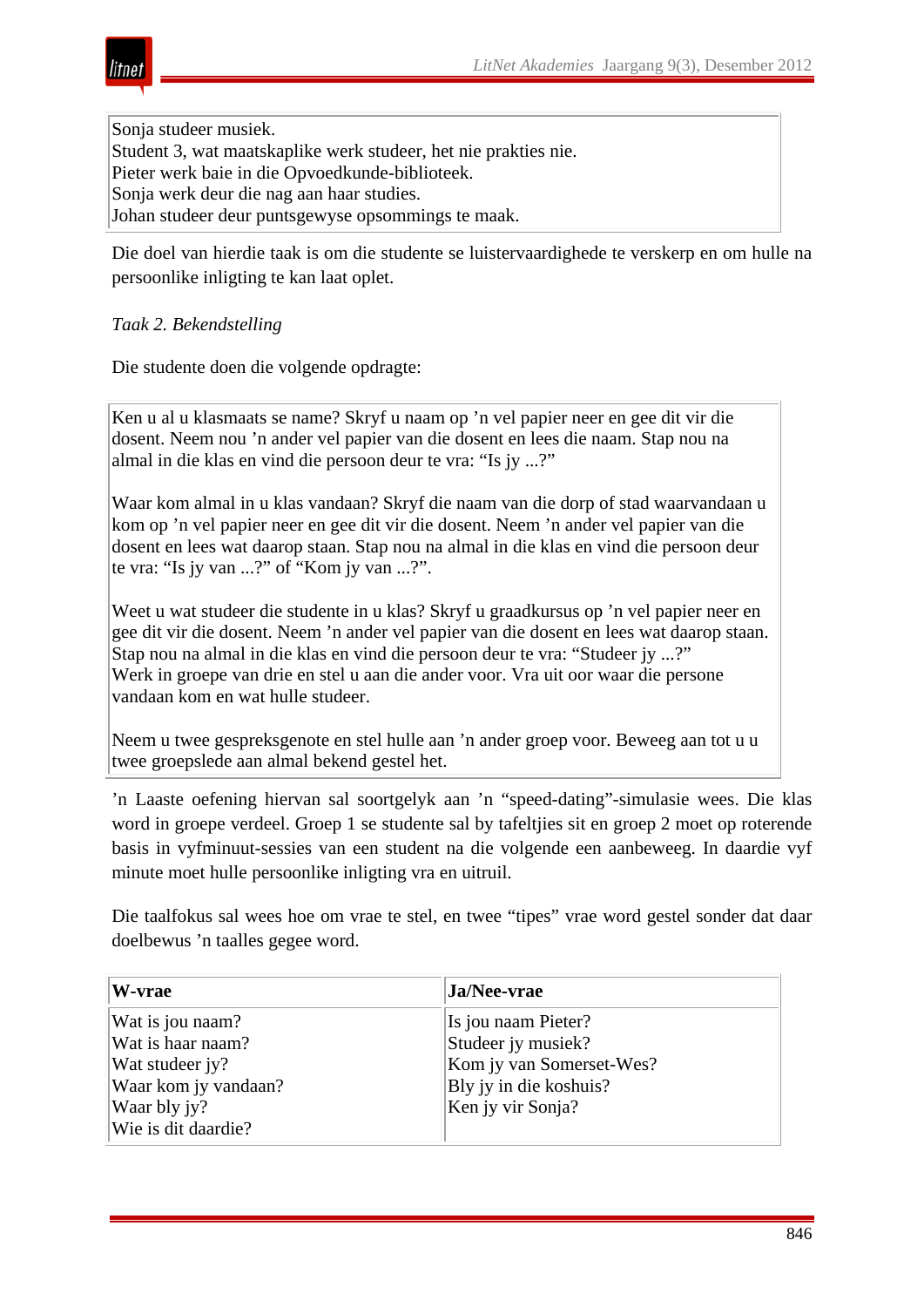

## *Taak 3. Persoonlike inligting*

Die studente beantwoord die volgende vraag:

Die volgende opdrag word daarna gedoen:

Gebruik die inligting hier onder en vind iemand in u klas wat die aktiwiteite doen of gedoen het. Dink aan drie vrae van u eie en skryf dit onderaan neer. Stap nou deur die klas en vra die ander studente die vrae en vul die antwoorde in.

| Vind iemand wat                          | <b>Naam</b> |
|------------------------------------------|-------------|
| al 'n sportmotor bestuur het             |             |
| al 'n krieket-toetswedstryd bygewoon het |             |
| muurbal speel                            |             |
| al 'n marathon voltooi het               |             |
| musiek studeer                           |             |
| motorfiets ry                            |             |
| nog nooit gevlieg het nie                |             |
| van Gauteng kom                          |             |
| kontaklense dra                          |             |
| van katte hou                            |             |
| al 'n rock-konsert bygewoon het          |             |
| wie se naam met J begin                  |             |
| van Durban kom                           |             |
| vandag swart dra                         |             |

*Taak 4. Visuele voorstelling*

Die studente moet 'n collage van hulleself maak deur die gebruik van prente en woorde uit tydskrifte. Hulle moet hulself deur middel van die collage aan die klas voorstel. Hulle sit hulle collage in die klas teen die muur op en die res van die studente moet vrae oor die collage stel. Of hulle verduidelik hul collage aan die res van die klas. Die res moet vrae vra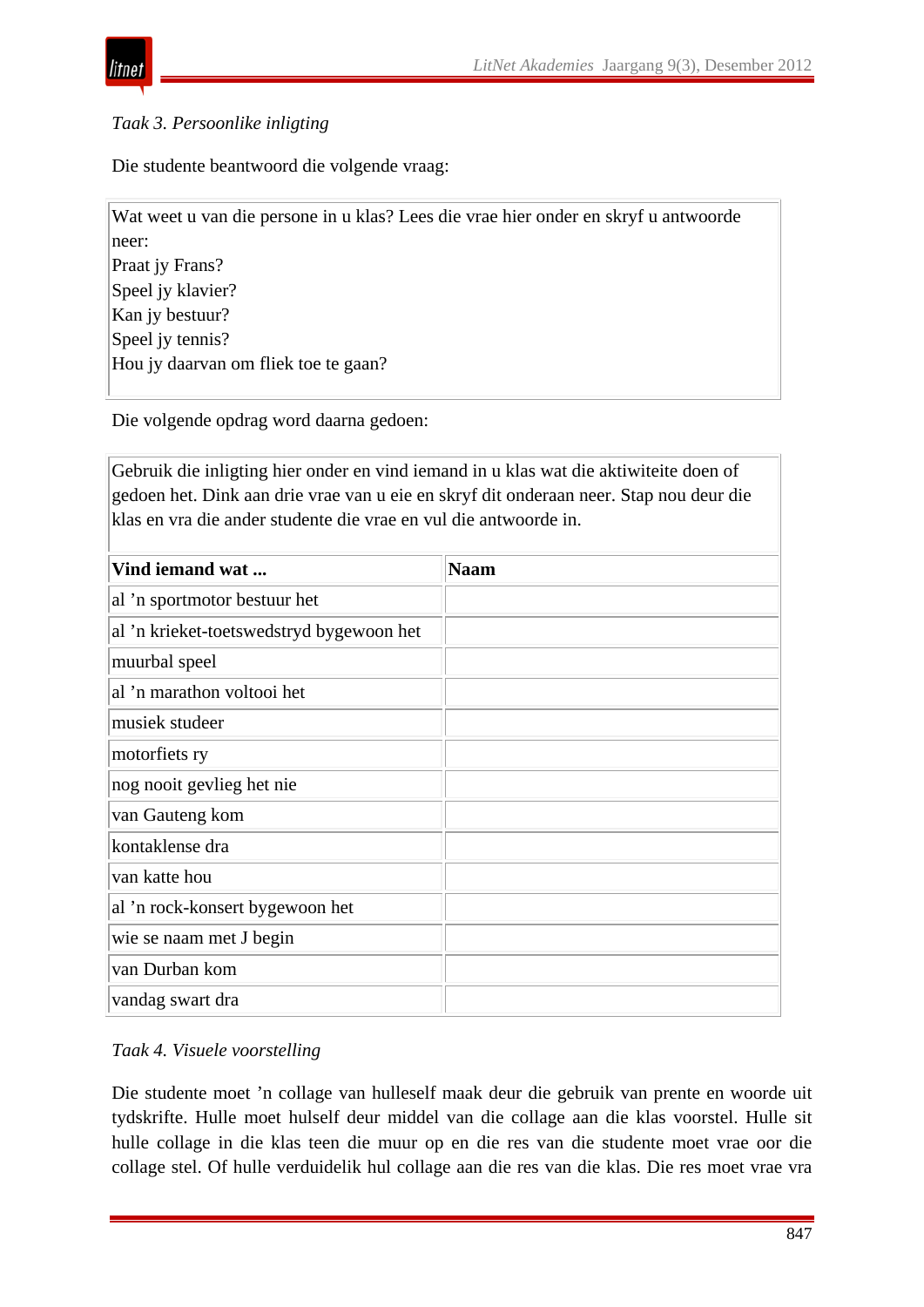indien iets onduidelik is of indien hulle meer besonderhede verlang. Die fokus is nie soseer op mondelinge vaardighede nie, aangesien dit nog aan die begin van die sillabus sal wees. Die belangrikheid van vraagstelling sal egter hierdeur ingeoefen kan word.

'n Daaropvolgende visuele oefening vind plaas wanneer die studente 'n tydlyn van hulle lewens moet maak. Hulle gebruik weer eens prente uit tydskrifte of foto's en maak dan 'n visuele voorstelling van hoogtepunte en gebeure wat 'n uitwerking op hulle gehad het. Hulle bied dit chronologies as 'n tydlyn aan. Hul lewenslyn is feitelik en gebaseer op dinge wat werklik met hulle gebeur het, maar dan moet hulle ten slotte op hulle tydlyn ook hulle drome, wense en toekomsideale uitbeeld.

Voortspruitend hieruit sal die verskil tussen die aanspreek van medestudente en van dosente behandel word.

# *Taak 5. Luisteroefening*

Die studente luister na 'n gesprek op CD of kyk na 'n gesprek op DVD.

#### **Situasie 1**

Goeiemôre, Mevrou. Kan ek u gou spreek?

Môre, mnr. Botha. Natuurlik. Kom binne en sit. Hoe gaan dit met u? En die studies? Nee, dit gaan goed dankie. Ek geniet my kursus, maar dit is moeilik.

#### **Situasie 2**

Middag, Professor. Goeiedag, mej. Vermaak. Baie dankie dat Professor bereid was om my te spreek.

#### **Situasie 3**

Goeiemiddag, Mevrou. Ek het vir u die e-pos gestuur om te hoor van eksamentoelating. U het gesê ek kan u nou kom spreek. Kom gerus binne en sit. Verduidelik net gou weer wat gebeur het.

#### **Situasie 4**

Goeiemôre, Mevrou. U het gevra ek moet u kom spreek. Is dit nou 'n gepaste tyd? Môre Samantha. Hoe gaan dit? Dit is reg; ek het gevra dat jy my moet kom spreek. Ek is nie nou juis besig nie en ons kan sommer nou gesels. Kom sit.

#### **Situasie 5**

Kom maar binne. Goeiemiddag, Doktor. Goeiemiddag. Doktor, ek is Amanda de Klerk. Ek het 'n e-pos gestuur waarin ek gevra het of ek u kan kom spreek. Ja, waaroor wil u my spreek?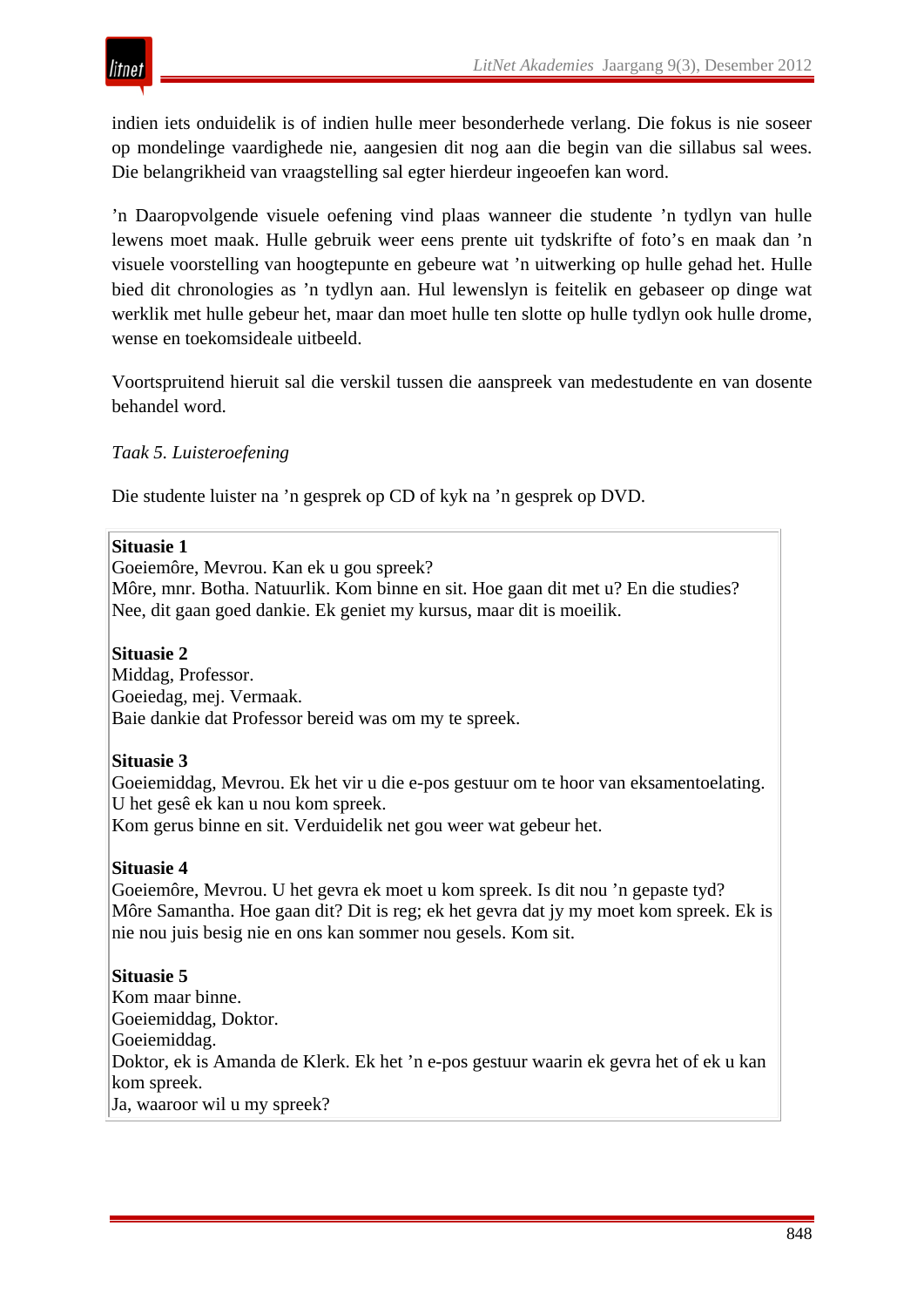

Die studente luister weer na die gesprekke. Hulle moet oplet na hoeveel mense hulle telkens kan hoor, na die verskillende aanspreekvorme, na die groetvorme, na die rede wat telkens gegee word waarom die student die dosent gaan spreek.

# *Taak 6. E-pos-korrespondensie*

Aangesien kampuskommunikasie ook verband hou met afsprake wat per e-pos gemaak word, behoort dié manier van kommunikasie in die sillabus aangespreek te word. Die volgende opdrag kan aan die studente gegee word:

Hier is e-pos-opskrifte wat deur studente aan dosente gestuur is oor klasverwante onderwerpe. Bespreek saam met u maat watter opskrif u dink is die mees gepaste een om te gebruik en waarom. Skryf daarna u eie opskrif vir situasies 4-6 neer en wys dit aan u maat en bespreek die verskillende opskrifte.

#### **Situasie 1**

Die student het probleme om 'n opdrag in te lewer: Help my asseblief. Help! Ek benodig hulp met my Afrikaanse opdrag. ? oor opdr. Enige tyd om my te help?

# **Situasie 2**

Die student kan nie die lesing bywoon nie: Verskoning vir afwesigheid. Vat een dag af! Ek is siek. Ek sal Woensdag afwesig wees. Vraag na verlof.

#### **Situasie 3**

Die student stuur 'n opdrag as 'n aanhegsel na die dosent: Akademiese Skryfopdrag. Opdrag 2. Opdrag vir Akademiese Skryfkursus. Papier. Nasien.

#### **Situasie 4**

U wil u dosent per e-pos kontak, aangesien u hulp soek om 'n gepaste liriek te kry vir u lirieke-opdrag.

#### **Situasie 5**

U wil aan u dosent 'n e-pos stuur om u afwesigheid tydens die vorige lesing te verduidelik.

#### **Situasie 6**

U wil die eerste weergawe van u opdrag aan u dosent e-pos sodat hy dit kan deurlees en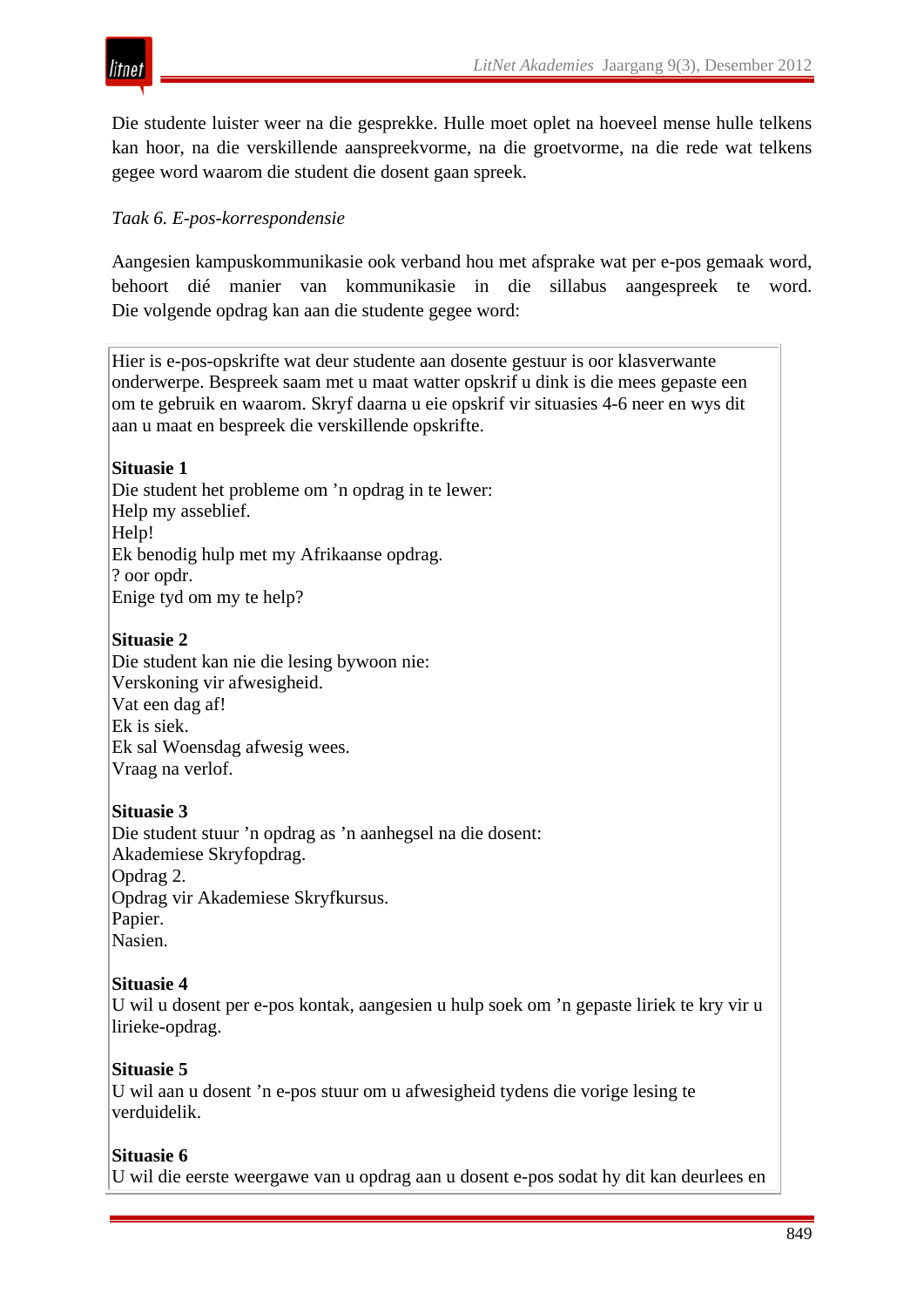

kommentaar daaroor kan lewer en dit terugstuur.

#### *Voorbeeld 2: Gunsteling-kuierplekke*

Studente gesels graag oor hul gunsteling-kuierplekke. Die studente is aangemoedig om hulle eie vrae te vra, aangesien die vrae wat gegee is, slegs as riglyne dien. Hulle moes dink aan aspekte soos ligging, pryse, besigheidsure en ander inligting waaroor hulle graag sou wou beskik. Die taak was net op Stellenbosch van toepassing. Dit is vroeg in die taaksillabus gedoen. Dit kan gekoppel word aan 'n kaarttaak. Die taalfokus was vraagstelling.

Restaurante: Doen navorsing en vind inligting oor drie gewilde restaurante (uitgesluit pizza-restaurante) onder u medestudente. Waarom is elke restaurant gewild? Wat is elkeen se spesialiteit? Waar is dit geleë? Wat is die tye wanneer hulle oop is? Hoe bekostigbaar is die pryse vir studente?

Pizza-restaurante: Doen navorsing en vind inligting oor drie pizza-restaurante. Wat maak hulle so gewild onder u medestudente? Waar is hulle geleë? Lewer hulle af? Hoe lank duur 'n aflewering? Moet u vir die afleweringspersoon 'n fooitjie gee? Wat is hulle besigheidsure?

Kruidenierswinkels: Doen navorsing en vind inligting oor drie kruidenierswinkels. Wat maak hulle gewild onder u medestudente? Hoe verskil hulle van mekaar? Watter een bied die beste-kwaliteit-voedsel aan? Watter een is die gerieflikste een vir studente?

Parke: Doen navorsing en vind inligting oor drie openbare parke. Waar is hulle geleë? Watter ontspanningsaktiwiteite vind daar plaas? Bied die parke enige spesiale vertonings of gebeurtenisse aan? Wanneer kan hulle besoek word?

Fliekteaters: Doen navorsing en vind inligting oor drie fliekteaters. Waar is hulle geleë? Wat is die unieke kenmerk(e) van elkeen? Word studente-afslag by enigeen aangebied?

Boekwinkels: Doen navorsing en vind inligting oor drie boekwinkels. Waar is hulle geleë? Wat is hulle besigheidsure? Watter tipe(s) boeke en ander produkte word by elkeen aangebied? Bied hulle enige spesiale aanbiedings aan? Bied hulle enige ander (literêre) aktiwiteite aan?

Kafees: Doen navorsing en vind inligting oor drie kafees naby die kampus. Waar is hulle geleë? Wat is hulle besigheidsure? Watter tipe kos kan u by die kafees koop?

Musiek: Doen navorsing en vind inligting oor drie gewilde plekke waar u na musiek kan gaan luister. Is daar deurgeld wat gevra word? Kan mens daar dans? Watter soort(e) musiek word by elkeen aangebied? Wat is die unieke kenmerk(e) van elke plek?

Nadat die studente die inligting bekom het, moes hulle dit mondeling kom aanbied.

#### *Voorbeeld 3: Inligtingsgapingtaak: Fliek*

Onderstaande taak uit Nunan (2004:129) is vertaal, aangepas en ontwerp: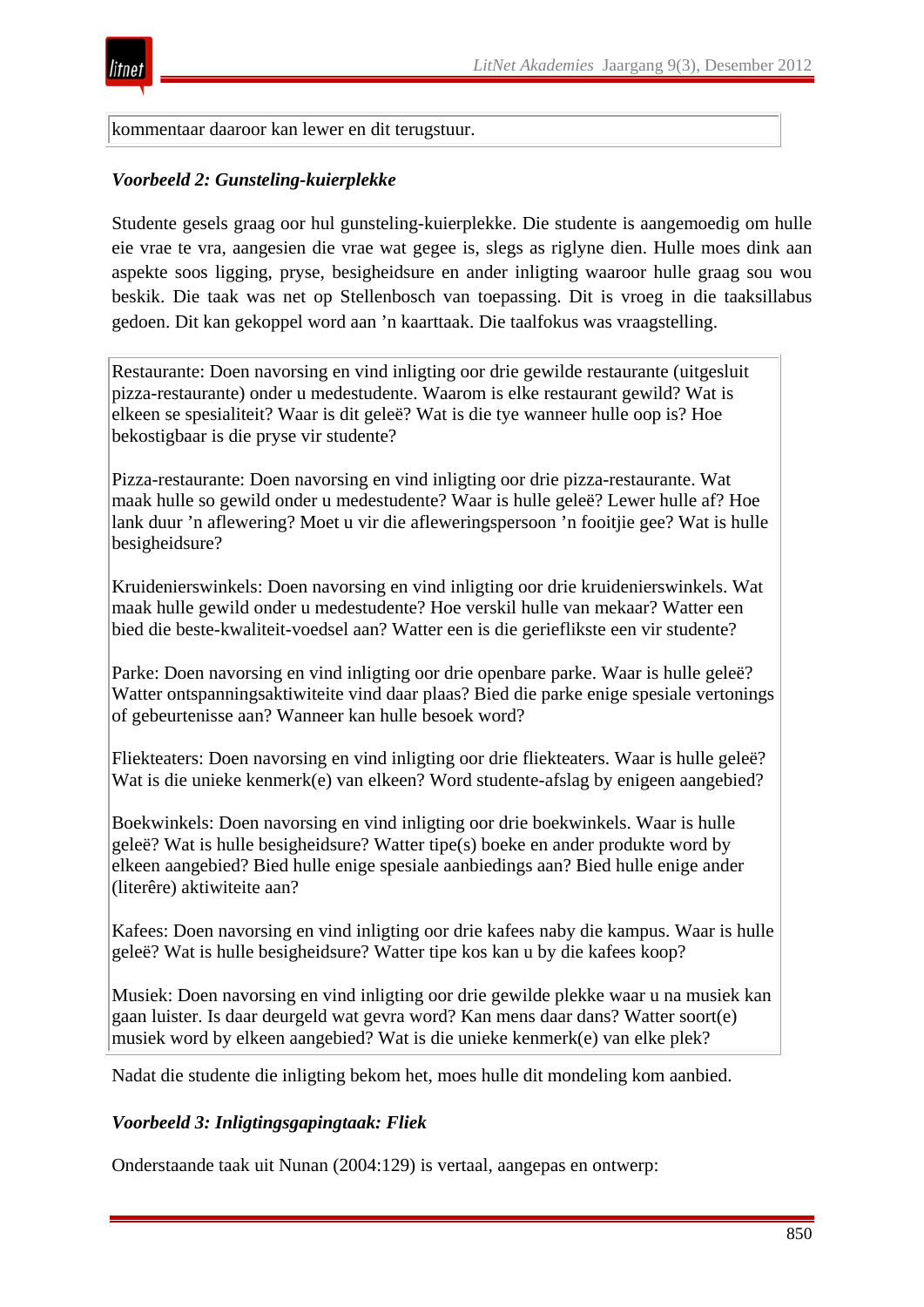

Elke student kry dele van 'n tabel met verskillende soorte inligting daarop. Hulle mag nie na mekaar se tabelle kyk nie en moet deur middel van vrae die inligting uitruil. Wanneer hulle die taak voltooi het, moet hulle dus by 'n geslote antwoord uitgekom het, naamlik die mees gepaste tyd om te gaan fliek. Die taak kan aangepas word deurdat die dosent vir die studente die opdrag gee om een ding op die rooster te verander en dan moet hulle die taak weer doen. Die taalfokus is om vrae te vra deur die gebruik van strukture soos "Wat doen Karen Vrydagaand?" en die oefening van vorme soos "maak planne" en "bied verskoning aan".

'n Opvolgtaak kan later gegee word waar elke student 'n rooster invul met dinge wat hy werklik daardie week moet doen. Hy moet saam met 'n ander student werk om 'n gepaste tyd te vind om te gaan fliek.

**Tabel 2. Fliek-kyk 1**

|               | <b>Student A</b>              |                                                                                      |                                 |                       |                            |
|---------------|-------------------------------|--------------------------------------------------------------------------------------|---------------------------------|-----------------------|----------------------------|
|               | Bestudeer onderstaande tabel: |                                                                                      |                                 |                       |                            |
|               | beste tyd om te gaan.         | U en u maat wil 'n fliek gaan kyk saam met u vriende. Vra vrae en besluit wat is die |                                 |                       |                            |
|               | Vrydag-<br>aand               | Saterdagmiddag                                                                       | Saterdag-<br>aand               | Sondagmiddag          | Sondagaand                 |
| <b>Bob</b>    | werk laat                     |                                                                                      | ontmoet<br>suster op<br>lughawe |                       | berei voor vir<br>'n toets |
| <b>Karen</b>  |                               |                                                                                      |                                 | gaan inkopies<br>doen |                            |
| <b>Philip</b> |                               |                                                                                      |                                 |                       |                            |
| Joan          |                               | neem motor na<br>motorhawe                                                           |                                 | bak koekies           |                            |

# **Tabel 3. Fliek-kyk 2**

#### **Student B**

Bestudeer onderstaande tabel:

U en u maat wil 'n fliek gaan kyk saam met u vriende. Vra vrae en besluit wat is die beste tyd om te gaan.

|              | Vrydag-<br>aand   | Saterdagmiddag   Saterdag- | aand                         | Sondagmiddag | Sondagaand |
|--------------|-------------------|----------------------------|------------------------------|--------------|------------|
| <b>Bob</b>   |                   | het 'n toets               |                              |              |            |
| <b>Karen</b> | ∣maak<br>woonstel |                            | besoek tante<br>in hospitaal |              |            |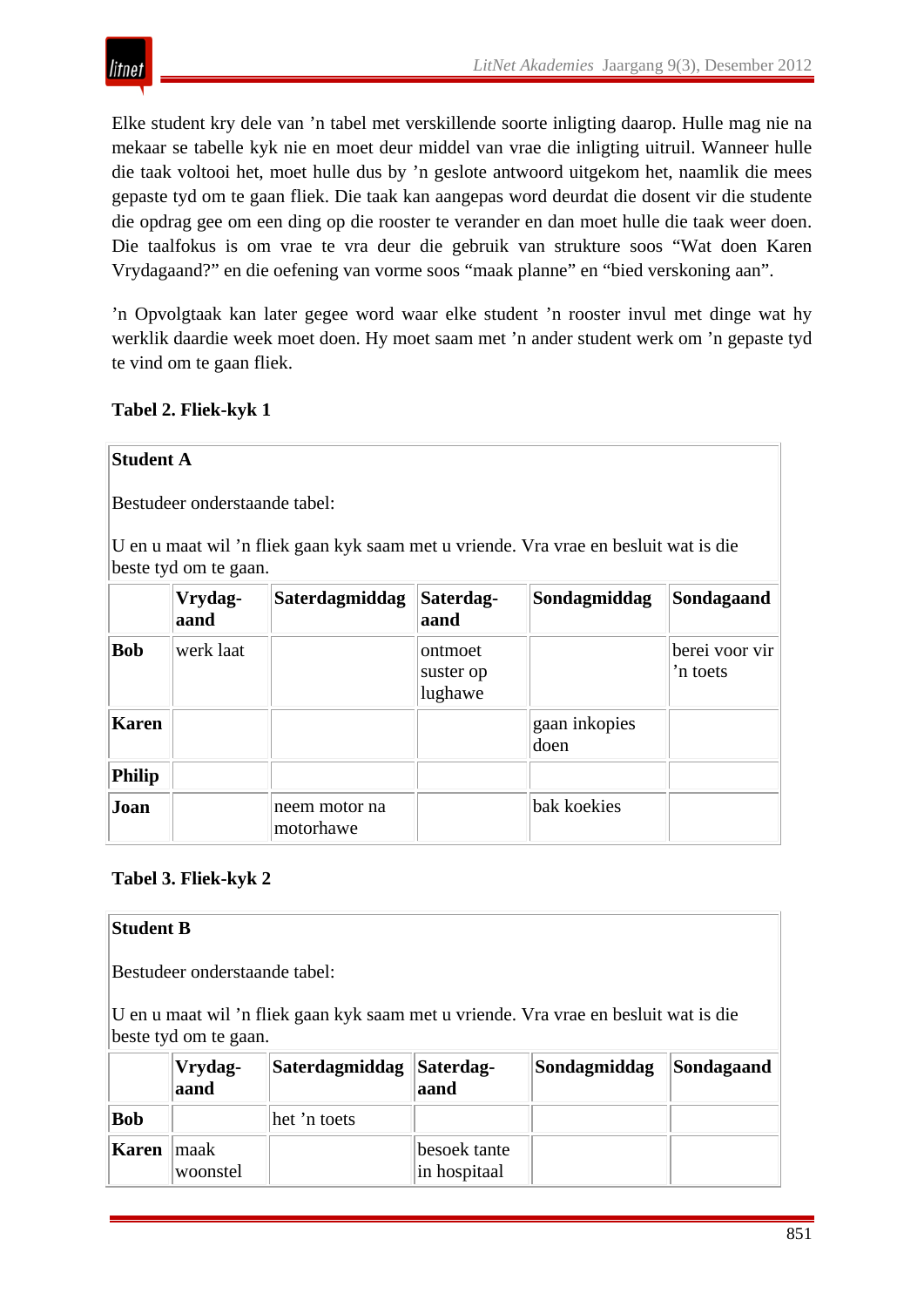

|        | skoon |              |                     |                  |  |
|--------|-------|--------------|---------------------|------------------|--|
| Philip |       | speel tennis |                     | leer vir eksamen |  |
| Joan   |       |              | ∣gaan na<br>konsert |                  |  |

Nadat bostaande voorbeelde van pedagogiese take verskaf is om die proses van omskakeling van werklikewêreld-take na pedagogiese take te illustreer, word in die volgende afdeling leiding verskaf vir die ontwerp van 'n Afrikaanse taakgebaseerde sillabus.

# **5. Die ontwerp van 'n taakgebaseerde sillabus**

# *5.1 Inleiding*

Ellis (2003:206) betoog dat dit belangrik in die konstruksie van taakgebaseerde sillabusse is dat taakspesifikasies in die sillabus ingesluit behoort te word. Hy is van mening dat dit nuttig sal wees indien take geklassifiseer word in terme van hulle tipes, dat hulle tematiese inhoud bepaal word en dat hulle daarna gegradeer en georden word deur gepaste kriteria. Saam met die konstruksie van taakgebaseerde sillabusse moet die taakontwerper die taakgebaseerde instruksies in elke taak beplan. Die plek van die taalfokus in die taak is ook belangrik.

#### *5.2 Die ontwerp van 'n taakgebaseerde sillabus*

Enkele aspekte rondom die konstruksie van 'n taakgebaseerde sillabus word kortliks onder die loep geneem voordat 'n voorbeeld van 'n taakgebaseerde sillabus verskaf word. Ellis (2003:229) gee opsommend die volgende riglyne vir die ontwerp van 'n taakgebaseerde sillabus:

- a. Die bepaling van die kursusdoelwitte in terme van: i. die pedagogiese fokus (algemene of spesifieke doelwit) ii. die vaardigheidsfokus (luister, praat, lees, skryf) iii. die taalfokus (ongefokus en/of gefokus)
- b. die bepaling van die taaktipes in terme van inset, omstandighede, prosesse en uitkomste
- c. die bepaling van die taakonderwerpe
- d. die ordening van die take in ooreenstemming met graderingskriteria.

Ellis (2003:217) verskaf 'n algemene raamwerk vir taakklassifikasie in terme van die ontwerpeienskappe, naamlik die inset (die aard van die inset wat verskaf word), die omstandighede (die manier waarop die inligting voorgestel en gebruik word), die prosesse (die aard van die kognitiewe werking en die aard van die diskoers wat die taak vereis) en die uitkomste (die aard van die produk wat die gevolg is nadat die taak uitgevoer is). Opsommend lyk Ellis (2003:228) se kriteria só (my vertaling):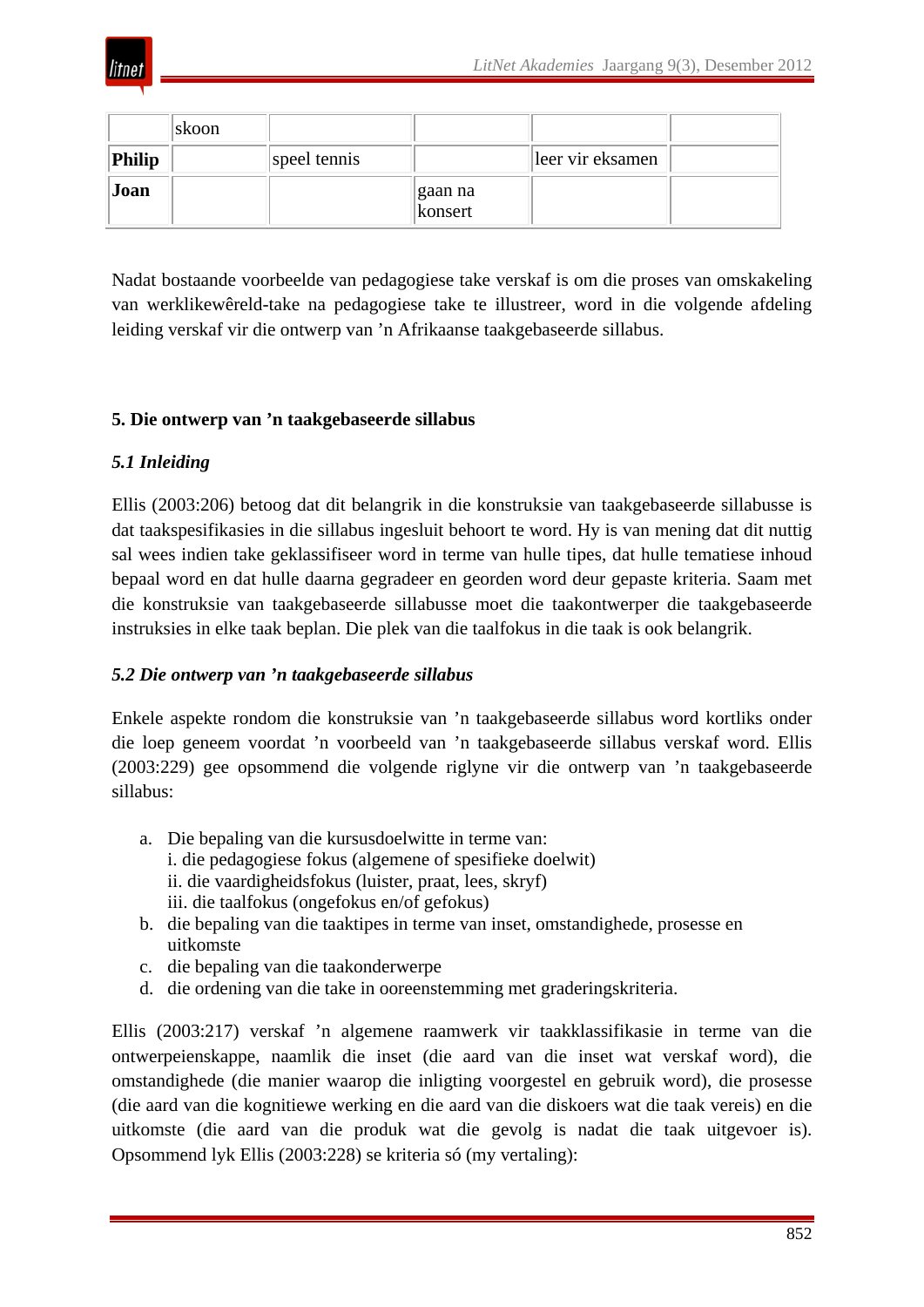

# **Tabel 4. Ellis se kriteria vir die gradering en ordening van take**

| <b>Kriteria</b>                                                                                                                                                                                    | <b>Maklik</b>                                                                                                                                                                                                   | <b>Moeilik</b>                                                                                                                                                                    |
|----------------------------------------------------------------------------------------------------------------------------------------------------------------------------------------------------|-----------------------------------------------------------------------------------------------------------------------------------------------------------------------------------------------------------------|-----------------------------------------------------------------------------------------------------------------------------------------------------------------------------------|
| <b>Inset</b><br>medium<br>kodekompleksiteit<br>kognitiewe kompleksiteit<br>inligtingstipe<br>a.<br>hoeveelheid inligting<br>b.<br>struktuuromskrywing<br>$\mathbf{c}$ .<br>d. konteksafhanklikheid | visueel $\rightarrow$ geskrewe<br>hoë algemene woordeskat,<br>kort en eenvoudige<br>sinstrukture<br>staties $\rightarrow$ dinamies<br>min elemente<br>goed-gedefinieerde<br>struktuur<br>hier-en-nou-oriëntasie | $\rightarrow$ verbaal<br>lae algemene<br>woordeskat.<br>komplekse sinstrukture<br>$\rightarrow$ abstrak<br>baie elemente<br>losse struktuur<br>daar-en-dan-oriëntasie<br>onbekend |
| inligtingsbekendheid<br>Omstandighede<br>deelnemersverhouding<br>taakeise<br>diskoerswyse benodig om taak te<br>voltooi                                                                            | bekend<br>tweerigting<br>enkeltaak<br>dialoog                                                                                                                                                                   | eenrigting<br>veelvuldige taak<br>monoloog                                                                                                                                        |
| <b>Prosesse</b><br>kognitiewe werkinge<br>1. tipe<br>2. redenering nodig                                                                                                                           | inligtingsuitruiling $\rightarrow$<br>redenering<br>min stappe nodig                                                                                                                                            | $\rightarrow$ meningsuitruiling<br>baie stappe nodig                                                                                                                              |
| <b>Uitkomste</b><br>medium<br>omvang<br>diskoerswyse vir taakuitkomste                                                                                                                             | visueel<br>geslote<br>lyste, beskrywings,<br>narratiewe, klassifikasies                                                                                                                                         | $\rightarrow$ geskrewe $\rightarrow$<br>verbaal<br>oop<br>$\rightarrow$ instruksies,<br>argumente                                                                                 |

Nadat besluit is om 'n "Soek die verskille"-taak in die Afrikaanse Taalverwerwingsklas vir studente te gebruik, is die sleuteldimensies daarvan skematies soos volg voorgestel:

#### **Tabel 5. Sleuteldimensies vir 'n "Soek die verskille"-taak**

|               | Sleuteldimensies                                                                                                                     | Beskrywing                                                                            |
|---------------|--------------------------------------------------------------------------------------------------------------------------------------|---------------------------------------------------------------------------------------|
| <b>Inset</b>  | $medium - visueel$<br>organisatories – vaste struktuur                                                                               | Twee prente, wat verskil in<br>die plasing van spesifieke<br>voorwerpe, word verskaf. |
| Omstandighede | inligting konfigurasie – gedeel<br>deelnemersverhouding –<br>tweerigting<br>deelnemingsvereiste – benodig<br>oriëntasie – konvergent | Die inligting is verdeel.                                                             |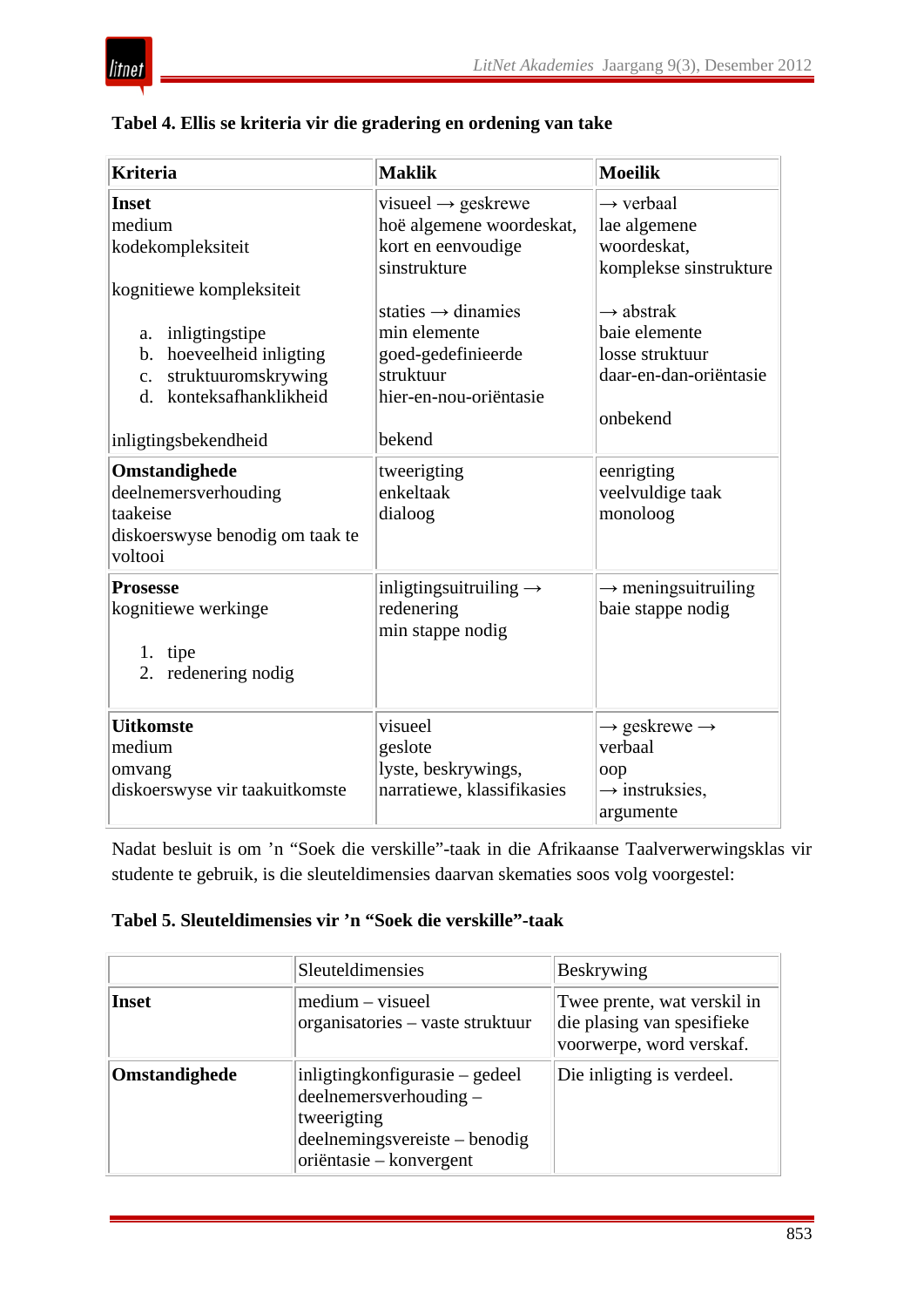

| <b>Prosesse</b>  | kognitief – uitruiling van<br>inligting<br>$diskoerswyse - dialog$    | Beplanningstyd word<br>toegelaat en daar word twee-<br>twee-groepwerk gedoen.                                                                                                               |
|------------------|-----------------------------------------------------------------------|---------------------------------------------------------------------------------------------------------------------------------------------------------------------------------------------|
| <b>Uitkomste</b> | medium – verbaal<br>$diskoersdomein - beskrywing$<br>omvang – geslote | Produk: 'n Geskrewe lys van<br>verskille in die prente moet<br>verskaf word.<br>Proses: 'n Beskrywing van<br>die plasing van voorwerpe,<br>voorsetsels, en vraag en<br>antwoord vind plaas. |

Na aanleiding van hierdie algemene raamwerk van Ellis (2003:229) lyk 'n aangepaste voorbeeld van 'n taakgebaseerde sillabus wat op kampuskommunikasie van toepassing is en gebaseer is op Prabhu (1987) se sillabus, só (my aanpassing en vertaling):

| Tabel 6. Taakgebaseerde sillabus vir kampuskommunikasie |  |  |
|---------------------------------------------------------|--|--|
|                                                         |  |  |

|             | Onderwerp    Algemene aktiwiteite                                                                                                                                             | <b>Taakopsies</b>                                                                                                                                    |
|-------------|-------------------------------------------------------------------------------------------------------------------------------------------------------------------------------|------------------------------------------------------------------------------------------------------------------------------------------------------|
| Klasrooster | Lyste: Konstruksie van rooster na<br>aanleiding van beskrywings/instruksies<br>Vergelyking: Bestudering van rooster                                                           | Inset:<br>Visueel/geskrewe<br>Vaste struktuur                                                                                                        |
|             | om frekwensie van lesings in<br>verskillende grade te identifiseer<br>Probleemoplossing: Konstruksie van<br>rooster vir studente van spesifieke<br>vakke binne graadprogramme | Omstandighede:<br>Gedeelde inligting<br>Tweerigting<br>Opsionele inligtingsbenodighede<br>Prosesse:<br>Verduidelik/redeneer<br>Dialoog<br>Uitkomste: |
|             |                                                                                                                                                                               | Visueel/geskrewe<br>Geslote                                                                                                                          |

Vir die kies van taakinhoude, is Ellis (2003:218) van mening dat dit afhang van wat die doel van die kommunikasie is. Die taakontwerper behoort die onderskeid tussen algemenetaalvaardigheidskursusse en spesifiekedoeleindekursusse in ag te neem. Vir algemene taalkursusse stel Ellis (2003:218) voor dat daar na onderwerpsbekendheid, intrinsieke belangstelling en voorspelbare onderwerpsrelevansie gekyk word. Wat algemene kursusse betref, kan onderstaande temadinamo uit Ellis (2003:219) gebruik word (deur my vertaal en aangepas vir 'n sillabus wat op universiteit gebruik kan word):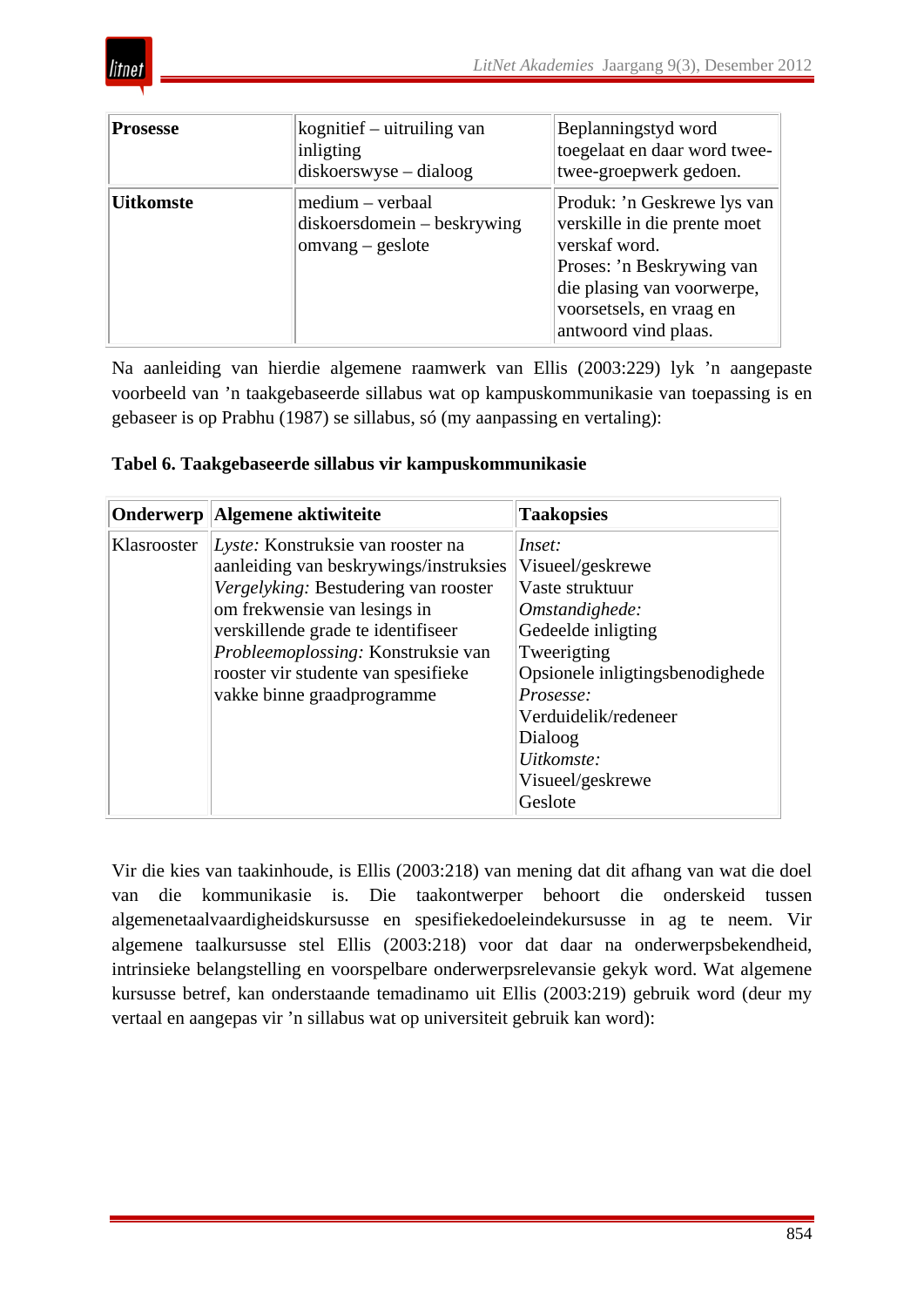

**Figuur 3. Temadinamo**

In Afrikaanse Taalverwerwingsklasse vir studente kan die temadinamo onder meer soos volg gebruik word: Binne tema 1, *Studente*, word onderwerpe soos "verjaarsdae", "eetgewoontes", "klere" en "liggaamsdele" behandel. Tema 2 word gebruik om onderwerpe oor die *huis*, soos byvoorbeeld "woonvertrekke" en "familieverbande", in die sillabus in te bring. Binne tema 3 word relevante onderwerpe gebruik, byvoorbeeld "koshuiskos", "verlore studentekaart", "die kies van verenigings", "spreek dosent oor toetsuitslag" of "spreek dosent oor swak klasbywoning". Tema 4, *Die wêreld rondom ons en die gemeenskap*, word ook in die klasse gebruik deurdat Stellenbosch en die breë omgewing as onderwerpe gebruik is vir sekere take. Telkens word die studente se vaardigheidsvlakke in ag geneem wanneer onderwerpe beplan word.

By die kies van taakinhoude vir spesifiekedoeleindekursusse word 'n ontleding van die teikentake en die algemene taakinhoud gedoen. Hier word onder meer gekyk na wat die spesifieke kursus van die studente vereis en waarom hulle die kursus volg. Sommige beroepsbeskrywings omskryf reeds die teikentake: byvoorbeeld, 'n vlugkelner se beroepsbeskrywing sluit in "bedien ontbyt", "bedien middagete" en "bedien aandete", wat in een teikentaaktipe, naamlik "die bediening van maaltye", saamgevat kan word. In 'n Afrikaanse Taalverwerwingskursus is teikentaaktipes soos "tyd- en ruimtelike aanduidings", "praat met 'n dosent", "redeneer" of "gee instruksies" in die taakgebaseerde sillabus ingesluit.

Volgens Ellis (2003:97) en Willis en Willis (2007:170) dui navorsing daarop dat wanneer studente 'n taak herhaal, hulle uitvoering daarvan op verskeie wyses verbeter: byvoorbeeld, voorsetsels word korrekter gebruik; hulle kan komplekse sinstrukture baasraak en hulle raak algaande meer vloeiend. 'n Herhaalde taakuitvoering moet onder dieselfde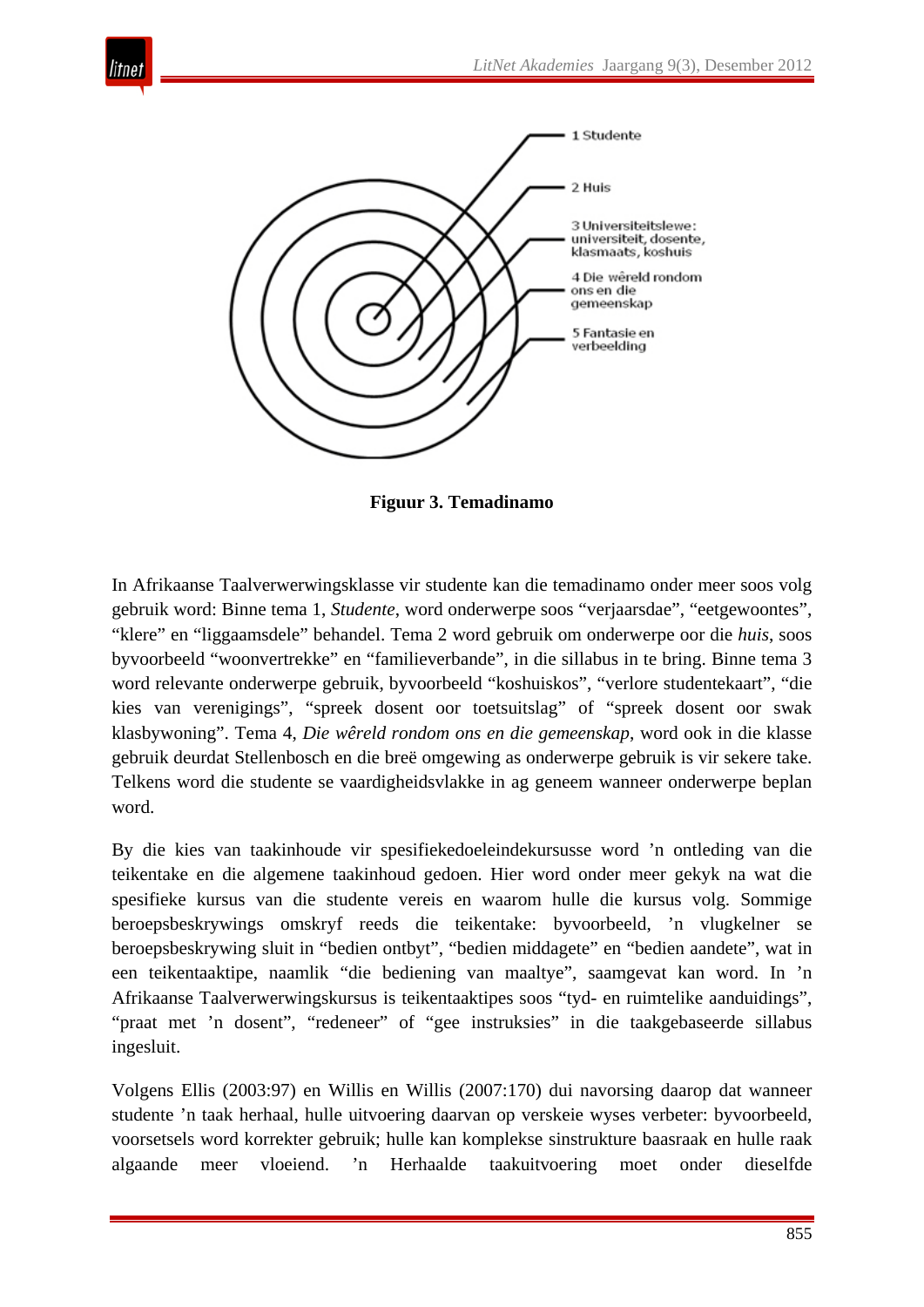

taakomstandighede as die eerste uitvoering plaasvind. Daarom word take in taakreekse gedoen en vind die ordening deur die jaar plaas, soos gedoen in die kaarttaak in afdeling 4.1. Dit sluit aan by Robinson (2010:246) se nosie van tydskale.

'n Voorbeeld van 'n vereenvoudigde taakgebaseerde sillabus met die oog op kampuskommunikasie lyk só:

| <b>Eenheid en</b><br>onderwerp               | Woordeskat                                                                                  | <b>Grammatika</b>                                                                                                                                             | Vaardighede en<br>funksies                                                                                                                                             |
|----------------------------------------------|---------------------------------------------------------------------------------------------|---------------------------------------------------------------------------------------------------------------------------------------------------------------|------------------------------------------------------------------------------------------------------------------------------------------------------------------------|
| 1. Eerste<br>ontmoeting<br>Ontmoet mense     | Bekendstellings<br>Groetvorme<br>Persoonlike<br>inligting<br>Partytjies<br>Uitnodigings     | Persoonlike<br>voornaamwoorde<br>Werkwoord "is"<br>Ja/Nee-vrae<br>W-vrae soos "wat" of<br>"wie"<br>Vraagstellings<br><b>Beskrywings</b>                       | Vra en beantwoord<br>persoonlike-inligting-<br>vrae<br>Invul van vorm wat<br>persoonlike inligting<br>vereis<br>Stel mense bekend<br>Lees partytjie-<br>uitnodigings   |
| 2. Roete-<br>beskrywings                     | Vervoer<br>Rigtingaanwysings<br><b>Betaling</b>                                             | Meervoud en<br>verkleining<br>Teenwoordige tyd<br>Plekvoorsetsels<br>W-vrae soos "waar"<br>Vraagformulerings<br>soos "Hoe kom ek by<br>$\cdot \cdot \cdot$ ?" | Vind plekke op 'n kaart<br>Verstaan bus-/trein-<br>roetes en -pryse<br>Vra aanwysings<br>Gee aanwysings<br>Praat oor jou plek van<br>herkoms                           |
| 3. Inkopies<br>Geld                          | Kos<br>Klere<br>Geld en pryse<br><b>Banke</b><br><b>Bankrekenings</b><br>Buitelandse valuta | <b>Byvoeglike</b><br>naamwoorde<br>Ja/Nee-vrae<br>W-vrae soos "wat" of<br>"waarom"<br>H-vrae soos "hoeveel"<br>Getalle (bedrae)                               | Lees koerant-<br>advertensies en ander<br>advertensies<br>Praat oor pryse en<br>groottes<br>Volg instruksies<br>Voltooi 'n bankvorm<br>Redeneer oor voor- en<br>nadele |
| 4. Behuising                                 | Akkommodasie<br>Soek 'n woonplek<br>Meubels                                                 | <b>Byvoeglike</b><br>naamwoorde<br>Rigtingaanduidings                                                                                                         | Verstaan koerant-<br>advertensies<br>Beskryf 'n plek<br>waarvan jy hou<br>Gee adres                                                                                    |
| 5. Besienswaar-<br>dighede<br><b>U</b> iteet | Vryetydsaktiwiteite<br>Stede en besiens-<br>waardighede<br>Restourante<br>Kos en drank      | Modale werkwoorde<br>Vergelykende<br>adjektiewe<br><b>Beskrywings</b><br>Hoeveelhede                                                                          | Luister na radio-<br>advertensie<br>Kyk na TV-advertensie<br>Skryf dagboek<br>Lees koerantartikels                                                                     |

|  |  | Tabel 7. Vereenvoudigde taakgebaseerde sillabus vir kampuskommunikasie |
|--|--|------------------------------------------------------------------------|
|  |  |                                                                        |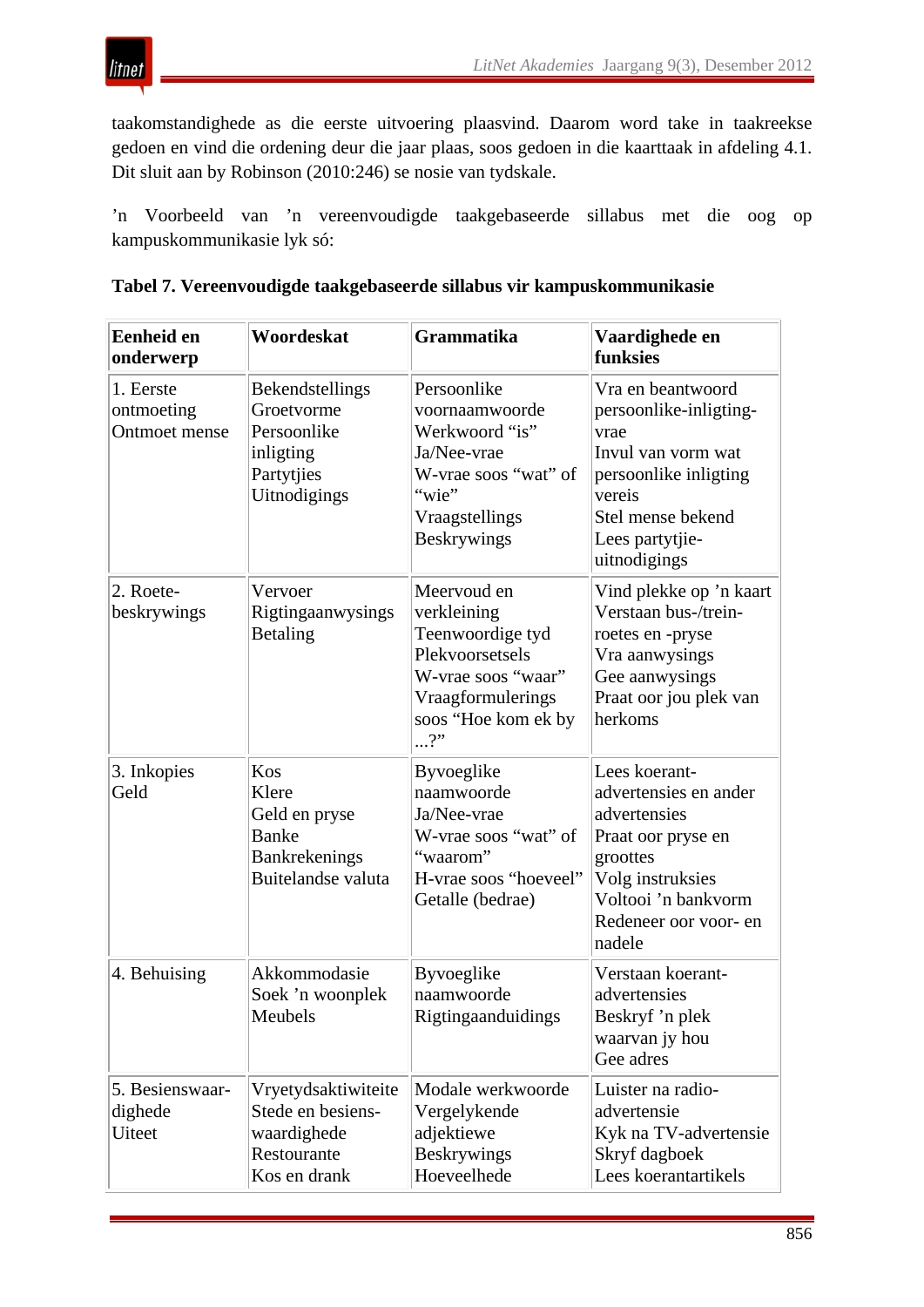

| Resepte | Verstaan spyskaarte  |
|---------|----------------------|
|         | Lees restaurant-     |
|         | <b>a</b> dvertensies |
|         | <b>Bestel</b> kos    |

Bo en behalwe bogenoemde aanduidings, kan daar ook in die taakgebaseerde sillabus aandag geskenk word aan:

- a. Taal in aksie: In dié gedeelte word die taal wat aangeleer is, kommunikatief en effektief gebruik om 'n praktiese taak te voltooi.
- b. Kommunikasietake: Sommige eenhede bevat besluitnemingstake, inligtingsgaping oefeninge en rolspel.
- c. Leerfokus: Dié gedeelte help die taalaanleerders om te dink aan die maniere hoe die teikentaal, byvoorbeeld Afrikaans, aangeleer en verwerf word en om die teikentaal meer effektiewer te leer.
- d. Buiteklaskamertake: Hier moet die taalaanleerders die teikentaal buite die klaskamer gebruik.
- e. Taalhersiening: Daar word telkens aan die einde van eenhede 'n taalhersieningsaktiwiteit gegee. Dit is sodat die taalaanleerders kan hersien wat hulle geleer het en ook om hulle vordering te monitor.

Benewens taakordening in 'n sillabus, kan taakordening ook binne individuele lesse plaasvind.

# *5.3 Metodologie van taakgebaseerde instruksie*

Die gebruik vir 'n taakgebaseerde raamwerk in die klaskamer berus op twee besluite, naamlik 'n besluit oor die basiese formaat van die les en 'n besluit oor die opsies wat gebruik sal word in elke fase. Die organisasie van taakgebaseerde lesse kan uit 'n pretaak-, 'n hooftaak- en 'n posttaakfase bestaan. Die deelnemende struktuur van taakgebaseerde lesse kan uit individuele studente-aktiwiteite, dosent-klas-aktiwiteite en groepwerk bestaan.

Volgens Willis en Willis (2007:21) sal 'n taakgebaseerde les nie net een taak behels nie, maar 'n reeks take wat met mekaar verband hou. Dit is belangrik om so 'n taakreeks te beplan. Hierdie beplanning begin volgens Willis en Willis (2007:23) met die identifisering van 'n onderwerp. Daarna moet op teikentake wat nou verband hou met werklikewêreld-aktiwiteite en -taalgebruik, besluit word. In die volgende fase moet besluit word hoe die leerder voorberei word vir die taak. Die plek van die taalfokus moet in die les ingewerk word.

Willis (1996:155) stel 'n bruikbare taakgebaseerde raamwerk vir klaskameraktiwiteite voor. Die raamwerk van Willis (1996:38) bestaan uit drie stappe, naamlik pretaak, taaksiklus en taalfokus (my vertaling):

#### **Tabel 8. Willis se raamwerk**

| Pre      | 1 Q              |
|----------|------------------|
| claan    | m                |
| аавэнмээ | <b>Taalfokus</b> |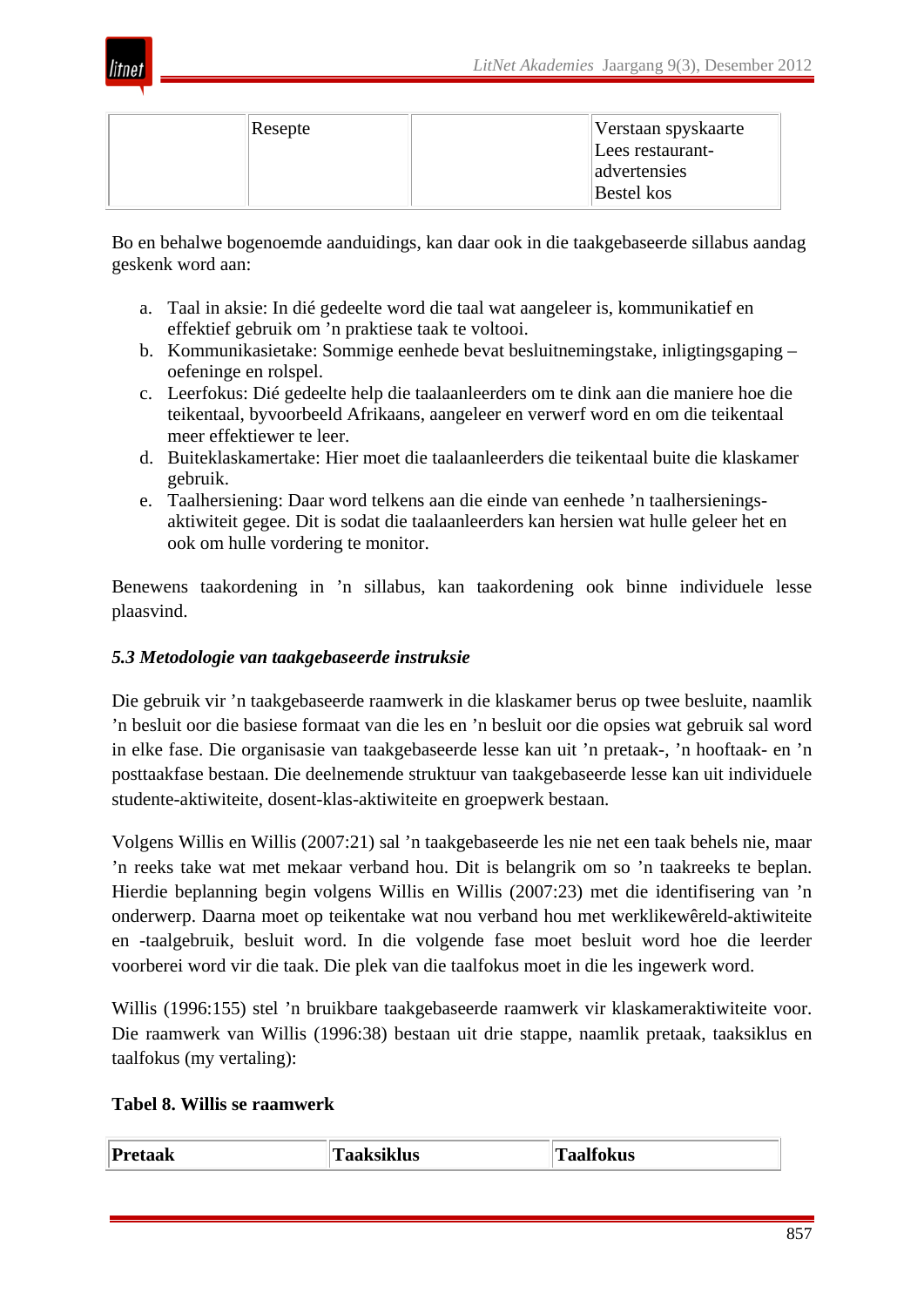

| <b>Bekendstelling van</b>    | Taak: Leerders doen die          | <b>Analise:</b> Leerders ondersoek |  |
|------------------------------|----------------------------------|------------------------------------|--|
| onderwerp en taak:           | taak in groepe. Die              | en bespreek spesifieke             |  |
| Die onderwyser ondersoek     | onderwyser monitor vanaf         | eienskappe van die teks of         |  |
| die onderwerp saam met die   | 'n afstand.                      | transkripsies van die              |  |
| klas en beklemtoon sekere    | <b>Beplanning:</b> Leerders maak | opname. 'n Verskuiwing van         |  |
| bruikbare woorde en frases.  | reg om mondeling of              | die fokus op betekenis na die      |  |
| Hy gebruik aktiwiteite om    | skriftelik aan die klas          | fokus op vorm kom nou              |  |
| die bestaande woordeskat te  | terugvoering te gee oor hoe      | voor.                              |  |
| aktiveer of om nuwe          | hulle die taak gedoen het en     | <b>Oefening:</b> Die onderwyser    |  |
| woordeskat bekend te stel.   | wat hulle besluit of ontdek      | doen 'n oefening van nuwe          |  |
| Hy help die leerders om die  | het.                             | woorde, frases en patrone          |  |
| taakinstruksies te verstaan  | <b>Terugvoering: Sommige</b>     | wat in die data voorgekom          |  |
| en verskaf voorbeelde van    | groepe stel hul verslae aan      | het, tydens of na analise.         |  |
| taakvoltooiing. Leerders     | die klas voor of ruil hul        |                                    |  |
| mag 'n opname hoor van       | geskrewe verslae uit en          |                                    |  |
| ander leerders wat dieselfde | vergelyk resultate. Hulle        |                                    |  |
| of 'n soortgelyke taak doen. | moet die aangeleerde             |                                    |  |
|                              | taalstruktuur of taalvorm        |                                    |  |
|                              | gebruik.                         |                                    |  |

Ellis (2003:244) verskaf 'n variasie op Willis (1996) se raamwerk:

- a. Pretaak: Beplan die aktiwiteit deur byvoorbeeld die uitkomste van die taak, beplanningstyd of nie, of die uitvoerbaarheid van soortgelyke take of nie, te bepaal.
- b. Taak: Kyk na aspekte soos tydsdruk en die aantal deelnemers.
- c. Posttaak: Dit vind plaas deur aktiwiteite soos 'n leerderverslag, bewusmakingstake of taakherhaling.

Voortspruitend uit Willis (1996) se navorsing, verskaf Willis en Willis (2007:254) 'n inligtingstuk wat hulle by werkswinkels gebruik vir die beplanning van 'n taakgebaseerde les (my vertaling):

Toets jou taak (take) op iemand anders. Verfyn jou taakinstruksies en skryf dit neer. Indien moontlik, neem twee eerstetaalsprekers (of sprekers wat die tweede taal vlot kan praat) gedurende taakuitvoering en selekteer en transkribeer dele daarvan vir gebruik in die klas.

Gebruik onderstaande taakgebaseerde onderrigraamwerk en beplan elke fase. Besluit waar jy die opname gaan gebruik.

**Pretaak-bekendstellingsaktiwiteite/minitake**

**Taak**

**Beplanning van 'n verslag**

**Terugvoering**

**Fokus op vorm**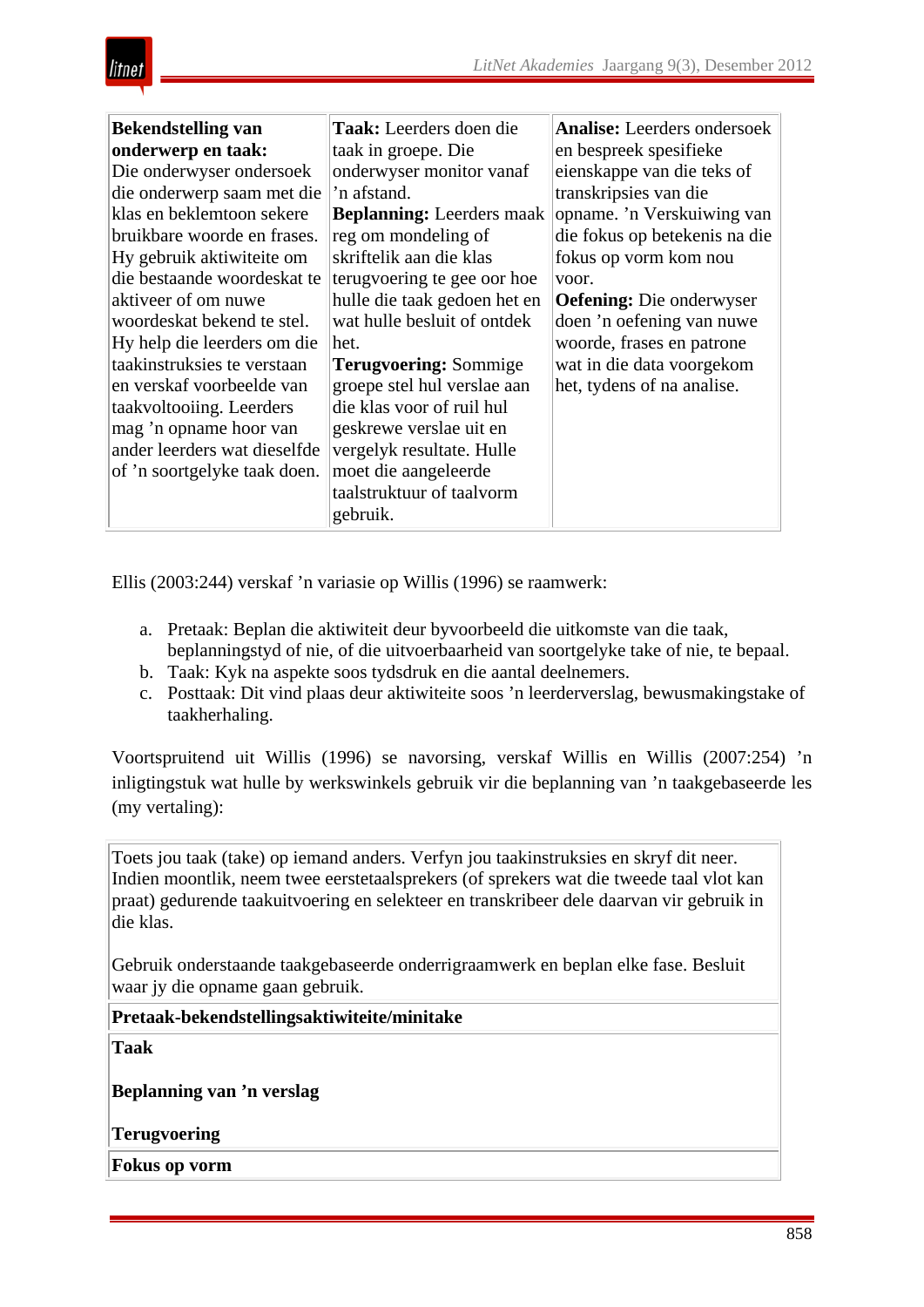Identifiseer bruikbare woorde, frases en patrone van die teks/opname. Sistematiseer hulle en klassifiseer hulle in semantiese, funksionele, begrips- of strukturele kategorieë. Beplan ontledende en praktiese aktiwiteite.

## **Taakherhaling en/of -evaluering**

itnet

Vervolgens word drie voorbeelde verskaf van take wat op universiteitsvlak gedoen kan word, wat volgens Willis (1996) se raamwerk aangebied is:

# *Voorbeeld 1. Mondeling: Naweekaktiwiteite*

Indien die dosent byvoorbeeld 'n mondelingopdrag gee waar die studente oor 'n naweekaktiwiteit moet praat, kan die volgende taakordening plaasvind:

- a. Bekendstelling: Die dosent begin deur vir die studente te vertel van sy eie naweekaktiwiteite, of hulle luister na 'n opname waar studente praat oor naweekaktiwiteite. Die studente word aangemoedig om vrae te vra.
- b. Voorbereiding: Die studente word gevra om 'n lys van al die dinge te maak wat hulle oor hulle naweek gedoen het. Hulle gebruik woordeboeke om hulle hiermee te help.
- c. Teikentaak 1: Die studente word in groepe van drie of vier geplaas. Hulle moet vir mekaar van hulle naweekaktiwiteite vertel. Daarna moet hulle besluit wie die besigste of lekkerste of interessantste naweek gehad het.
- d. Beplanning: Die groeplede help nou die een persoon wat die besigste of lekkerste of interessantste naweek gehad het om voor te berei om vir die hele klas te vertel hoe sy naweek verloop het.
- e. Teikentaak 2: Twee of drie studente word gevra om van hulle naweek te vertel. Die klas luister en stem dan oor die een wat die besigste of lekkerste of interessantste naweek gehad het.

#### *Voorbeeld 2. Mondeling: Hoe verskil die studente van hoe hulle 10 jaar gelede was?*

Indien die dosent 'n mondelingopdrag gee oor hoe die studente vandag verskil van 10 jaar gelede, kan die volgende taakordening plaasvind:

- a. Voorbereiding: Die studente moet 'n foto van hulself bring van so 10 jaar gelede. Dit sal veral goed wees indien die studente glad nie meer dieselfde lyk as 10 jaar gelede nie. Die studente moet 'n kort verslaggie skryf oor hoe hul lewe toe daar uitgesien het en hoe dit verskil van nou. In die teks moet die studente twee voorbeelde noem van dinge wat hul toe gedoen het en twee voorbeelde van dinge wat hulle nie gedoen het nie. Hierdie verslaggies gaan voorgelees word aan die ander studente of die studente kan dit op band of CD opneem. Dit sal ook aan die ander studente uitgedeel word.
- b. Bekendstelling: Die dosent sê dat sy 'n foto van haarself van 10 jaar gelede aan die klas gaan wys. Voordat die foto gewys word, moet hulle sê hoe hul dink sy anders gelyk het of nog steeds dieselfde lyk. Die dosent verbeter geensins hul grammatika nie en reageer slegs op die betekenis van wat gesê word. Die dosent wys die foto daarna vir die klas en vra wat anders is. Sy vra dan daarna hoe hulle dink haar lewe anders was. Sy luister net na hulle antwoorde en gee nie aanduidings of hulle korrek of verkeerd is nie.
- c. Taak: Die studente werk in groepe van drie. Hulle moet praat oor hoe hulle lewens tien jaar gelede was. Hulle kry slegs 3-5 minute om te praat. Die dosent stap tussen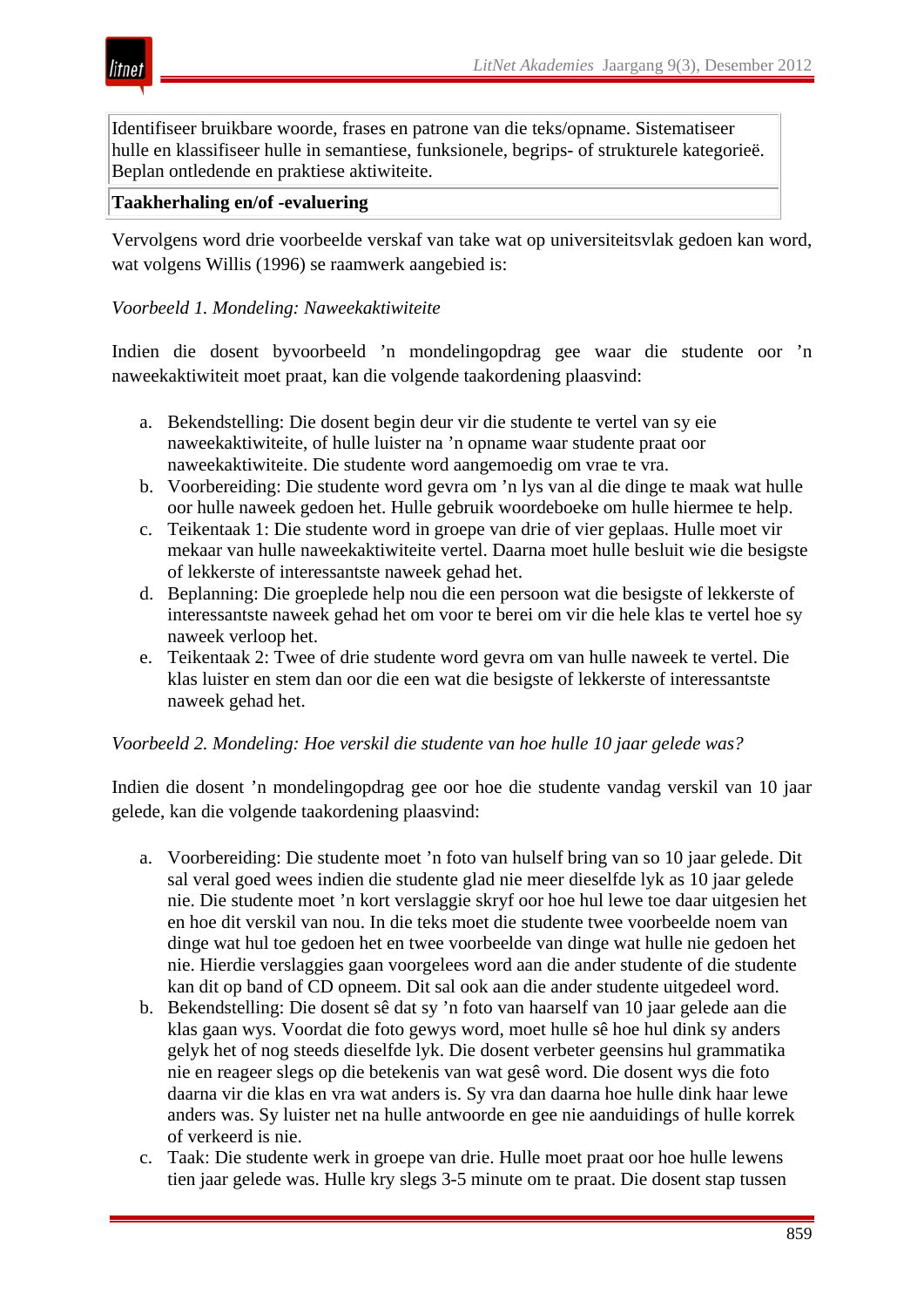die groepe deur en luister na die gesprekke, maar korrigeer nie die taalgebruik van die studente nie. Hulle moet die volgende vrae beantwoord:

i. Hoe het hulle gelyk?

ii. Wat was anders aan hulle lewe?

iii. Het hulle verskillende voorkeure gehad? Verskillende tydverdrywe? iv. Is hulle nou anders as toe?

- d. Beplanning: Die studente word gestop en moet 'n mondelinge verslag voorberei. Hulle moet nou saamwerk om 'n opsomming van hul besprekings neer te skryf. Hulle moet dit mondeling aan die klas lewer en kry 5 minute om die verslag voor te berei.
- e. Verslag: Een persoon van elke groep lewer verslag oor die groep se taak. Die ander studente kry die opdrag om te luister na wie die meeste verander het. Daardie student wys sy/haar foto aan die klas.
- f. Posttaak-luisteroefening: Die studente moet vervolgens luister na die dosent se verslaggie oor haar lewe. Dit word óf voorgelees óf hulle luister na 'n CD-opname. 'n Paar begripsinhoudsvragies word gevra om te bepaal of hulle verstaan het.
- g. Taalfokus: Een of twee sinne uit die dosent se verslag word nou gebruik om die verledetydsvorm te verduidelik. Byvoorbeeld: "Ek het lang hare gehad" of "Ek was toe twintig jaar oud" of "Ek het daardie tyd gerook" of "Ek het nie geoefen nie". Die verslag word aan die studente uitgedeel om nog voorbeelde van die verledetydsvorm te bespreek, asook hoe om voorkeure aan te dui.
- h. Taaloefening: 'n Beperkte taaloefening kan gedoen word deurdat die studente gevra word om drie dinge neer te skryf wat hul 10 jaar gelede gedoen het en drie dinge wat hulle nie toe gedoen het nie.
- i. Opvolging: Die studente doen 'n week later dieselfde taak met 'n ander student. Hulle moet nou die verledetydsvorm korrek gebruik. Hulle moet weer na hul oorspronklike verslaggie gaan kyk en dit verbeter indien hulle toe nie die korrekte verledetydsvorm gebruik het nie.

# *Voorbeeld 3. Gunsteling-universiteitsvakke: Opname*

Indien die dosent 'n mondelingopdrag gee waar die studente oor hulle gunstelinguniversiteitsvakke moet praat, kan die volgende taakordening plaasvind:

#### Pretaak:

- a. Verdeel die studente in groepe van drie. Die groep kies 'n voorsitter.
- b. Die dosent stel die tema bekend: gunsteling-universiteitsvakke.
- c. Sy vra eerstens watter vakke die studente op skool gevolg het, daarna vra sy watter vakke hulle op universiteit volg en skryf dit op die bord neer – die doel hiervan is om die bestaande intertaal en meer spesifiek die studente se woordeskat te bepaal en uit te brei. Hulle mag die vakname in Engels sê en dan word probeer om telkens iemand te kry wat die Afrikaanse term ken. Indien daar niemand is nie, word woordeboeke gebruik of die dosent sê die korrekte term. Sodoende hoor die studente ook die korrekte term en uitspraak. Die taalfokus hier is woordeskat.
- d. Die studente moet hierna die universiteitsvakke klassifiseer en in groepe verdeel, byvoorbeeld tale, die sosiale wetenskappe, ensovoorts.
- e. Die dosent vertel dan van die vakke waarvan sy op universiteit gehou het en hoekom.
- f. Die studente kry die volgende taak: *Vertel vir die groep watter vak(ke) is jou gunsteling en van watter vak(ke) jy nie hou nie. Gee redes.*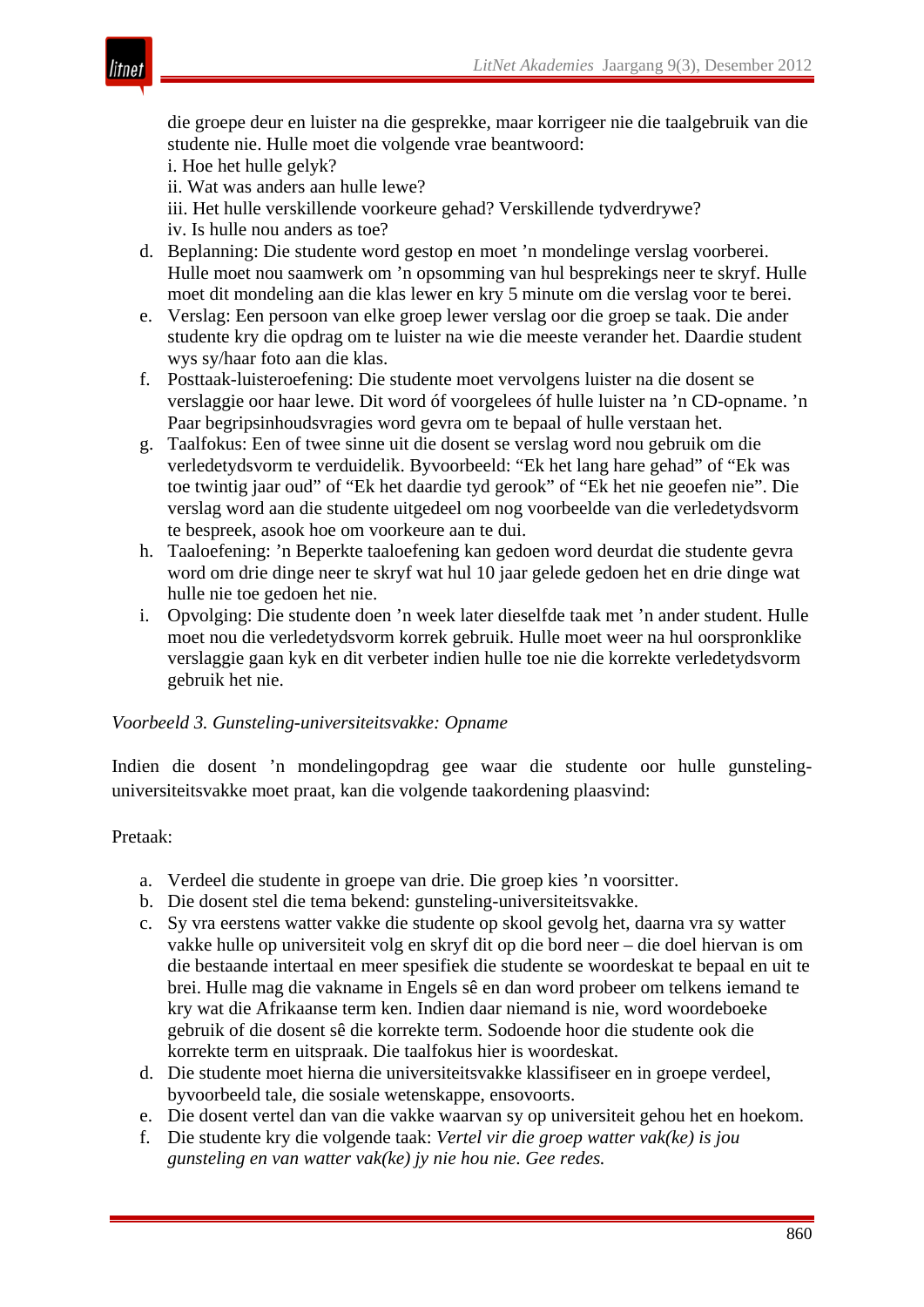

g. Die studente kry 3 minute individuele dinktyd en moet dan begin praat – hulle moet in Afrikaans probeer praat.

Taak:

- h. Die voorsitter moet elke student toelaat om 2 minute lank te praat.
- i. Die voorsitter moet laaste praat.
- j. Elke student lewer terugvoering in die groep oor iemand anders in die groep met ander woorde hulle moet herhaal wat die persoon gesê het. Sodoende word luistervaardighede en memorisering getoets.
- k. Die voorsitter besluit wie praat oor wie.

Taakfokus:

- l. Die voorsitter moet, nadat almal gepraat het, terugvoering aan die groot groep gee.
- m. Die doel is om uit te vind watter vakke die gewildste en watter vakke die ongewildste was. Die dosent (of een van die ander studente) skryf dit op die blaaibord neer.
- n. Die redes moet ook kortliks gegee en neergeskryf word.
- o. Die doel is om te bepaal watter vakke die gewildste of ongewildste is; of mans en dames van dieselfde vakke hou of nie; en wat die algemene redes vir die keuses is.
- p. Die studente moet luister na frases wat keuses uitdruk: "ek hou van" of "ek het die meeste gehou van" of "ek haat" – dit is die taalfokus van die mondeling.

Taak:

- q. Afleidings moet nou in die klein groepies gemaak word oor die inligting op die blaaibord.
- r. Dit moet neergeskryf word.

Die rol en plek van grammatika-onderrig in die aanbied van taakgebaseerde taalkursusse is problematies. Indien die taakontwerper in die bepaling van die kursusdoelwit besluit dat daar op grammatika gefokus moet word, dan moet hy/sy oorweging skenk aan hoe fokus op vorm in die sillabus geïnkorporeer moet word. Die taakgebaseerde benadering vir die onderrig van Afrikaans kan volgens Kruger en Poser (2007:2) as teenvoeter vir die negatiewe persepsies oor veral grammatika-onderrig gebruik word, omdat daar eerder op sinvolle en kommunikatiewe aktiwiteite gefokus word en nie op taalstrukture nie.

#### *5.4 Inkorporering van fokus op vorm van take*

Voordat die plek van fokus op vorm in die taakgebaseerde sillabus bespreek word, moet daar eerstens onderskei word tussen fokus op vorme (FoVe) en fokus op vorm (FoV). Die onderskeid is volgens Doughty en Williams (1998:4) nie polêre teenoorgesteldes soos vorm en betekenis nie. Fokus op vorm behels onder meer 'n fokus op die formele grammatiese elemente van taal terwyl die studente besig is met die verstaan of die skep van kommunikatiewe boodskappe. Dit beteken hulle skenk aandag aan die vorm terwyl hulle primêr fokus op die boodskap se inhoud. Daarteenoor is fokus op vorme slegs beperk tot 'n fokus op die formele grammatiese elemente. Studente skenk dus eerder aandag aan die vorm en nie aan die betekenis nie. Terme wat in die literatuur gebruik word vir fokus op vorme is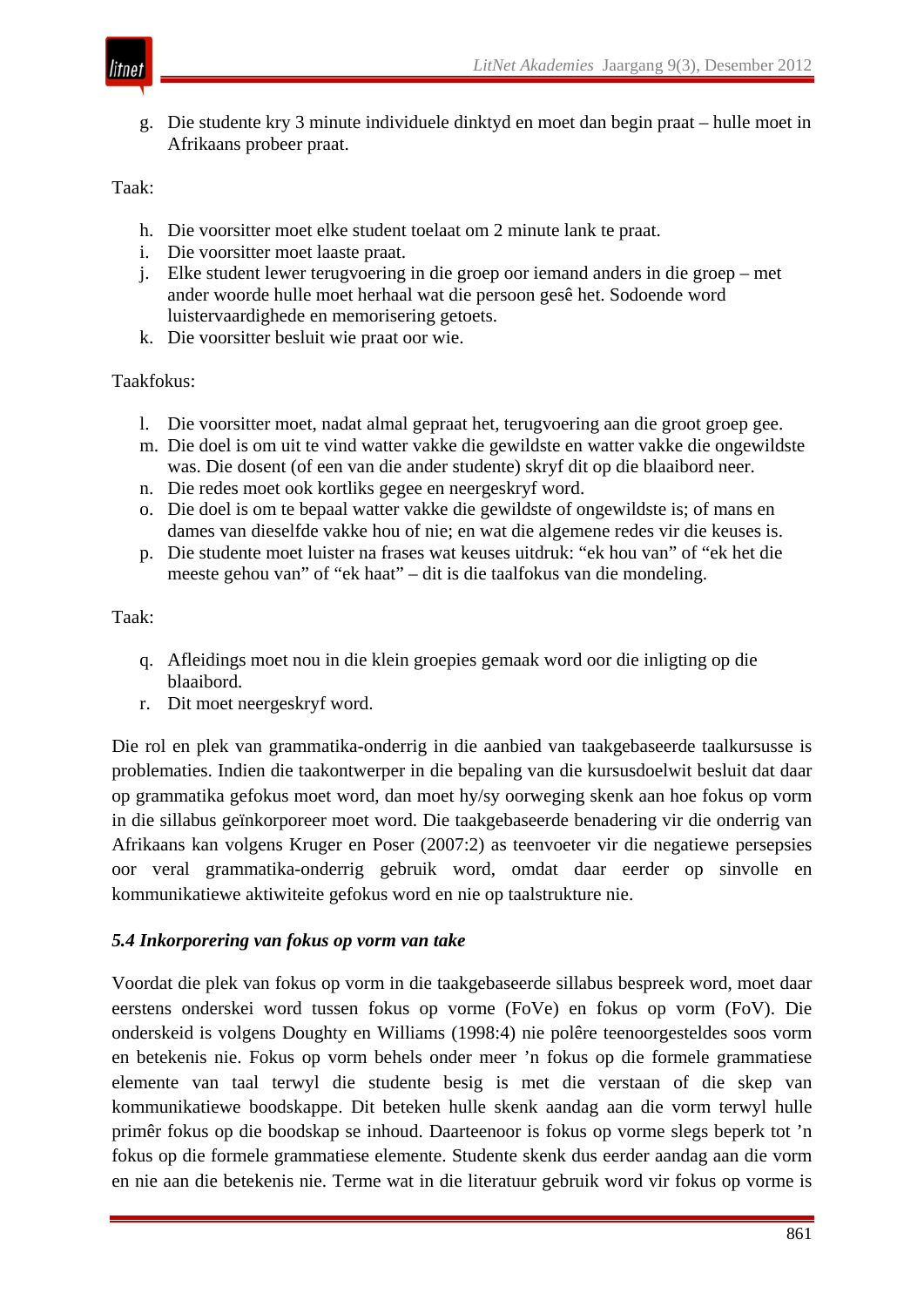*grammatika-instruksie*, *formele instruksie*, *vormgefokusde instruksie* en *kodegefokusde instruksie* (Doughty en Williams 1998:4). Nassaji en Fotos (2011:10) is van mening dat dit die tradisionele benadering is.

Fokus op vorme behels die voorafseleksie van 'n linguistiese element wat voorgestel, geoefen en dan gebruik word – die sogenaamde voorstel-oefen-gebruik-benadering (VOGbenadering). Dit is die sogenaamde PPP-metode: *present-practise-produce*. Dit vind proaktief plaas omdat die taalvorm bepaal word voordat die taak ontwerp word. In die taak word dan geleenthede verskaf om slegs die vorm te gebruik. Dit word ook volgens Housen en Pierrard (2005:10) eksplisiete vormgefokusde instruksie (EVI) genoem.

Daarteenoor trek die fokus op vorm die aandag na linguistiese elemente soos hulle terloops in lesse na vore kom. Dit vind reaktief plaas, omdat die leerders die taalvorm in verskillende leersituasies soos dit na vore kom, moet opmerk. Housen en Pierrard (2005:10) verwys hierna as implisiete vormgefokusde instruksie. Fokus op vorm is volgens Nassaji en Fotos (2011:13) se betoog 'n reeks metodologiese opsies wat poog om binne die kommunikatiewe benadering 'n fokus op linguistiese vorme op verskillende maniere te handhaaf. So 'n fokus kan eksplisiet of implisiet, deduktief of induktief, met of sonder beplanning en integrerend of sekwensieel wees. Nassaji en Fotos (2011:13) is verder van mening dat fokus op vorm 'n komponent van die breë tweedetaalgeïnstrukteerde leer moet wees sodat daar genoegsame geleenthede vir betekenisvolle en vormgefokusde instruksie én tweedetaalinset en -uitset, asook tweedetaalinteraksie en -oefening kan plaasvind.

Die taakgebaseerde taalonderrig gebruik veral die fokus op vorm in die sogenoemde sterk vorm van die kommunikatiewe benadering, terwyl die taakondersteunende taalonderrig fokus op vorme wat in die sogenoemde swak vorm van die kommunikatiewe benadering gebruik word.

Fokus op vorm kan op twee maniere in taakgebaseerde onderrig plaasvind, naamlik die gebruik van gefokusde take én metodologies van ongefokusde take. Die eerste manier is 'n proaktiewe benadering en daar word op spesifieke taalkodes gefokus deur dit in die sillabus te integreer. Die tweede manier is die gebruik van ongefokusde take wat reaktief óf voorafbepaald kan plaasvind.

In die eerste plek kan take ontwerp word wat die fokus op spesifieke taaleienskappe plaas. Dit word gefokusde take genoem. Ellis (2003:342) definieer 'n gefokusde taak as "[a]n activity that has all the qualities of a task but has been designed to induce learners' incidental attention to some specific linguistic form when processing either input or output". 'n Gefokusde taak is 'n taak wat ontwerp is om die gebruik van 'n spesifieke linguistiese eienskap uit te lok, óf deur die ontwerp van die taak, óf deur die gebruik van metodologiese prosedures, wat die fokus dan plaas op spesifieke vorme in die implementering van die taak. Gefokusde take is gevolglik 'n manier om aandag op spesifieke vorme te plaas terwyl leerders kommunikeer. Daar is ook aansienlike bewyse dat gefokusde take "werk" in die sin dat hulle prosessering/begrip afdwing en dat hulle sodoende bydra tot taalverwerwing.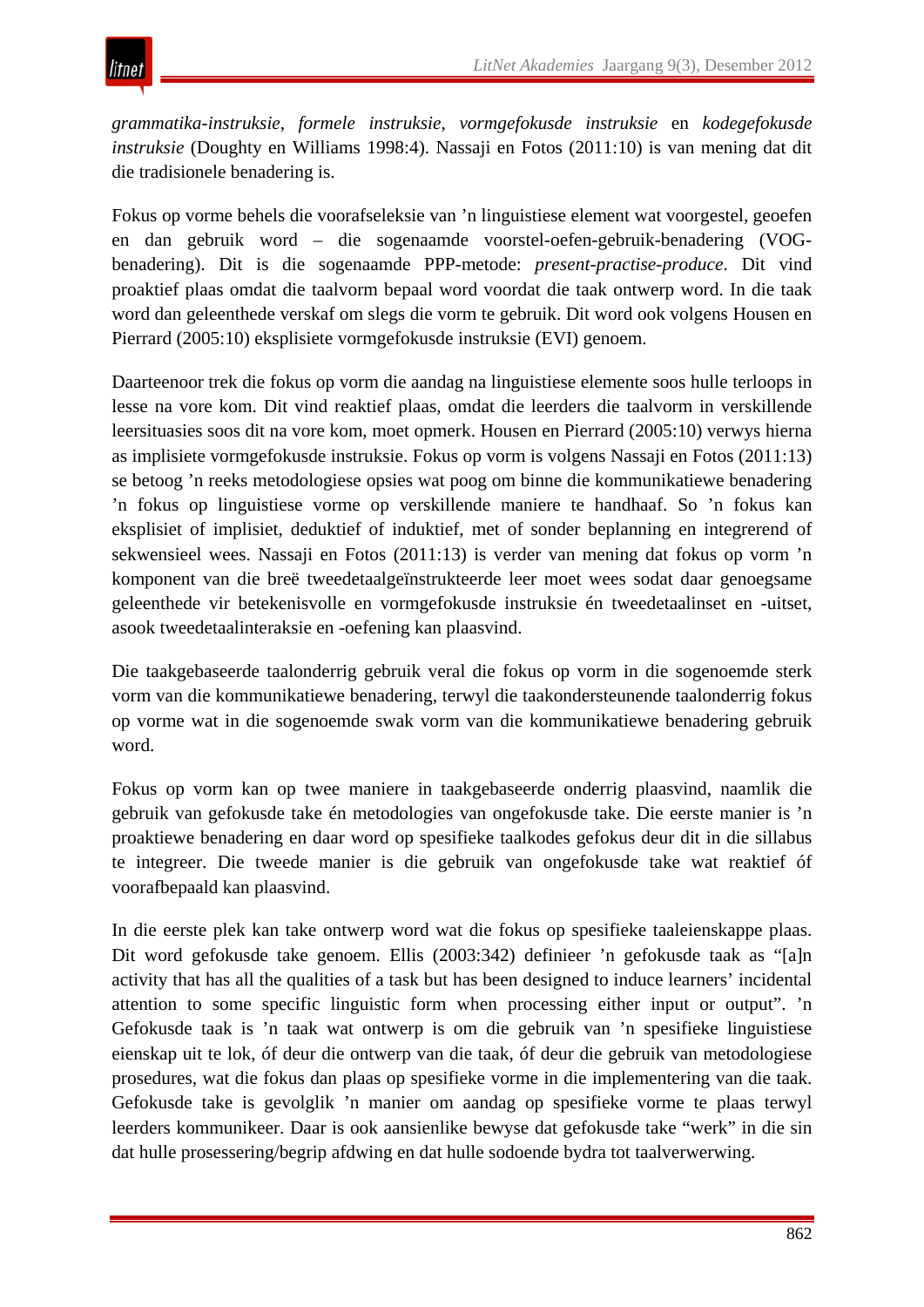In die tweede plek kan fokus op vorm in uitvoerende of performatiewe take deur middel van ongefokusde take ingewerk word. Ellis (2003:352) definieer 'n ongefokusde taak as "[a] task that is designed to encourage the comprehension and production of language for purposes of communication, i.e. it is not designed to elicit attention to any specific linguistic feature". Dit is volgens Nunan (2004:94) 'n taak waarin die leerders enige linguistiese bron en hulpmiddel wat beskikbaar is, mag gebruik om die taak te voltooi. Hy koppel ongefokusde take aan werklikewêreld-take en die gebruik daarvan in taakgebaseerde taalonderrig, terwyl gefokusde take eerder gebruik word in taakondersteunende taalonderrig.

Vervolgens word voorbeelde van gefokusde en ongefokusde take verskaf. Eerstens word twee voorbeelde van gefokusde take verskaf.

Hierdie taak is uit Willis (1996:106) vertaal en aangepas vir studente wat Afrikaanse Taalverwerwing neem.

As pretaak is slegs die titel en die eerste paragraaf van onderstaande berig aan die studente gegee. Hulle moes sewe vrae neerskryf wat hulle graag beantwoord wou sien in die res van die berig nadat hulle die titel en eerste paragraaf gelees het.

Daarna word die volledige teks uitgedeel.

# **Die seun wat uit die koue gekom het**

'n Skoolseun wat die nag in 'n slaghuis se koelkamer deurgebring het nadat hy per ongeluk daarin toegesluit is, het vir 10 ure op een plek gedraf om aan die lewe te bly.

Peter Emerson, ouderdom 15, is vir 14 ure in die koelkamer in Malmesbury se slaghuis, met temperature rondom vriespunt, toegesluit.

Personeel wat vir werk by die Boomstraatwinkel opgedaag het, het hom gisteroggend met sy tande klapperend en sy gesig pers van die koue gevind. Steeds vriesend, het Peter onmiddellik sy ouers, wat hom as vermis by die polisie aangemeld het, geskakel.

Peter, wat in Branburyweg bly, het gesê: "Ek het na skool by die slaghuis uitgehelp en ek het net voor toemaaktyd in die koelkamer ingegaan. Ek was agter 'n groot kosrak toe die deur agter my gesluit is.

"Aanvanklik het ek gedink iemand maak 'n grap, maar toe besef ek dit was nie en het begin skree, maar al die personeel was reeds huis toe. Ek het probeer om die deur oop te skop en om die slot oop te maak, maar ek kon nie.

"Ek het slegs 'n hemp, 'n broek, 'n dun oortrektrui en 'n wit slagtersbaadjie gedra. Dit was bitterlik koud en ek het besef ek mag doodgaan; so ek het vir omtrent 10 uit die 14 ure op een plek begin hardloop."

Die studente moet die volgende opdragte uitvoer en vrae beantwoord: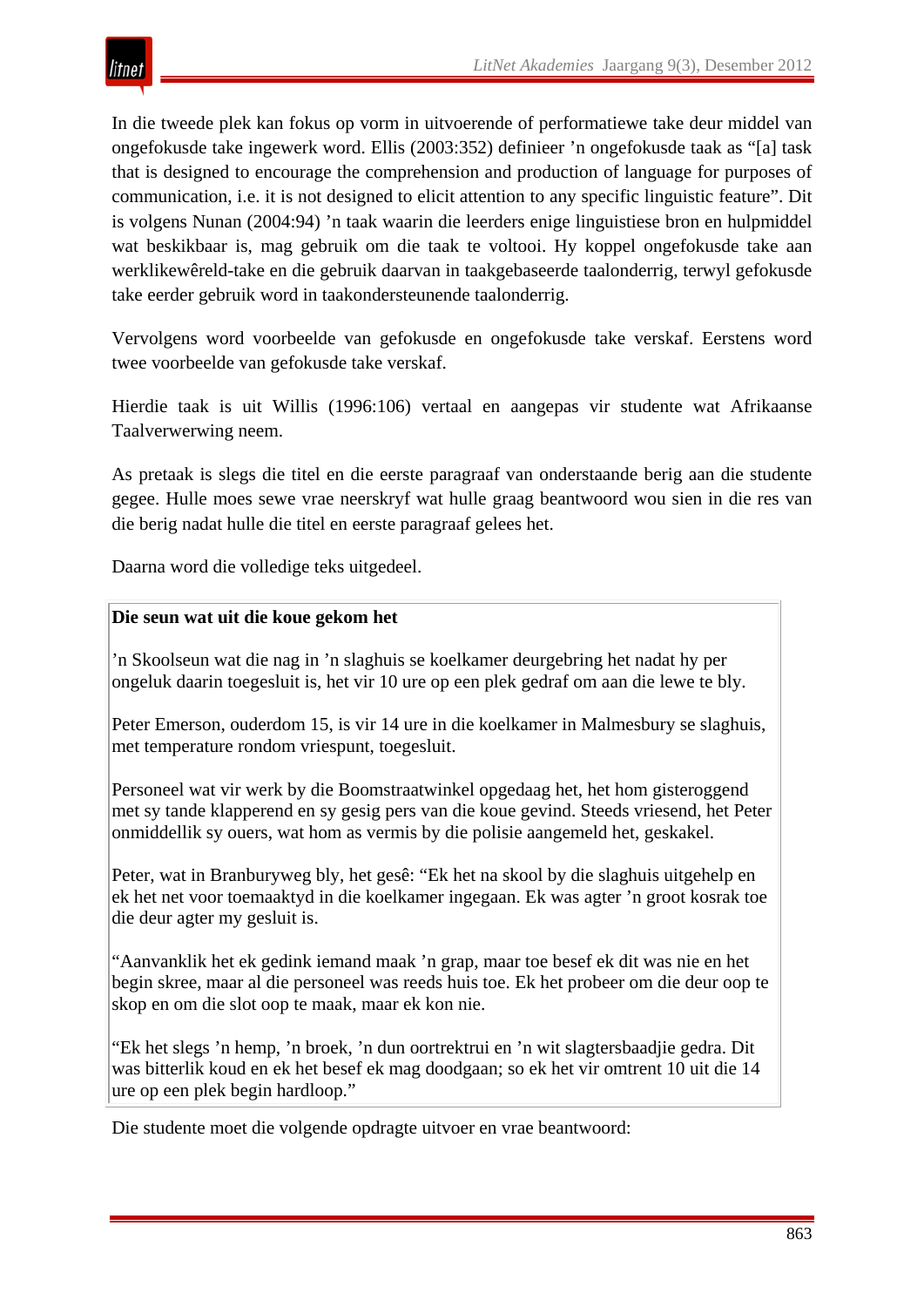

- a) Vind ses frases in die berig wat verwys na koue en die effek daarvan.
- b) Vind agt frases en woorde wat skakel met tyd. Klassifiseer hulle in terme van

wanneer (tyd) en hoe lank (lengte).

- c) Watter frases verwys na mense?
- d) Watter frases verwys na plek?
- e) Vind drie werkwoordfrases wat verband het met "het".
- f) Kyk na verledetydsaanduidings.

Die taakfokus word duidelik in bostaande opdragte en vrae aangedui. Dit is al die aspekte wat met die tema verband hou, naamlik die woorde en frases te doen met die koue, die tyd, die plek en die persone. Die uiteindelike doel is om die logiese samehang in die teks te verduidelik.

In onderstaande gefokusde taak word spesifiek op die gebruik van tydfrases gefokus. Die taak is so ontwerp dat die studente aandag moet skenk aan die gebruik van voorsetsels vir die aanduiding van tyd. In hierdie taak is taal die onderwerp. Die studente moet poog om 'n reël vir die gebruik van tydsvoorsetsels af te lei.

# **Onderstreep die tydsaanduidings in hierdie paragraaf:**

Ek het 'n afspraak gemaak om Dinsdag 11 Februarie om 15:00 mnr. Bean te spreek om my aansoek vir 'n pos te bespreek. Ongelukkig was hy die oggend in 'n motorongeluk betrokke en het hy geskakel om die afspraak te kanselleer. Ek het 'n ander afspraak gemaak om hom 10:00 op Vrydag 21 Februarie te spreek. Toe ek by sy kantoor kom, het sy sekretaresse my ingelig dat sy vrou om 02:00 die nag gesterf het en dat hy nie daardie dag inkom kantoor toe nie. Sy het voorgestel dat ek vir iewers in Maart herskeduleer. Ek het 'n derde afspraak gemaak om mnr. Bean te spreek op Maandag 10 Maart om 13:00. Hierdie keer het ek hom gesien. Hy het my egter ingelig dat die vakature reeds gevul is en voorgestel dat ek hom aanstaande jaar weer kontak. Ek het hom ingelig dat hy my nie binnekort weer sal sien nie.

**Skryf die tydfrases soos volg neer:** OP IN OM **Lei 'n reël af oor wanneer om die tydfrases te gebruik.**

Volgens 'n voorbeeld van 'n ongefokusde taak, aangepas uit Ellis (2003:143), soos gebruik in die Afrikaanse Taalverwerwingsklas.

#### **Kandidate vir 'n betrekking**

U is die eienaar van 'n privaat-taalskool en het 'n pos geadverteer vir 'n nuwe Afrikaansonderwyser. Hier onder is opsommings van die CV's van 4 aansoekers. Bespreek elke aansoeker en besluit dan aan wie die pos aangebied sal word.

*Jock* Ouderdom 30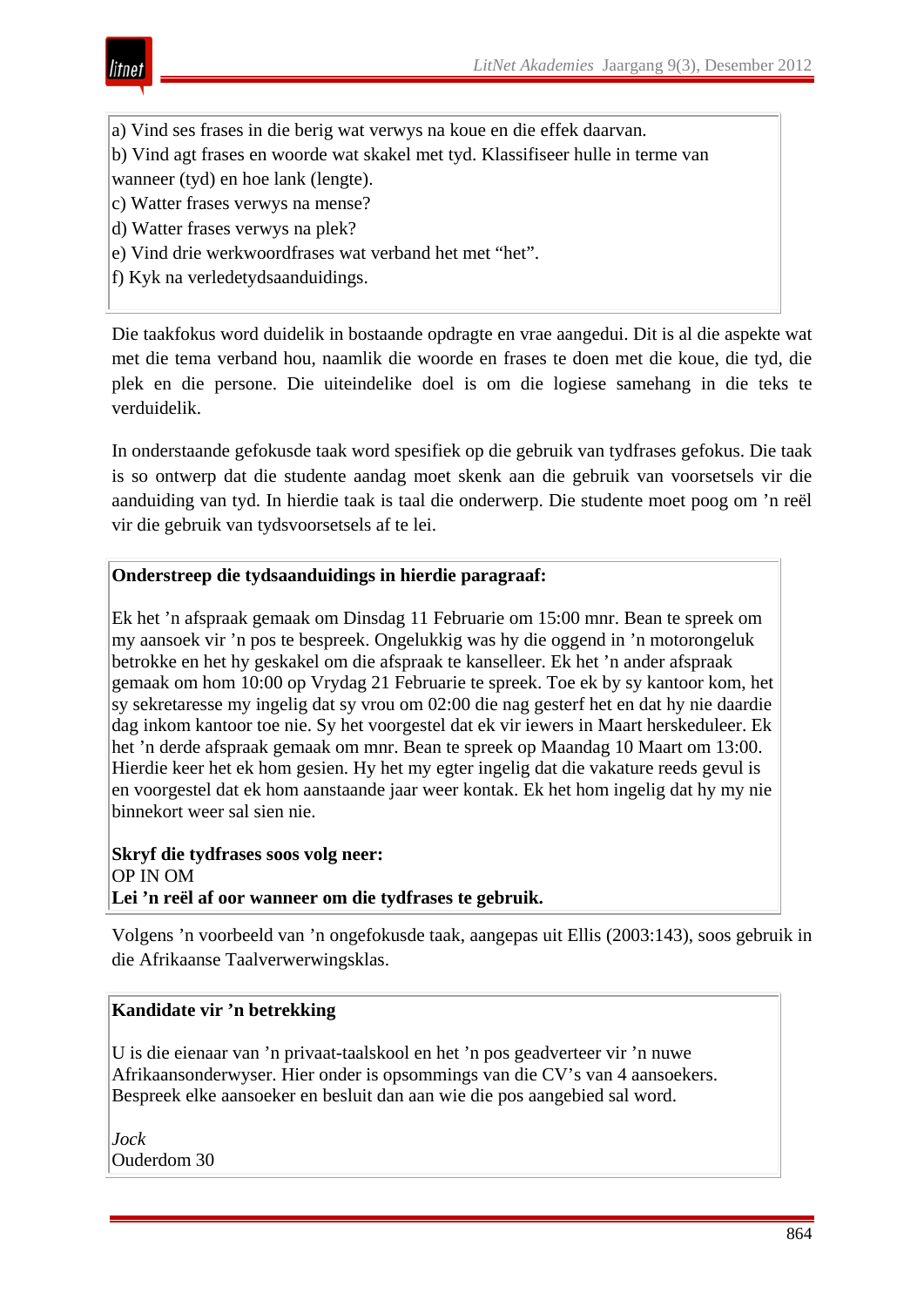BA in sosiale studies Het 'n jaar lank om die wêreld gereis en gewerk Het 6 jaar ekonomie in 'n staatskool onderrig Het 'n baie suksesvolle boek oor onderwysers geskryf Het 2 jaar lank in 'n terug-na-die-natuur-kommune gebly Was 2 keer getroud, nou geskei; het 2 kinders Het 3 jaar lank 'n plaaslike jeuggroep gelei *Bettie* Ouderdom 45 Is vir 24 jaar getroud, het 3 kinders Het vir die meeste van die tyd nie gewerk nie Het aandklasse in jeugleiding gevolg Het die laaste jaar leerders privaat onderrig vir staatseksamens met baie goeie resultate Is aktief betrokke in plaaslike regering – is 2 keer tot stadsraad verkies *Robert*  Ouderdom 27 Was nog nooit getroud nie, geen kinders Was 'n ruk lank in die tronk – het 'n man doodgemaak in 'n dronkenskapgeveg, maar het sedert sy vrylating 2 jaar gelede nog nooit weer 'n misdaad gepleeg nie Het onlangs tot bekering gekom en gaan gereeld kerk toe Het gewerk in 'n skool vir verstandelik gestremde kinders in 'n minder gegoede area en is deur die skoolhoof aanbeveel vir die pos Het geen formele opleiding nie *Claire*  Ouderdom 60 Was getroud, man oorlede, geen kinders Was die afgelope 35 jaar 'n onderwyser, meestal oorsee Het baie jare lank in die Verre Ooste gebly (man was 'n diplomaat) Het Engels in Britse Raadskole in Singapoer en Hongkong gegee Was skoolhoof van 'n skool in Kuala Lumpur. Man 2 jaar gelede oorlede en sy is sedertdien terug in Suid-Afrika, waar sy vrywilligersjeugwerk doen Het onlangs 'n diploma in jeugwerk voltooi

Hierdie taak kan as 'n ongefokusde mondelingtaak gegee word deurdat die studente net die geskikste kandidaat moet aanwys en een of meer redes moet verskaf. Daar is geen spesifieke taalfokus nie. Dieselfde taak kan omskep word in 'n gefokusde taak wanneer dit as 'n mondelingtaak gegee word. Dit word dan in die opdrag gestel dat die studente eerstens verskillende evalueringskriteria moet opstel. Hulle moet die konstruksie "Die kandidaat behoort ..." gebruik – dit is die taalfokus. Die taalfokus kan verder aangepas word sodat die klem geplaas word op byvoorbeeld werkwoordtye.

Die onderstaande taak is 'n oopantwoordtaak met 'n ongefokusde taalfokus. Die doel van die taak is 'n mondelingvaardigheidsoefening. Daar is geen regte of verkeerde antwoorde by bostaande stellings nie. Dit toets ook algemene kennis.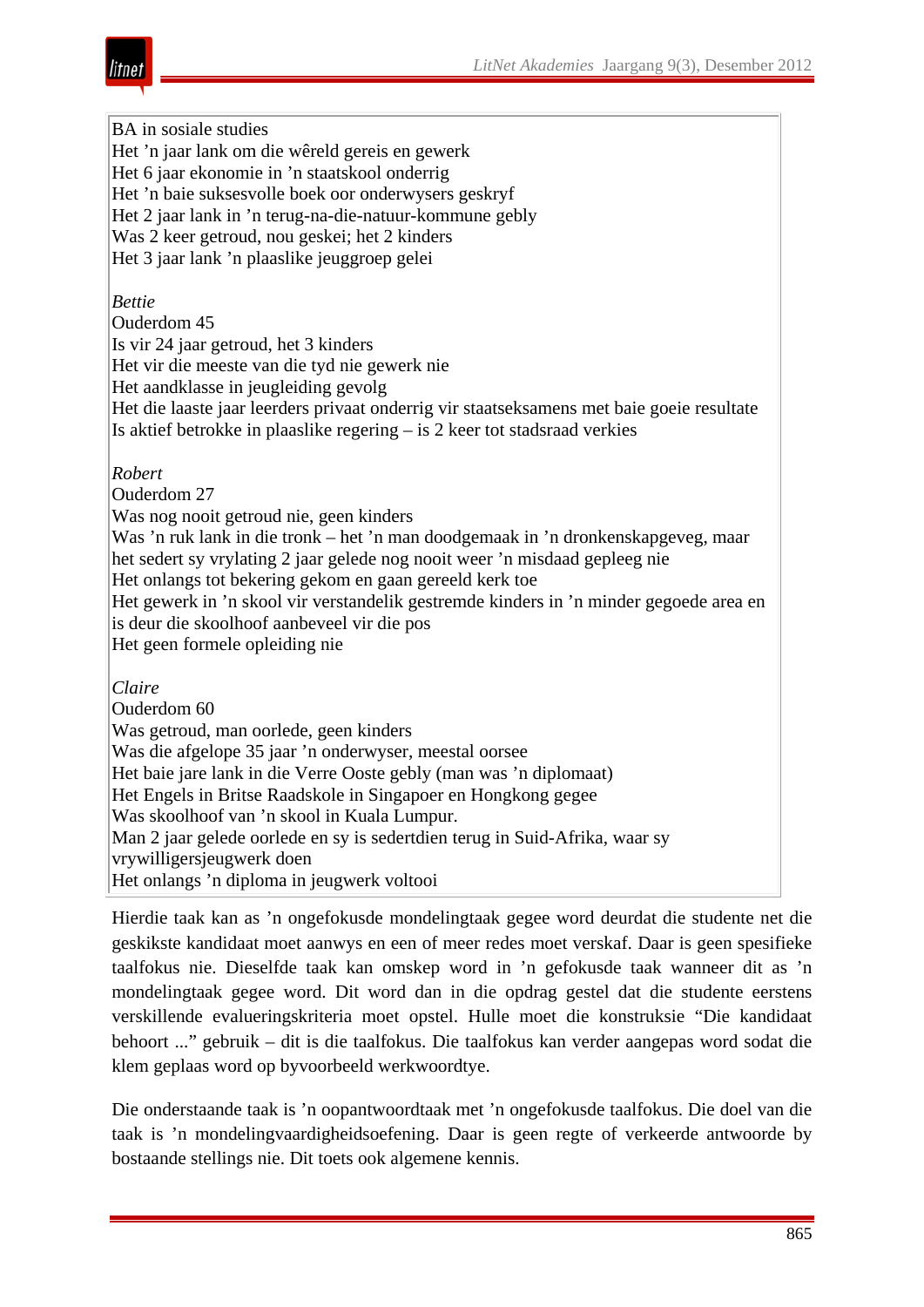

Die studente word in groepe verdeel.

Bespreek in groepe en besluit of die stellings WAAR of VALS is en gee ('n) rede(s) vir u antwoorde:

- Visse slaap met oop oë.

- Beeste kan staan en slaap.

- Ons gaan gewoonlik deur vier fases wanneer ons slaap.

- As 'n bandopname met die feite vir môre se belangrike toets gespeel word terwyl jy

slaap, sal jou brein die feite inneem.

- As mense gekeer word om te slaap, kan hulle begin hallusineer.

- Tieners het minder slaap nodig as bejaarde mense.

- Gaap is aansteeklik.

- 'n Mens se brein skakel af terwyl jy slaap.
- Laatslaap oor 'n naweek help 'n mens om uitgerus te voel op 'n Maandagoggend.
- Party mense droom glad nie.
- 'n Mens kan nie met oop oë slaap nie.
- 'n Mens sal doodgaan as jy weke lank nie slaap nie.

# **6. Ten slotte**

Die artikel het verslag gelewer oor taakgebaseerde sillabusontwerp en watter proses moet plaasvind sodat teikentake na pedagogiese take omskep kan word.

Eerstens is gekyk na watter plek pedagogiese take in die sillabus moet inneem en tweedens hoe hulle georden moet word om die optimale leer van 'n tweede taal te verseker. Die ordening en gradering van die take hou verband met die plek van die taak binne die tydskaal in die taakgebaseerde sillabus. Om dié rede is Robinson (2010:248) se ESOHK-model gebruik om sy ontwerpbeginsel aan die hand van 'n kaarttaak te illustreer. Die proses waardeur teikentake na pedagogiese take omskep kan word, is verduidelik as in die eerste plek die afskaling van die komplekse werklikewêreld-take na pedagogiese take en in die tweede plek die opgradering daarvan tot by die werklikewêreld-take.

In hierdie artikel is enkele ander voorbeelde verskaf wat bogenoemde proses van afskaling en opgradering toon. Eerstens is groet- en aanspreekvorme as verskillende soorte take in volgorde geïllustreer; tweedens is gunsteling-kuierplekke verduidelik; derdens is gunstelinguniversiteitsvakke geïllustreer en laastens is 'n inligtingsgaping-taak aangebied.

Vervolgens is die ontwerp van 'n taakgebaseerde sillabus na aanleiding van Ellis (2003) se navorsing verduidelik. Enkele voorbeelde van taakgebaseerde sillabusse met die oog op kampuskommunikasie uit Ellis (2003:229), asook my eie (Adendorff 2012a:377), is verskaf. Die keuse van taakinhoude na aanleiding van 'n temadinamo uit Ellis (2003:219) is verduidelik en toegepas.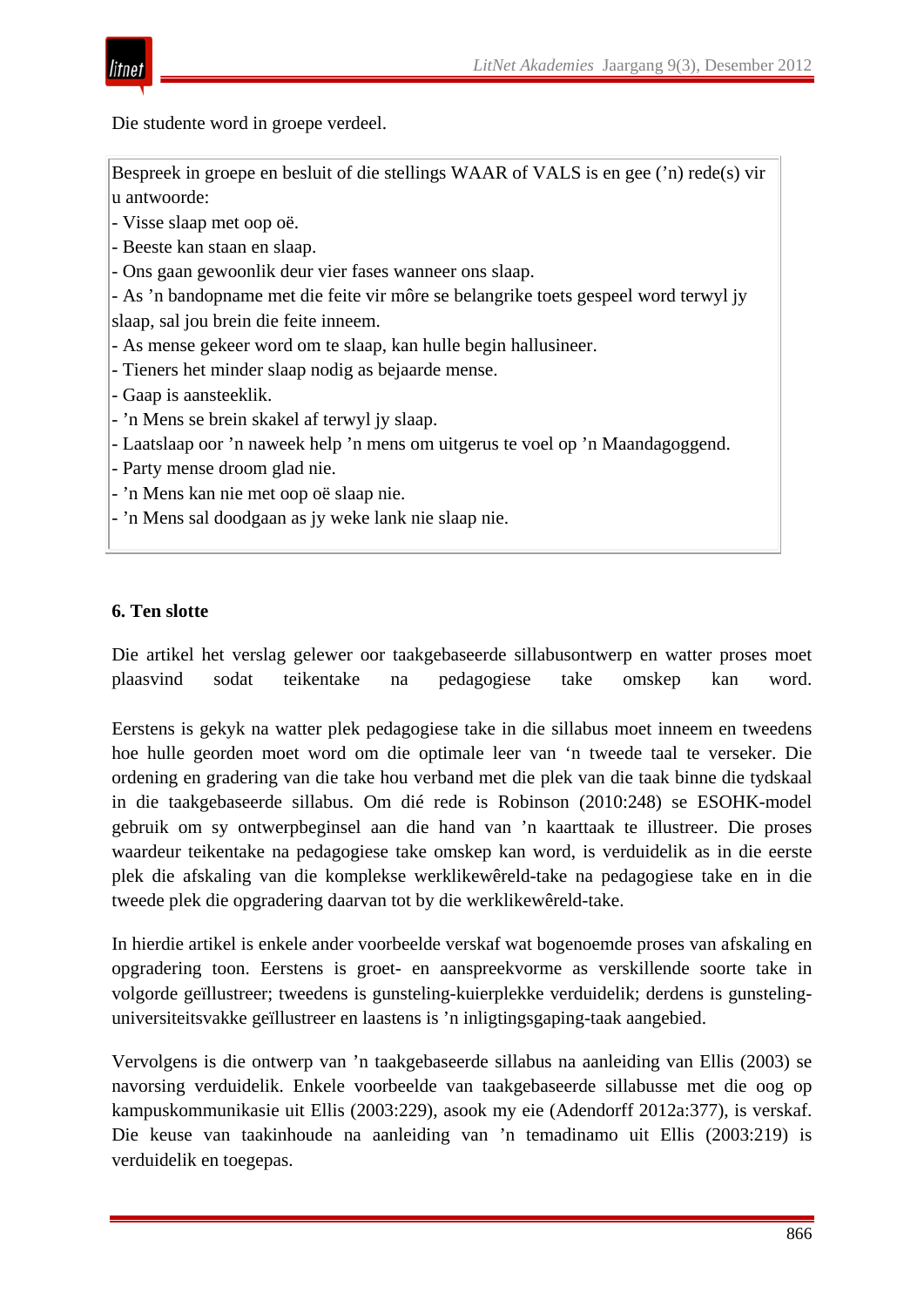Voorts is die metodologie van taakgebaseerde instruksie aan die hand van Willis (1996) verduidelik, met voorbeelde. In die laaste plek is die inkorporering van fokus op vorm in take bespreek. Daar is voorbeelde van onderskeidelik gefokusde en ongefokusde take verskaf.

Ek is die afgelope vier jaar betrokke by die aanbied van taakondersteunende Afrikaanse Taalverwerwingskursusse met die oog op die ontwikkeling van 'n volledige taakgebaseerde sillabus vir die aanleer van Afrikaans op universiteit. Alhoewel daar nie statisties bereken word en vergelykings getref word tussen die gebruik van die taakgebaseerde benadering en ander benaderings vir die leer en onderrig van tale nie, blyk dit tog dat die taakgebaseerde benadering wel bydra tot die suksesvolle aanleer van Afrikaans. Dit wil voorkom of die studente uit die terugvoering oor die kursus dit geniet en as nuttig en waardevol beskou omdat daar klem geplaas word op werklike kommunikasie binne die universiteitsopset. Die gebruik van outentieke materiaal en die beklemtoning van interaksie tussen die studente en met die dosent en/of tutor dra daartoe by dat die studente die leerproses as bevorderlik vir koöperatiewe (samewerkende) leer ervaar. Die aanleer van Afrikaans word verder as holisties ervaar omdat die vier kommunikasievaardighede (lees, luister, praat en skryf) geïntegreerd toegepas word – al is die fokus hoofsaaklik op die reseptiewe vaardighede van lees en luister.

Verdere uitbreiding en gebruik in veral die toenemende kognitiewe kompleksiteit van take word beoog.

Ten slotte: Die kommunikatiewe benadering, wat uitgebreid in Afrikaanse taalonderrig aangebied word, is al deeglik in die navorsingsliteratuur ondersoek, terwyl die taakgebaseerde onderrig in Afrikaans (op skoolvlak, maar ook op hoëronderwysvlak) nog nie uitgebreid in Afrikaanse taalonderrig gebruik word nie. Die voordele van die taakgebaseerde onderrig vir Afrikaanse tweedetaalverwerwing binne universiteitskonteks moet ontgin word om Afrikaans interessanter en sinvoller vir studente te maak én die mees gevorderde tweedetaalontwikkelingsvlakke in die beskikbare tyd te bewerkstellig. Die gebruik van die taakgebaseerde benadering kan lei tot die suksesvolle aanleer van Afrikaans binne universiteitskonteks.

# **Bibliografie**

Adendorff, E. 2010. 'n Behoefte-analise as eerste fase in die ontwerp van 'n taakgebaseerde sillabus vir Afrikaans-tweedetaalonderrig op universiteit. *LitNet Akademies*, 7(2):220–40.

—. 2012a. Kompleksiteit in taakgebaseerde onderrig en leer van Afrikaans as tweede taal binne universiteitskonteks. Ongepubliseerde PhD-proefskrif. Universiteit Stellenbosch.

―.2012b. 'n Multiperspektiefbenadering tot die analise van kompleksiteit by die ontwerp van 'n Afrikaanse taakgebaseerde sillabus op universiteitsvlak. *LitNet Akademies*, 9(2).

Doughty, C. en J. Williams. 1998. *Focus on form in classroom second language acquisition*. Cambridge: Cambridge University Press.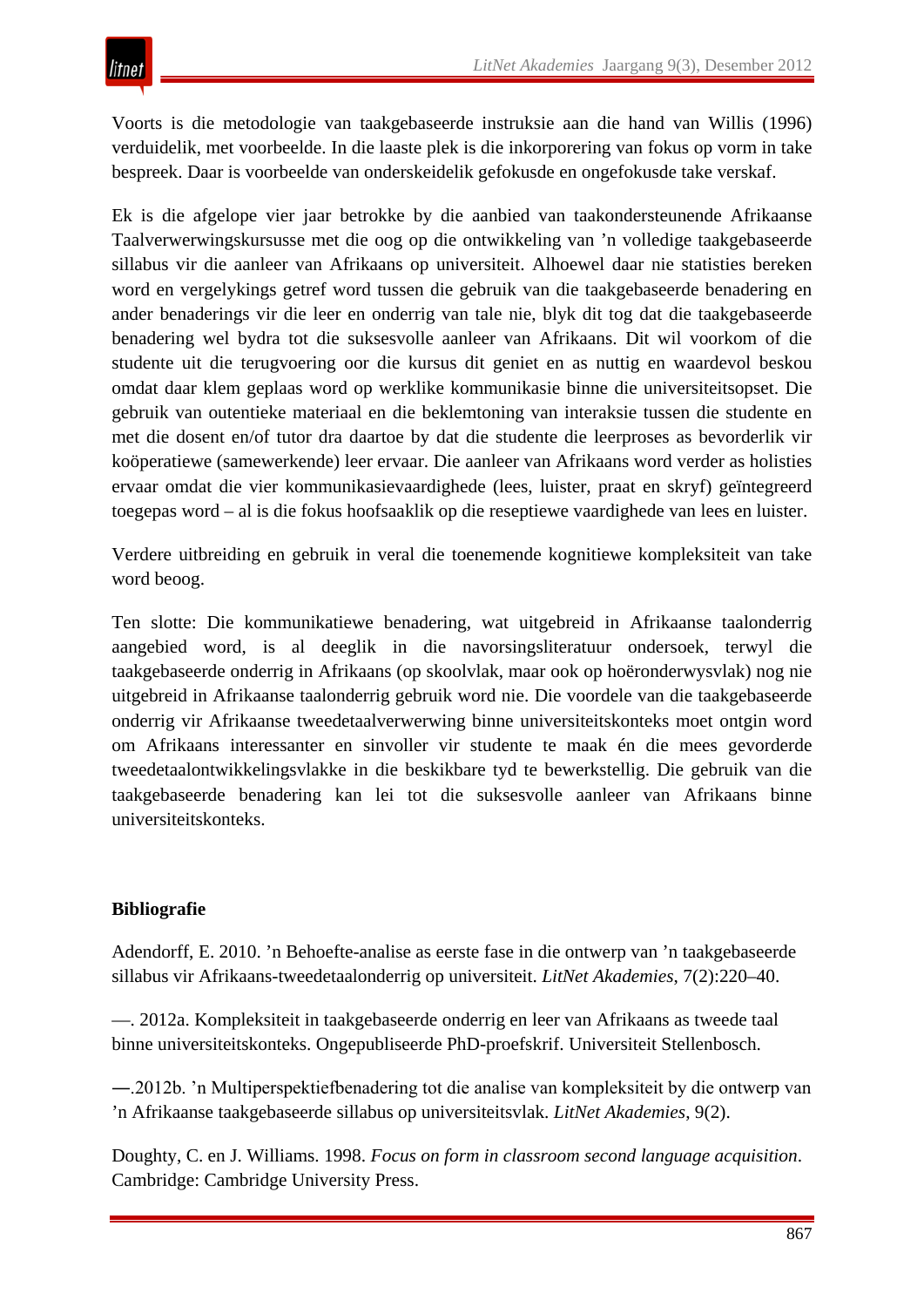

Ellis, R. 2003. *Task-based language learning and teaching*. Oxford: Oxford University Press.

―. 2009. The differential effects of three types of task planning on the fluency, complexity, and accuracy in L2 oral production. *Applied Linguistics*, 30(4):474-509.

Garcia Mayo, M.P. (red.) 2007. *Investigating tasks in formal language learning*. Clevedon: Multilingual Matters.

Gilabert, R. 2008. Manipulating task complexity: Implications for task and syllabus design, production and acquisition. Toespraak gelewer op 18 April by ANELA in Leiden. (7 Desember 2012 geraadpleeg).

Housen, A. en M. Pierrard. 2005. Investigating instructed second language acquisition. In Housen en Pierrard (reds.) 2005.

Housen, A. en M. Pierrard (reds.). 2005. *Investigations in instructed second language acquisition*. Berlyn en New York: Mouton de Gruyter.

Kruger, E. en M. Poser. 2007. Taakgerigte aktiwiteite om die kommunikasievaardighede van addisioneletaal-leerders in Afrikaans te ontwikkel. *Tydskrif vir Taalonderrig*, 41(1):1–13.

Long, M.H. en C.J. Doughty. 2009. *The handbook of language teaching*. Chichester: Wiley-Blackwell.

Nassaji, H. en S. Fotos. 2011. *Teaching grammar in second language classrooms*. New York: Routledge.

Nunan, D. 2004. *Task-based language teaching*. Londen: Cambridge University Press.

Pütz, M. en L. Sicola (reds). 2010. *Cognitive processing in second language acquisition: Inside the learner's mind*. Amsterdam: John Benjamins.

Robinson, P. (red.). 2001. *Cognition and second language instruction*. Cambridge: Cambridge University Press.

Robinson, P. 2001a. Individual differences, cognitive abilities, aptitude complexes and learning conditions in second language learning. *Second Language Research*, 17(4):368–92.

—. 2001b. Task complexity, cognitive resources, and syllabus design: A triadic framework for examining task influences on SLA. In Robinson (red.) 2001.

—. 2001c. Task complexity, task difficulty, and task production: Exploring interactions in a componential framework. *Applied Linguistics*, 22(1):27–57.

—. 2003. The cognition hypothesis, task design, and adult task-based language learning. *Second Language Studies*, 21(2):45–105.